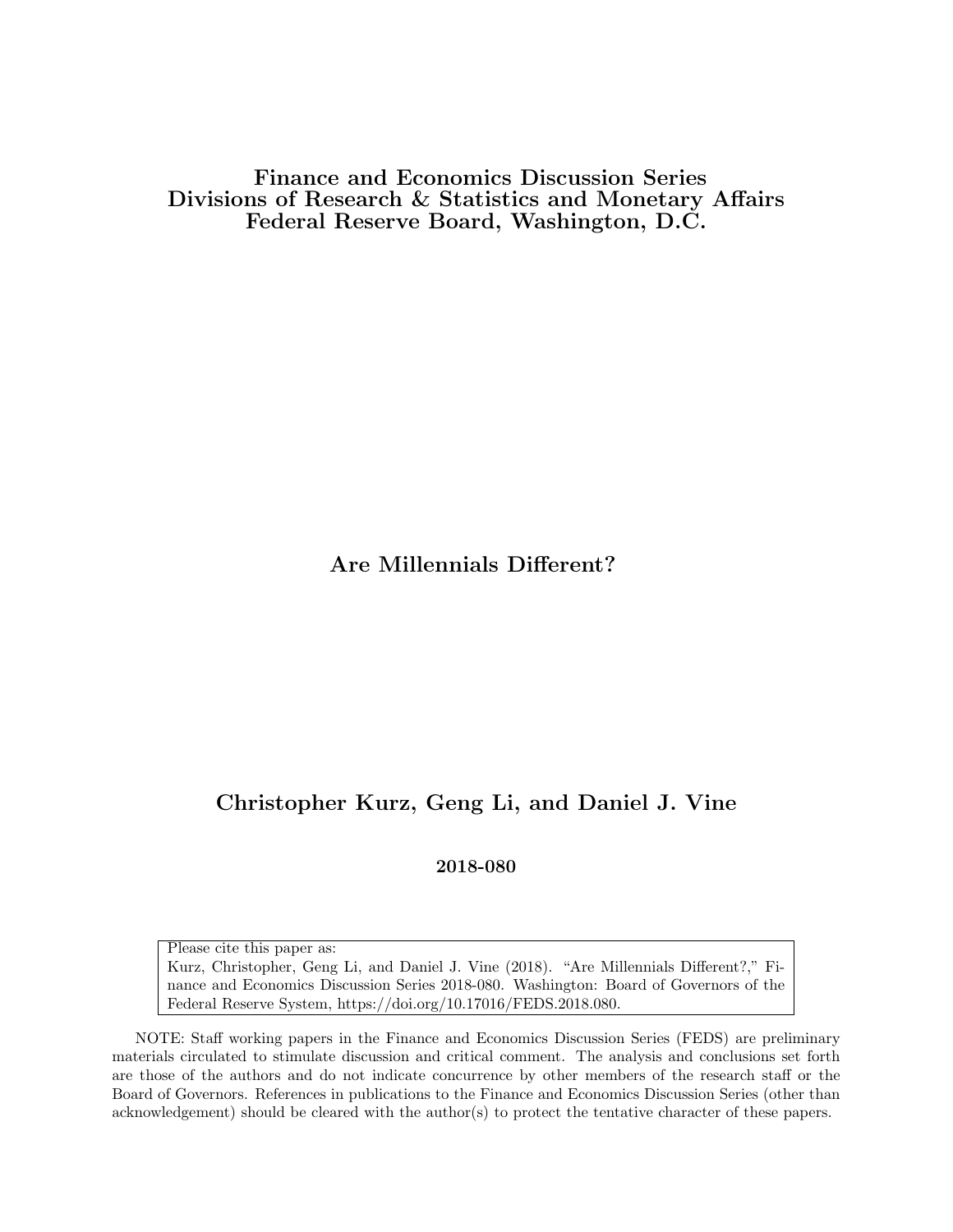## **Are Millennials Different?**

by

Christopher Kurz, Geng Li, and Daniel J. Vine1

November 2018

#### **Abstract**

The economic wellbeing of the millennial generation, which entered its working-age years around the time of the 2007-09 recession, has received considerable attention from economists and the popular press. This chapter compares the socioeconomic and demographic characteristics of millennials with those of earlier generations and compares their income, saving, and consumption expenditures. Relative to members of earlier generations, millennials are more racially diverse, more educated, and more likely to have deferred marriage; these comparisons are continuations of longer-run trends in the population. Millennials are less well off than members of earlier generations when they were young, with lower earnings, fewer assets, and less wealth. For debt, millennials hold levels similar to those of Generation X and more than those of the baby boomers. Conditional on their age and other factors, millennials do not appear to have preferences for consumption that differ significantly from those of earlier generations.

Keywords: consumption, generations, millennials, balance sheets, motor vehicles, and households.

<sup>&</sup>lt;sup>1</sup> We thank our colleagues at the Federal Reserve Board for helpful discussions and comments. Special thanks to James Calello and Bo Yeon Jang for invaluable research assistance and feedback. The views presented here those of the authors and do not necessarily reflect those of the Federal Reserve Board or its staff.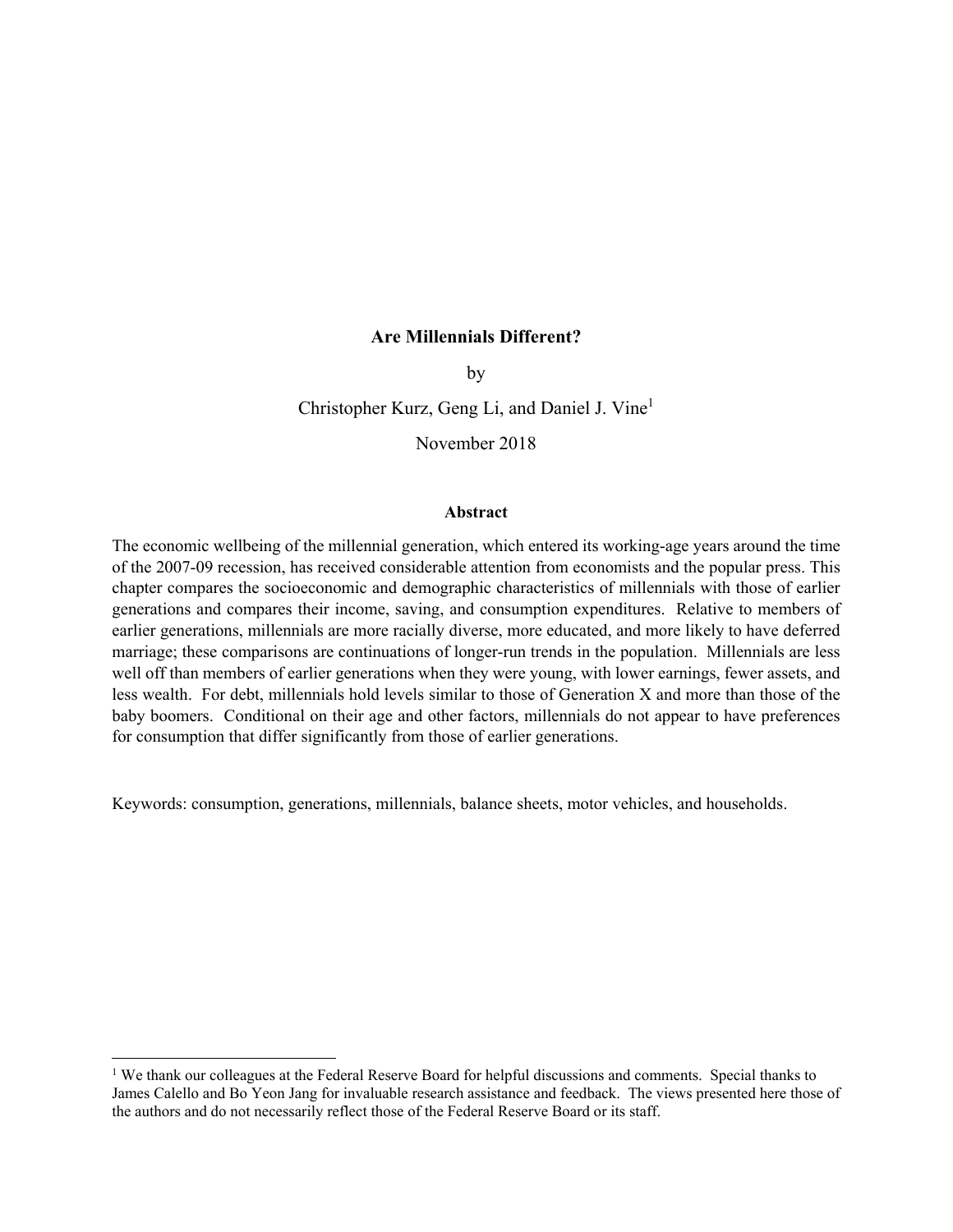## **I. Introduction**

Over the past decade, millennials have received a substantial amount of attention as they have transitioned into adulthood. In the fields of business and economics, the unique tastes and preferences of millennials have been cited as reasons why new-car sales were lackluster during the early years of the recovery from the 2007–09 recession, why many brick-and-mortar retail chains have run into financial trouble (through lower brand loyalty and goods spending), why the recoveries in home sales and construction have remained slow, and why the indebtedness of the working-age population has increased. $2$ 

The general narrative is that the consumption behavior of millennials differs so much from that of earlier generations that the transition of this generation into the prime working-age cohort has induced meaningful changes on macroeconomic outcomes. The narrative sounds plausible, especially if there are no offsetting changes to the spending patterns of the other cohorts as they age.

However, distinguishing the shifts in the population's spending patterns that reflect the unique characteristics of its rising generation from those that reflect secular trends or cyclical forces can be challenging. First, the population includes many generations, and each is unique in some way: Each generation's members were born within a particular range of years and were

<sup>&</sup>lt;sup>2</sup> For discussions of declining auto sales, see, for example, "Why Car Companies Can't Win Young Adults," *Fortune* (2013). For retail spending, see, "Millennials aren't spending money like their parents did," *Business Insider,* and "Retailers should be terrified of millennials and Gen Z," *Business Insider*. Similarly, an analysis by JPMorgan "The State of the U.S. Consumer," (2016) also finds a larger share of "experiential" spending, with the share of spending on travel, entertainment, and dining different between the general population and millennials, and the discussion in "NOwnership, No Problem: Why Millennials Value Experiences Over Owning Things," found in Forbes (2015). In terms of housing construction, see "Homebuilders are targeting millennials — but it will hit their margins" CNBC (2017) and for a summary of delayed homeownership and the possible causes, see Bleemer et al. (2017). For debt, see "Younger Generation Faces a Savings Deficit," *Wall Street Journal* (2014) and, more recently, Chien and Morris (2018).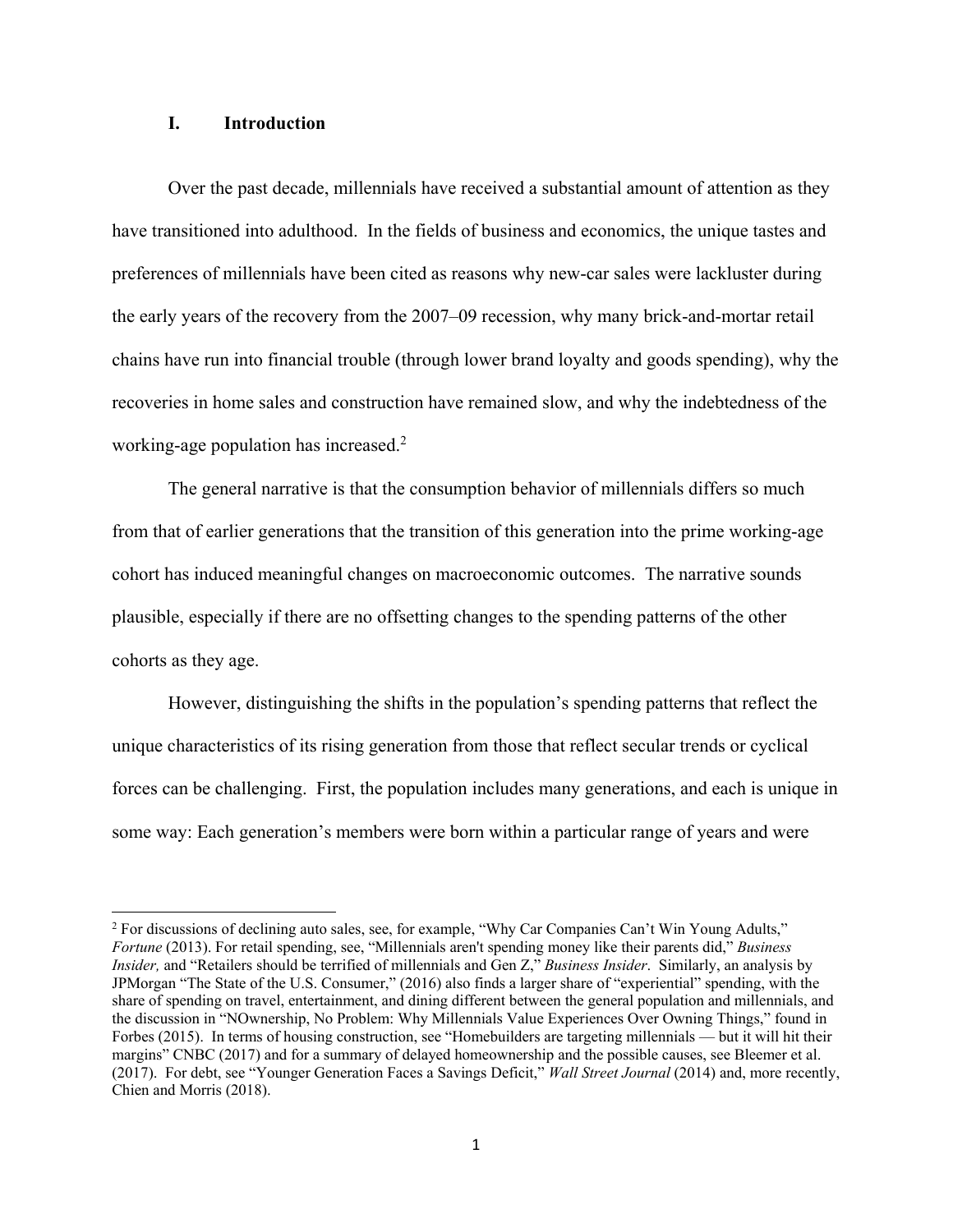subject to a new set of initial conditions. Each generation was also surrounded by particular mix of actors, cultural changes, and world events during its formative years. As a result, change between generations is a fairly permanent source of change in the population.<sup>3</sup>

Second, economic trends, such as the introduction of new goods and technology, can affect each generation differently, with younger generations typically being more willing to adopt these innovations. Accordingly, some economic behaviors that appear to reflect the unique tastes and preferences of a new generation might actually just reflect general technological change.

Third, the effects of the business cycle on economic behavior—especially large downturns—can vary for households in different age groups. Some of these effects likely dissipate as the economy recovers, even though they can mimic generation-specific tastes and preferences for quite some time. But some of these effects may become part of that generation's permanent tastes and preferences. For example, the severity of the 2007 Global Financial Crisis and the recession that followed may have left a lasting impression on millennials, who were coming of age at that time, much like the Great Depression left a lasting impression on the Greatest Generation.

In an effort to sort through these effects, this chapter uses survey and administrative data to compare the saving and consumption patterns of millennials to those of earlier generations, taking into account some important differences in their demographics (such as age, race, family composition, education, and marital status) and economic characteristics (such as income and employment). Using this information, we make an effort to distinguish the effects on household

<sup>&</sup>lt;sup>3</sup> For a discourse on generational research, see, for example, Pew Research Center (2015b).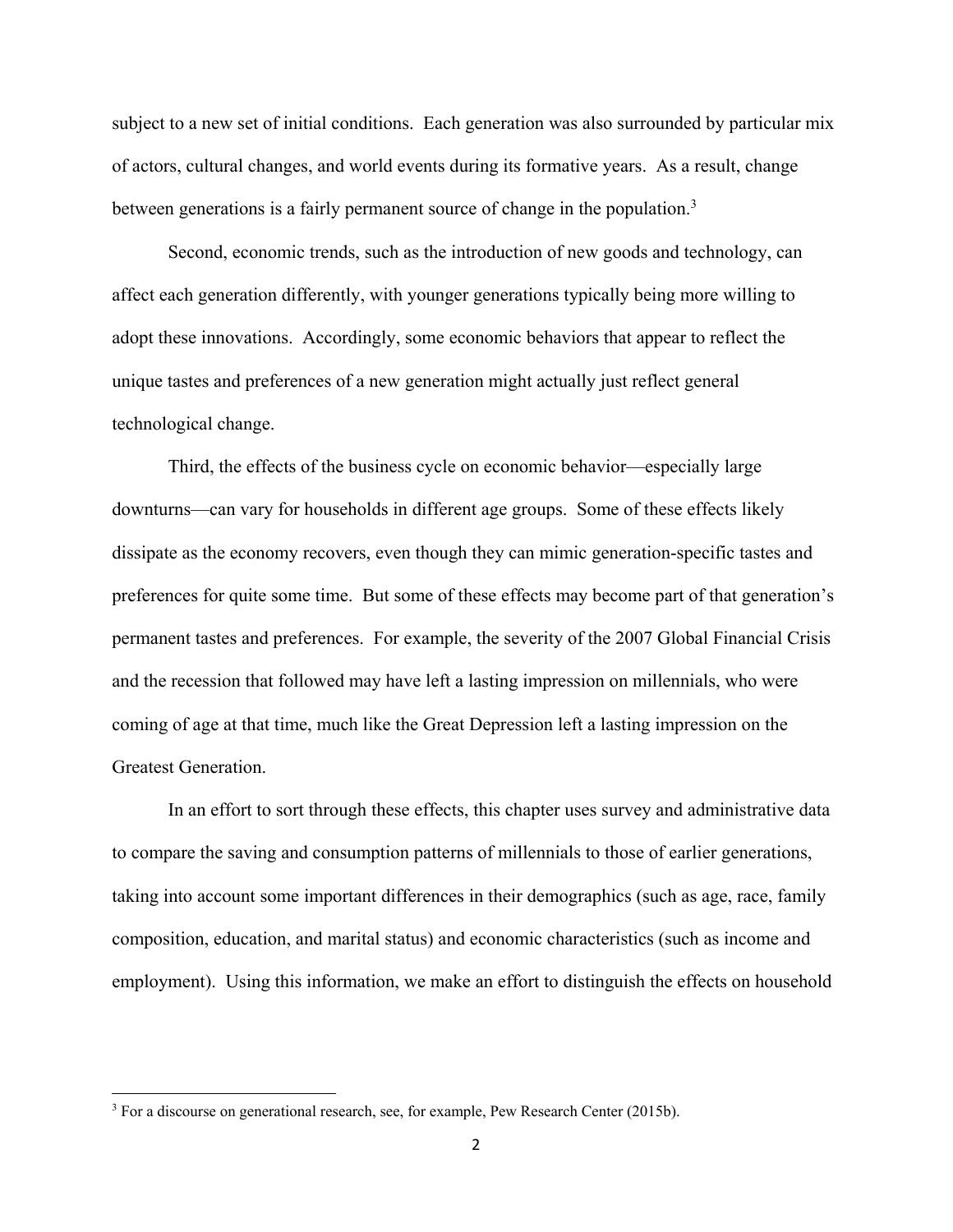consumption behavior of generation-specific factors from those of the business cycle and secular trends.

 We show that there are important demographic differences between millennials and earlier generations, illustrating the work of several extant studies. However, we also show that these differences primarily reflect the continuation of existing trends in the overall population. In the economic sphere, millennials appear to have paid a price for coming of age during the Great Recession: Millennials tend to have lower income than members of earlier generations at comparable ages, although the income of young households has not changed much; the difference likely reflects, in part, the rising labor force participation of women. For balance sheet variables, we show that millennials own fewer assets than members of earlier generations and also have less debt at the *individual* level than Generation X. The comparison is somewhat different for debt at the *household* level, as millennial households appear to have roughly the same debt as Generation X and higher debt than the baby boomers. Conditional on these factors, we find that the spending patterns of millennial households are not very different from those of previous generations. In particular, we find that the taste and preferences parameter of a consumption function that includes age, income, and other demographic and economic factors is not different for millennials than for members of earlier generations.

We also review the detailed data on certain categories of consumer spending and the associated spending shares, and we show that there is little evidence of generation-specific preferences after age, income, and other demographic and economic factors are taken into account. For example, for spending on motor vehicles—which accounts for roughly 20 percent of retail sales and is highly sensitive to the business cycle—we find little evidence that millennial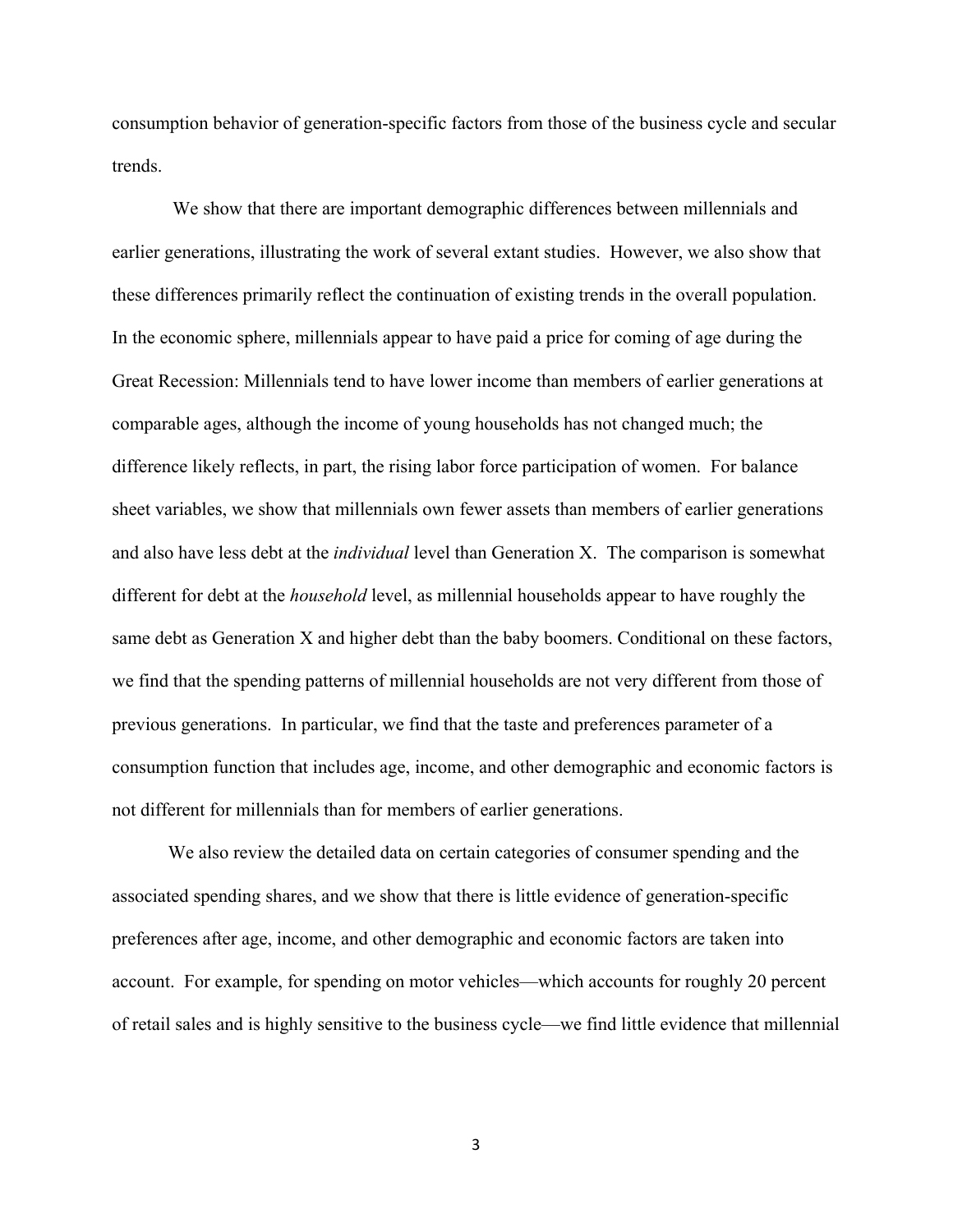households have significantly different tastes and preferences than households of previous generations. We find similar results for spending on food and housing-related expenses.

The next section presents the definitions of generations that we use and reviews the relevant literature on consumption, age, and birth year cohorts. Section III follows with an overview of the data sources we employ in this chapter. Sections IV, V, and VI provide generational comparisons of demographics, household balance sheets, and household consumption expenditures, respectively. Section VII concludes.

# **II. Definitions of Generations and a Review of Research on Age, Generations, and Economic Decisions**

This chapter mostly adheres to the definitions of millennials and earlier generations described in a number of Pew Research Center reports.<sup>4</sup> Millennials are individuals born between 1981 and 1997, with ages ranging from 21 to 37 in 2018.<sup>5</sup> The two generations that precede millennials are Generation X, which describes individuals born between 1965 and 1980 (ages 38 to 53 in 2018), and baby boomers, who are individuals born between 1946 and 1964 (ages 54 to 72 in 2018). Older cohorts are the Silent Generation, which describes individuals born between 1928 and 1945 (ages 73 to 90 in 2018), and the Greatest Generation, which describes individuals born between 1915 and 1928 (ages 90 to 103 in 2018).

<sup>&</sup>lt;sup>4</sup> See, for example, Fry (2015).

<sup>&</sup>lt;sup>5</sup> Recently the Pew Research Center has attempted to redefine millennials to be the cohort ending in 1996; see Dimock (2018). We stick to the original definition, due to a lack of overall consensus at this time. For example, the Census Bureau has published studies with an end date of 2000; see Census (2015). Moreover, our cohort analysis is somewhat restricted by the small sample size of the millennial cohort, and lowering the birth date range for millennials would only exacerbate the problem. Importantly, the empirical results that follow are not qualitatively different when taking the revised definition into account. Similarly, we do not see different consumption patterns when redefining each generation into young and old cohorts—that is, doubling our generational definitions.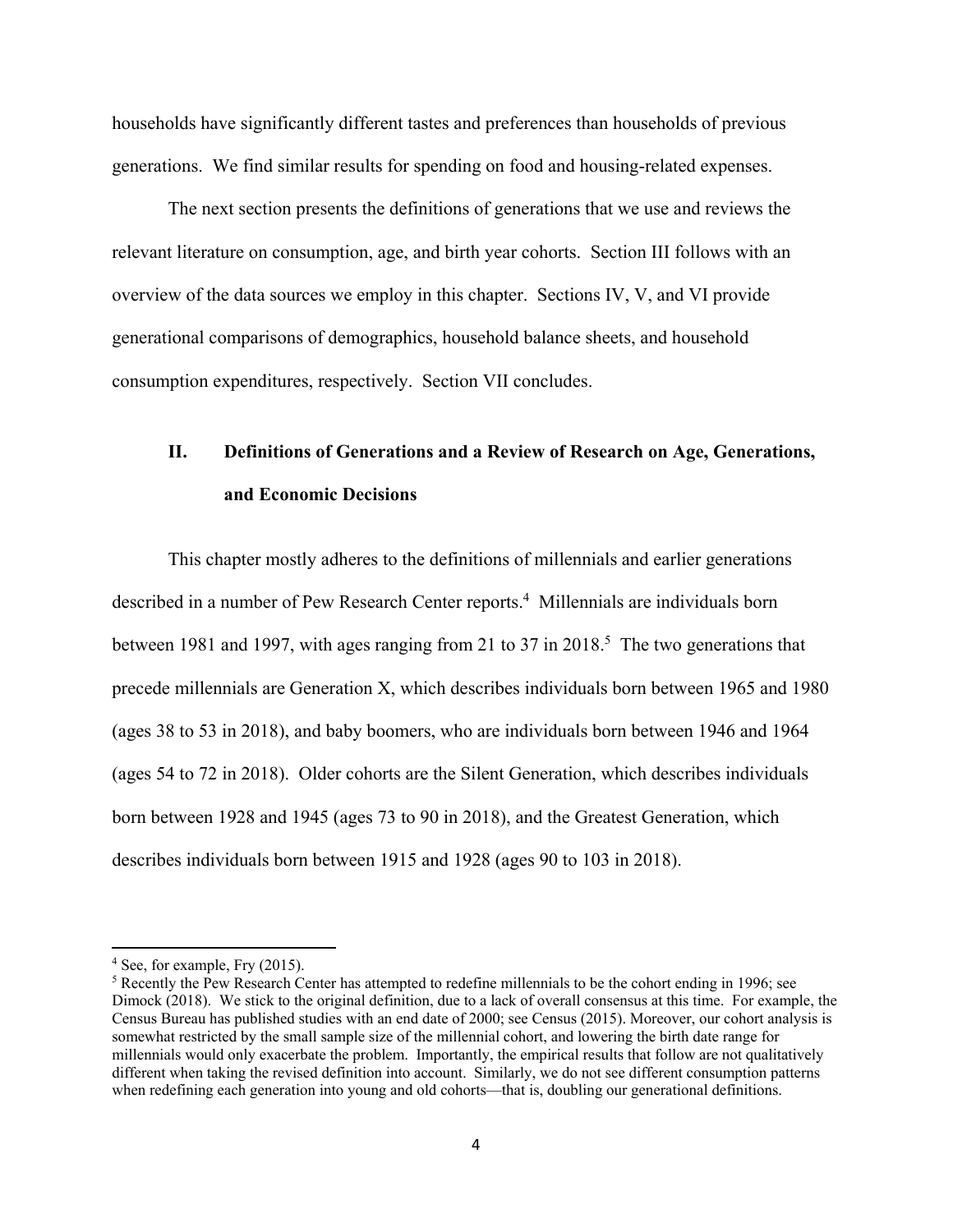Naturally, the size of each generation affects its influence on macroeconomic aggregates. Figure 1 uses Census population (and projections) to plot the fraction of the total population in each generation. As the figure shows, millennials became the largest generation in the United States in 2015, overtaking the baby boomer generation, which had been the largest for roughly 60 years.<sup>6</sup> Interestingly, Generation X never attained the status of being the largest generation.

Reflecting its current size and prime working-age status, millennials tend to be the focus of news articles and industry studies on the expected effects of generational transitions on economic activity. In the economics literature, the framework most often used to tackle questions about the age-related factors that affect households' decisions on labor and consumption is the life-cycle consumption and permanent income models introduced in the 1950s (Modigliani and Brumberg, 1954; and Friedman, 1957). In modern renditions of these models, consumption is part of a dynamic optimization problem and is determined jointly with other decisions, such as labor supply, household formation, fertility, and planned bequests. Over time, academics have added many features to these models in an effort to match key properties of consumption data, including the well-known hump shape of household spending over the life cycle. Attanasio (1999) discusses many variants of these consumption models.

Importantly, this literature suggests several reasons why younger households might choose consumption differently than older households, even conditional on the same observed current income. Young households may face borrowing constraints that older households do not, for example, or they may have different expected income growth, different socioeconomic characteristics that affect the marginal utility of consumption, or different tradeoffs between leisure and labor supply. Unfortunately, the consumption decisions of younger households have

<sup>6</sup> The status of being the largest generation alive is often short lived. According to the Census data, Generation Z, or the "post-millennial" generation (not shown in figure 1), became the largest generation in 2016.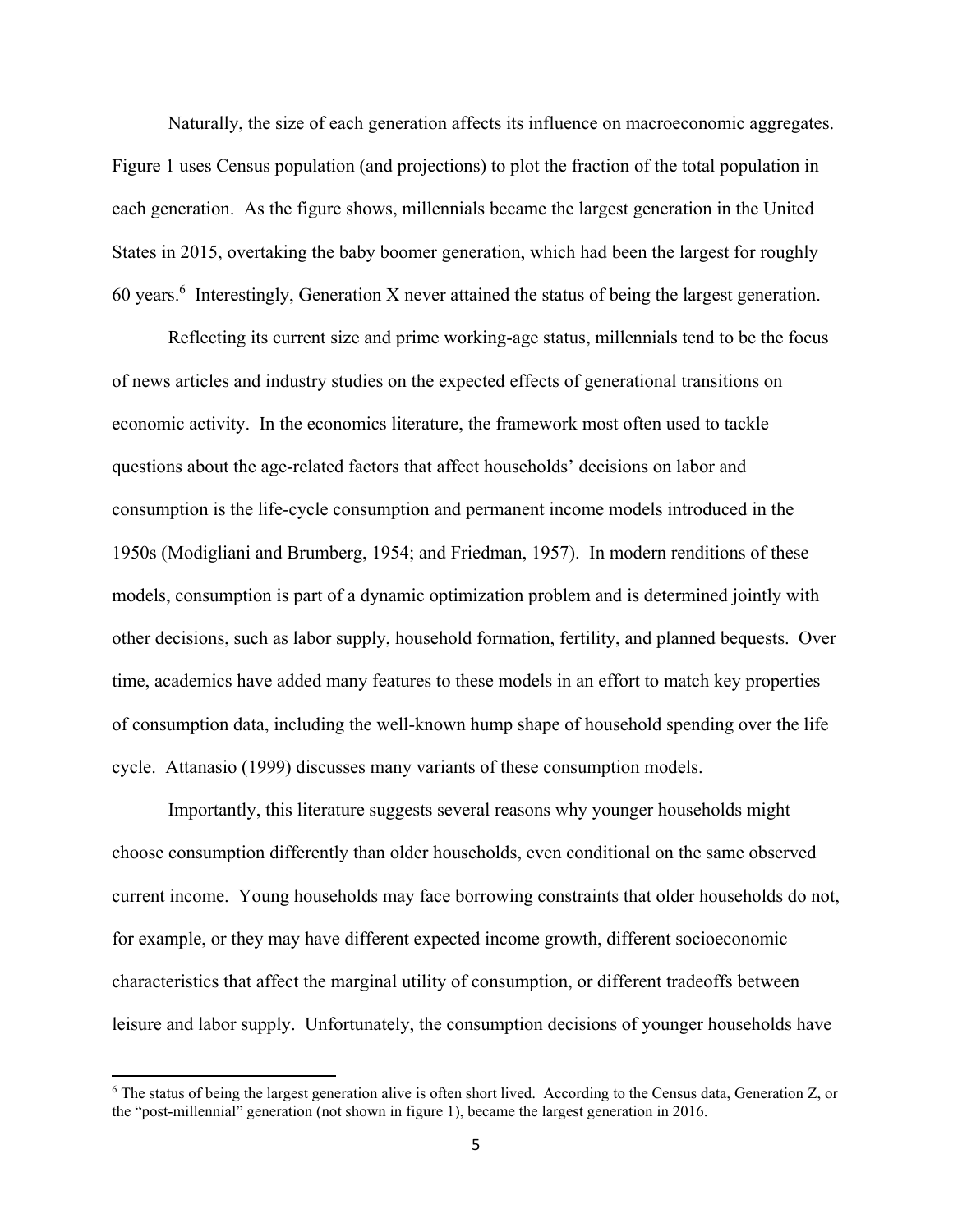not been as vigorously explored in empirical work as those of households around the age of retirement.7

The literature also suggests a few reasons why the birth year of a household might affect its consumption. $8$  For example, Malmendier and Nagel (2011, 2016) show that the economic conditions that an individual has experienced in the past can have long-lived, if not permanent, effects on his investment decisions and inflation expectations. This result may be particularly salient for millennials, who came of prime age during the Great Recession, when new entrants to the labor market faced historically weak labor demand and unusually tight credit conditions. The effects of these unfavorable conditions on labor force attachment and attitudes toward saving and spending may have been more permanent for millennials than for members of generations that were more established in their careers and lives at that time.

In other empirical studies of the effects of age and generation cohorts on household economic decision making, researchers have employed even larger and richer household-level data. Chien and Morris (2018) employ the Survey of Consumer Finances (SCF) to compare the assets, liabilities, and net worth of millennials to Generation X members. They find that millennials tend to have less assets and slightly more debt—and hence a lower net worth relative to Generation X members. In addition, Paulin (2018) leverages multiple years of the Consumer Expenditure Survey (CE) to compare millennials with members of earlier generations.<sup>9</sup> The analysis finds that millennials are more racially and ethnically diverse, more educated, and spend more on food away from home. Importantly, Paulin uses the longitudinal

<sup>&</sup>lt;sup>7</sup> See, for example, Banks and Blundell (1998) and Bernheim, Skinner, and Weinberg (2001).

<sup>&</sup>lt;sup>8</sup> In politics, DeSilver (2014) and Ghitza and Gelman (2014) show that major events such as World War II, the Korean and Vietnam Wars, and the Watergate scandal had persistent effects on the voting behaviors of the generation becoming politically aware at that time.<br><sup>9</sup> In addition, the BLS started posting experimental tables in 2015 showing expenditures by generation.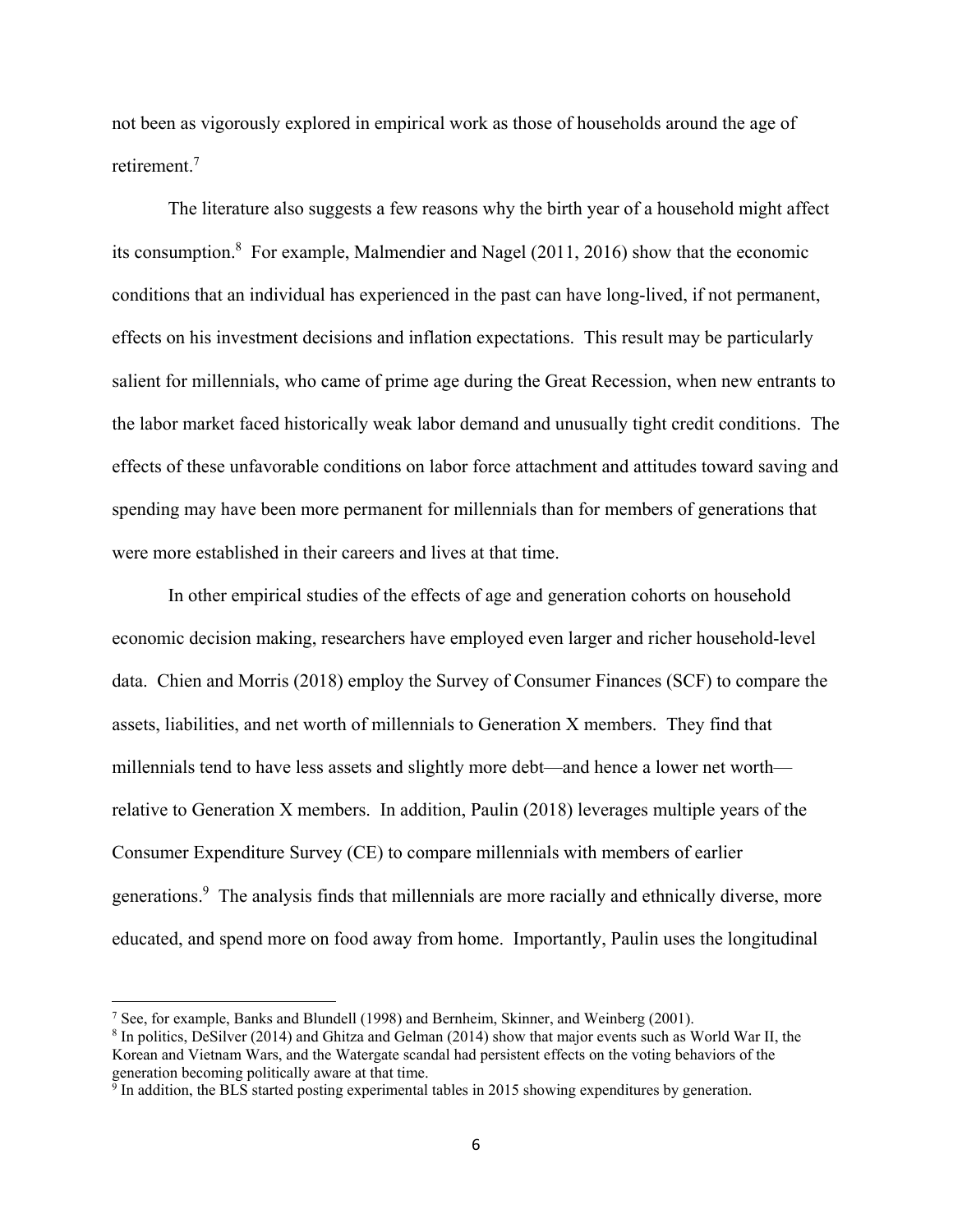dimension of the survey to show that expenditure shares do not vary much between generations.<sup>10</sup>

As previously mentioned, this chapter brings together multiple sources of data to bear upon the question of whether millennials show consumption behavior that differs from that of members of earlier generations.<sup>11</sup> Interestingly, a similar question was posed 20 years ago when baby boomer profligacy was being compared to the Silent Generation's penchant for saving. Speaking to that debate, Sabelhaus and Manchester (1995) were able to separate fact from popular myth at the time and provided evidence that consumption had not increased as much as income, and that baby boomer asset accumulation had in fact outpaced that of the previous generation.

#### **III. A Comparison of Demographics by Generation**

In this section, we compare the demographic and economic characteristics of various generations. This exposition will lay the groundwork for comparing generational consumption behavior, as demographic factors are part of what determines consumer behavior. We first address the demographic factors and then turn to economic factors, such as income and balance sheets.

The demographic characteristics for which we provide comparisons of the population by generation over time include race, educational attainment, and marriage status. These categories merit some attention, because there has been substantial discussion of differences between the

 $10$  Other studies include a post-recession comparison of young adults (Fry, 2013), a comparison of auto purchases between different age cohorts (Kurz, Li, and Vine, 2016), and a report on deficient millennial retirement saving (Brown, 2018).

 $11$  The data sources are summarized in a data appendix.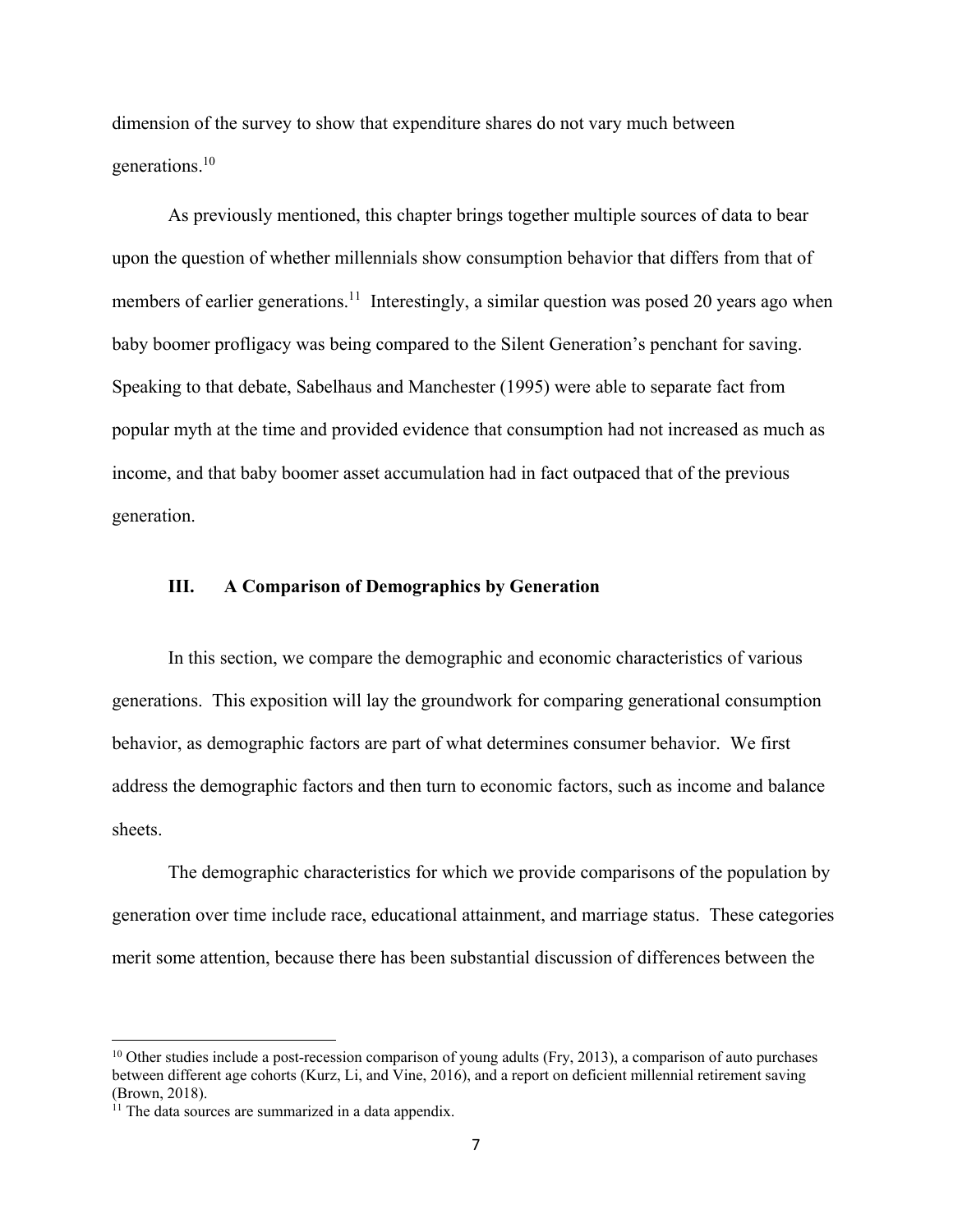demographic compositions of millennials and those of members of earlier generations. However, it is less often emphasized that most of these differences are part of secular trends in the population rather than aberrations coming from one particular generation. Specifically, while it is apparent that millennials are the cohort that is the most diverse, most educated, and have the lowest marriage rates, it is also the case that these superlatives could have been said at some point in time about each of the earlier generations vis-a-vis its predecessors.

We begin by examining race. The United States has become more racially diverse over time, meaning that the share of the white population has declined and the share of the population with other racial backgrounds has increased. The increase in diversity sources from many factors, such as immigration, interracial marriage, and differential birth rates.<sup>12</sup> Figure 2 presents the racial composition for the five largest generations alive in 2017. The data used are from the June 2017 population estimates, and race is categorized into six groups.<sup>13</sup> As seen in the figure, each generation is more racially diverse than the generation that precedes it in age. Fifty percent of millennials are white, well below the 80 percent share for the Greatest Generation. The decline in the proportion of the white population between adjacent generations averages about 6 percentage points. The decline in the share of the white population is particularly stark between baby boomers and Generation X members (almost a 12 percentage point drop), and the decline is actually fairly moderate between Generation X and millennials (around 4½ percentage points).

The educational attainment as of 2017 for each generation is also markedly higher than that of the generation that precedes it in age. Figure 3 presents a decomposition of educational

<sup>&</sup>lt;sup>12</sup> See Pew Research Center (2015b) for information on immigration's impact on diversity, Frey (2012, 2014a, and 2014b) for a review of the increase in diversity and multiracial marriage, and CDC public use files for information on birth rates by race.

 $13$  As a robustness check, we measured these statistics at different points in time—for instance, when the older generations were younger and perceptions of race may have been different. This exercise did not change the qualitative story of the population becoming more diverse over successive generations.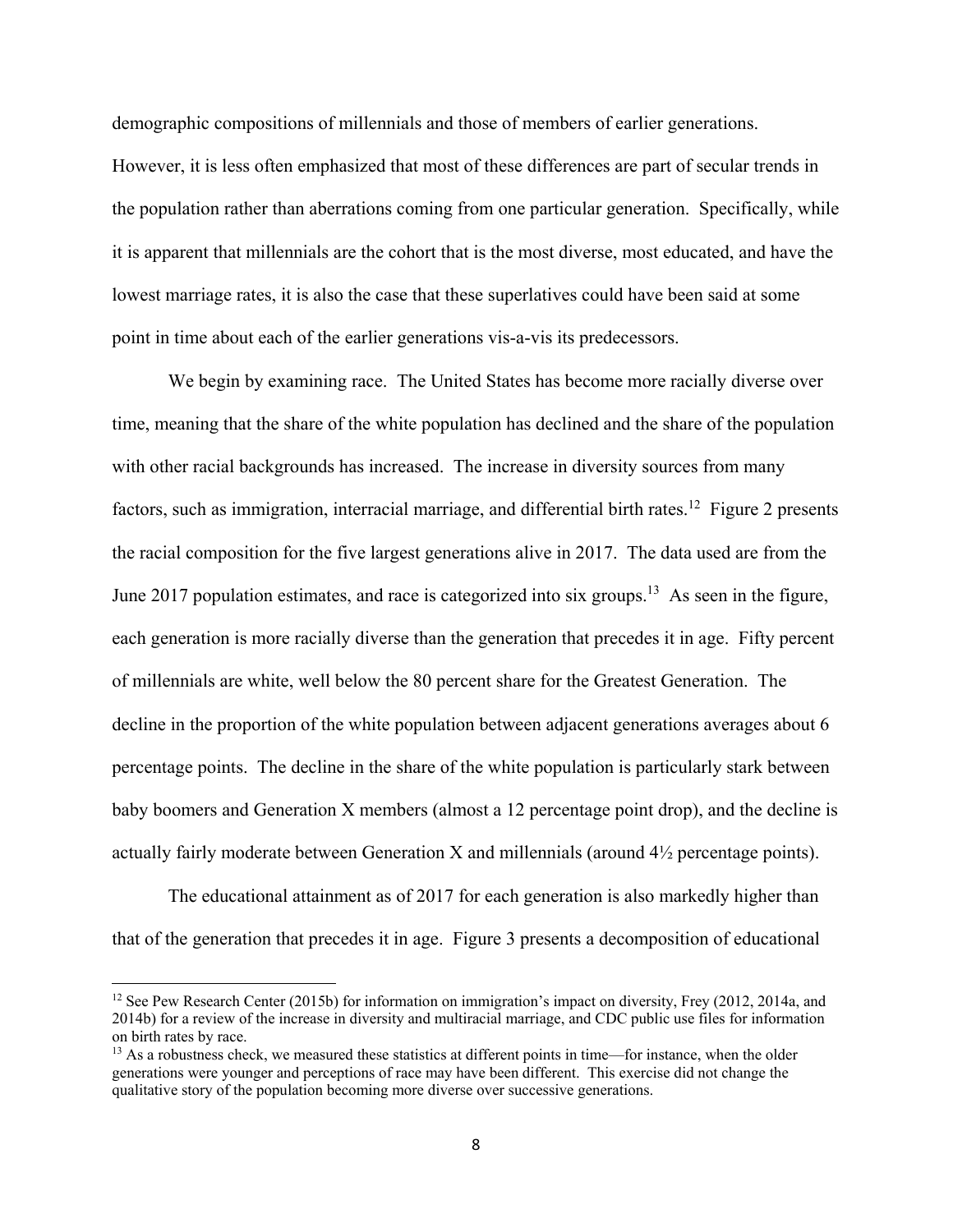attainment for each generation.<sup>14</sup> As seen in the figure, 65 percent of millennials have an associate's degree or higher, well above the 50 percent rate for the Silent Generation. While it is important to note that some generations pictured here—particularly millennials—may still include some people who have not yet completed their educational arc in 2017, the comparisons of the Silent Generation with baby boomers and baby boomers with Generation X both display notable shifts in educational attainment. Specifically, the share of individuals with exactly a high school diploma decreases by roughly 5 percentage points per generation, while the share with a bachelor's degree increases by a similar amount.

Next we look at the marriage rate, which can be influenced by factors such as educational opportunity, the openness of the labor force, and cultural norms.<sup>15</sup> Figure 4 presents marriage rates from the CPS Household Surveys from 1962 to 2017 by generation and age in a cohort graph. A cohort graph presents the outcome variable—in this case the fraction of the population that is married—for each generation at each age. This presentation allows for easy visual comparisons of the outcome variable between generations at comparable ages rather than at comparable points in time. For example, roughly 6 percent of millennials were married at age 20 (observed between 2001 and 2017), whereas 35 percent of the Silent Generation were married at that same age (observed between 1948 and 1965). Marriage rates, particularly at younger ages, have shown a pronounced downward trend in the U.S. population over time, much like the measures of racial diversity and educational attainment discussed earlier. For 20 year olds, the largest decline in marriage rates between successive generations is between the Silent Generation and baby boomers, a transition that occurred primarily after the late 1960s.

<sup>&</sup>lt;sup>14</sup> The decomposition is performed for those older than 30 in 2017. Different year decompositions and age cutoffs do not change the qualitative story.

<sup>&</sup>lt;sup>15</sup> See Goldin (2006) for a review of the evolution of the evolution of employment and marriage for women.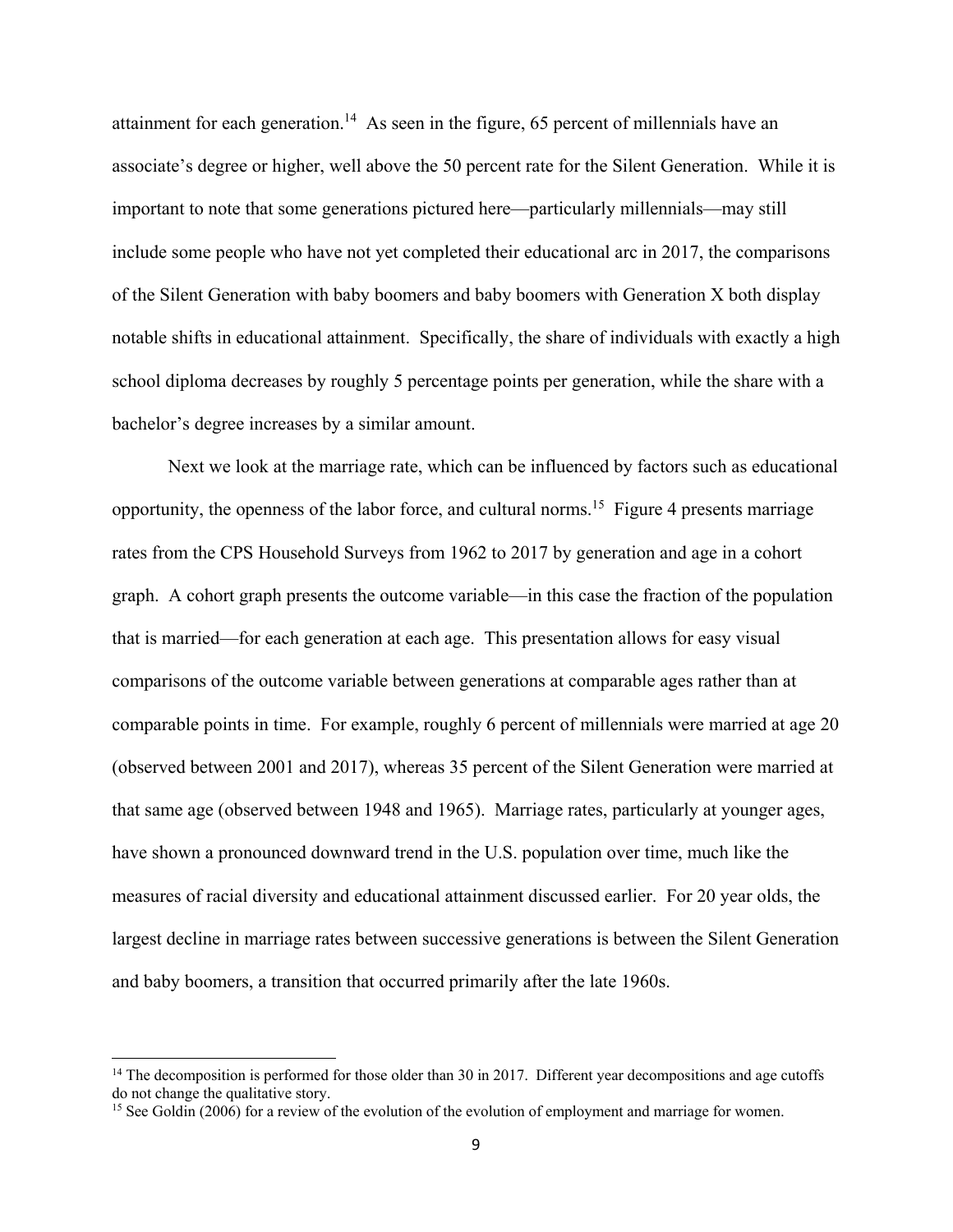#### **IV. Comparison of Income and Balance Sheets by Generation**

In this section we compare income, assets holdings, debt, and net worth across generations. We present summary statistics of these variables for individuals and for families or households, a distinction that matters for some comparisons. We also use a linear regression model to show that controlling for observable demographic and socioeconomic characteristics does not fully explain the lower real individual income of millennials. All of the figures are adjusted for inflation and expressed in 2016 dollars.

#### *Income*

Table 1 presents snapshot comparisons of individual labor earnings and family income of married couples in the years 1978, 1998, and 2014 from the Panel Study of Income Dynamics (PSID). Each of these years was part of an expansion phase of the business cycle. We compare the statistics from each year for the entire sample of households and for households younger than 33—the oldest age at which we can observe millennials in these data. Individuals in this age group at each of the three years on the table represent baby boomers, Generation X members, and millennials, respectively, at similar young ages.

To begin, we compare annual labor earnings of full-time workers who worked more than 30 hours per week (or 1,560 hours per year). As shown in the top row of the table, average real full-time labor earnings of male heads of all households declined between 1978 and 1998 and then rebounded over the next 16 years. On net, real average full-time labor earnings for males increased 10 percent between 1978 and 2014. However, younger male workers appear to have been left out of the labor earnings increase. Specifically, the real average full-time labor earnings of a millennial male household head in 2014 were about the same as those for a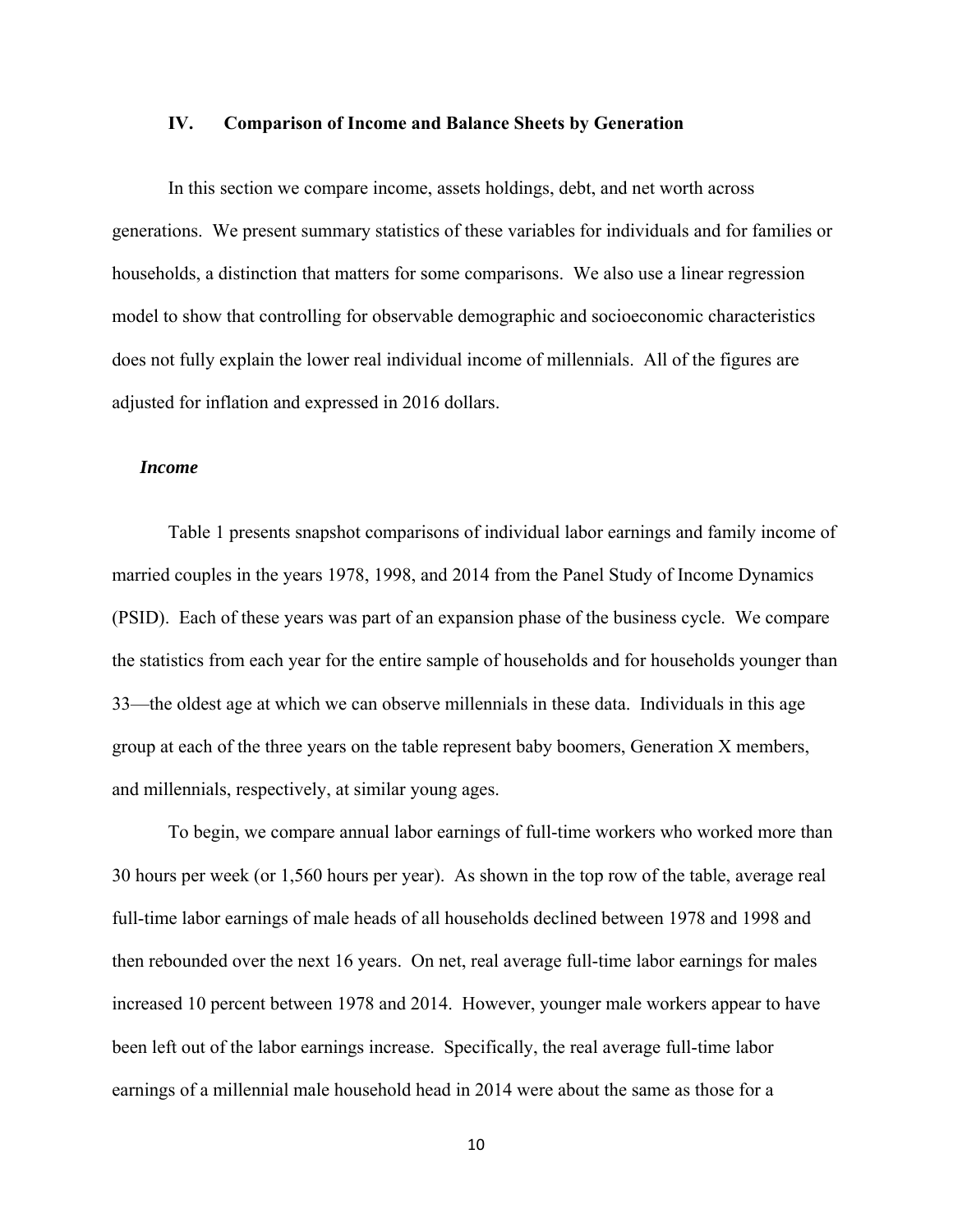comparable male Generation X household head in 1998 and over 10 percent lower than those for a comparable male baby boomer household head in 1978.

For female heads of all households, real average full-time labor earnings increased moderately between 1978 and 1998 and between 1998 and 2014, reflecting, in part, rising female educational attainment. However, the median labor earnings of female millennial household heads in 2014 were about 3 percent lower than those of comparable female Generation X household heads in 1998.

For families, the data show that real income of married couples grew, on net, from 1978 to 2014; this trend is seen in the sample of all households and in the sample of households headed by individuals younger than 33 years old and likely reflects the rise in the female labor force participation rate and the increase in the prevalence of dual income households. However, the net growth of real family income was smaller for young married couples than for married couples of all ages during this span of years.

The PSID data also show that income inequality has increased considerably during the past few decades. For the entire PSID sample, the Gini coefficient increased from about 0.3 to above 0.4. Income inequality among adults younger than 33 years old largely shows the same pattern; the Gini coefficient for millennials in 2014 is around 0.35, which is higher than the 0.25 for young baby boomers in 1978.

How much of the differences in real average income between millennials and the earlier cohorts at comparable ages are due to differences regarding race and educational attainment? To address this question, we estimate the following linear regression model using pooled PSID data of households headed by individuals younger than 33 years old from 1974 to 2014:

$$
Log(Y_i) = \alpha + \beta_1 GenX + \beta_2 Boomer + \gamma Z_i + \epsilon_i.
$$
 (1)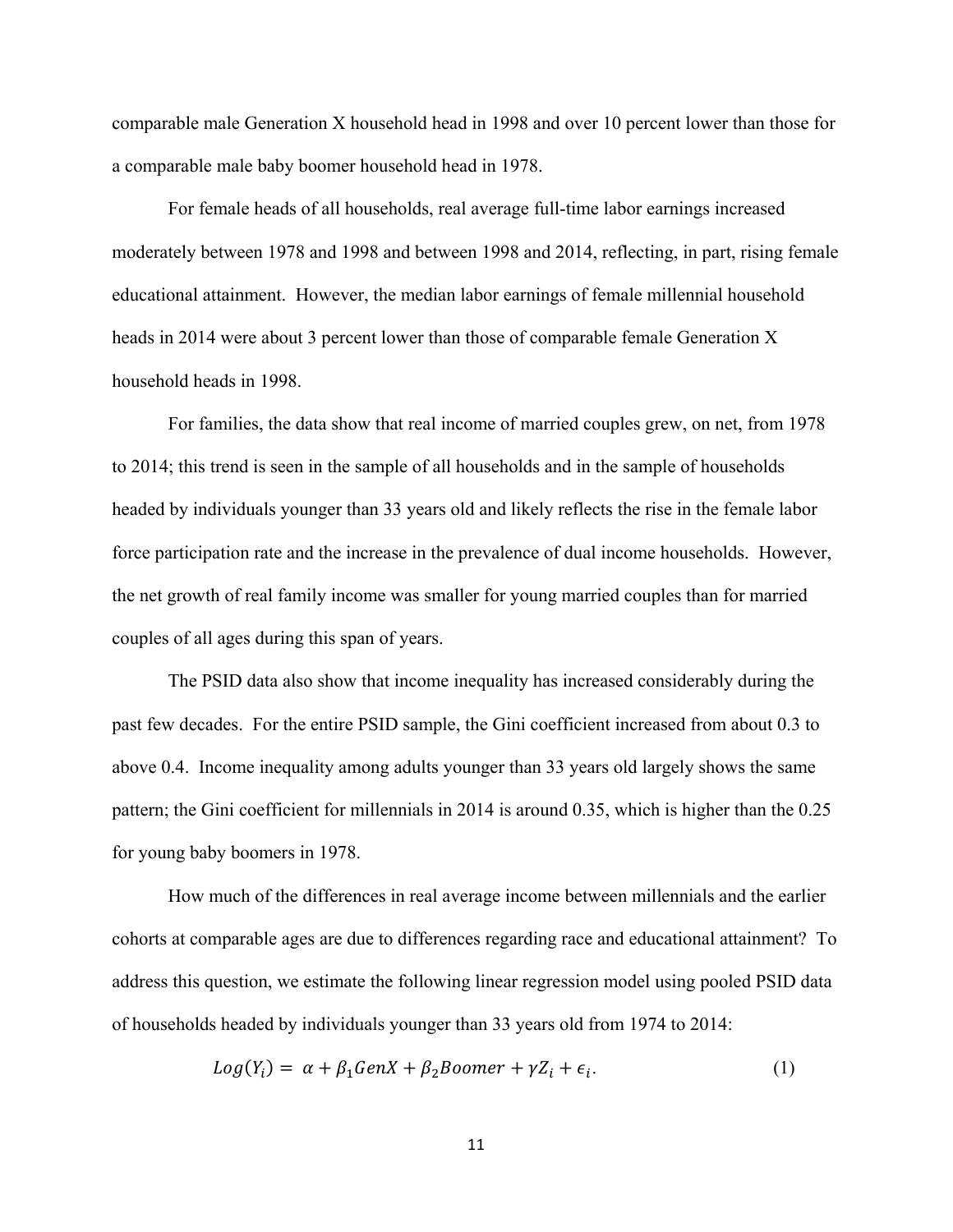The model is estimated separately for male heads of household, for female heads of household, and for families. *Yi* denotes full-time labor earnings for household *i*. *GenX* and *Boomer* are generation cohort dummies, which makes millennials the omitted group. *Z* is a vector of demographic variables that includes age bins, educational attainment dummies, race, marital status, and family size.<sup>16</sup>

The estimated *β1* and *β2* coefficients for each gender/family group are reported in table 2. As shown in column 1, average real labor earnings for young male household heads working full time are 18 percent and 27 percent higher for Generation X and baby boomers, respectively, than for millennials after controlling for age, work status, and a number of demographic variables. For young female heads of household working full time, these generational gaps in labor earnings are in the same direction but somewhat smaller—12 percent and 24 percent, respectively. For family income, the regression shows that Generation X and baby boomer households have a family income that is 11 percent and 14 percent higher, respectively, than that of demographically comparable millennial households.

## *Debt*

We now study the debt portfolios of millennials using data from the Federal Reserve Bank of New York Consumer Credit Panel/Equifax (CCP), a panel that covers individual borrowers that have a credit score. Because the panel is relatively new, we are only able to compare the borrowing of millennials with that of Generation X members.<sup>17</sup> Table 3 presents the

<sup>&</sup>lt;sup>16</sup> We include age bins in the regression to capture any remaining changes over time in average age of the 37-andyounger population.

<sup>&</sup>lt;sup>17</sup> The CCP dataset starts in 1999, and it began reporting student loan data in 2004.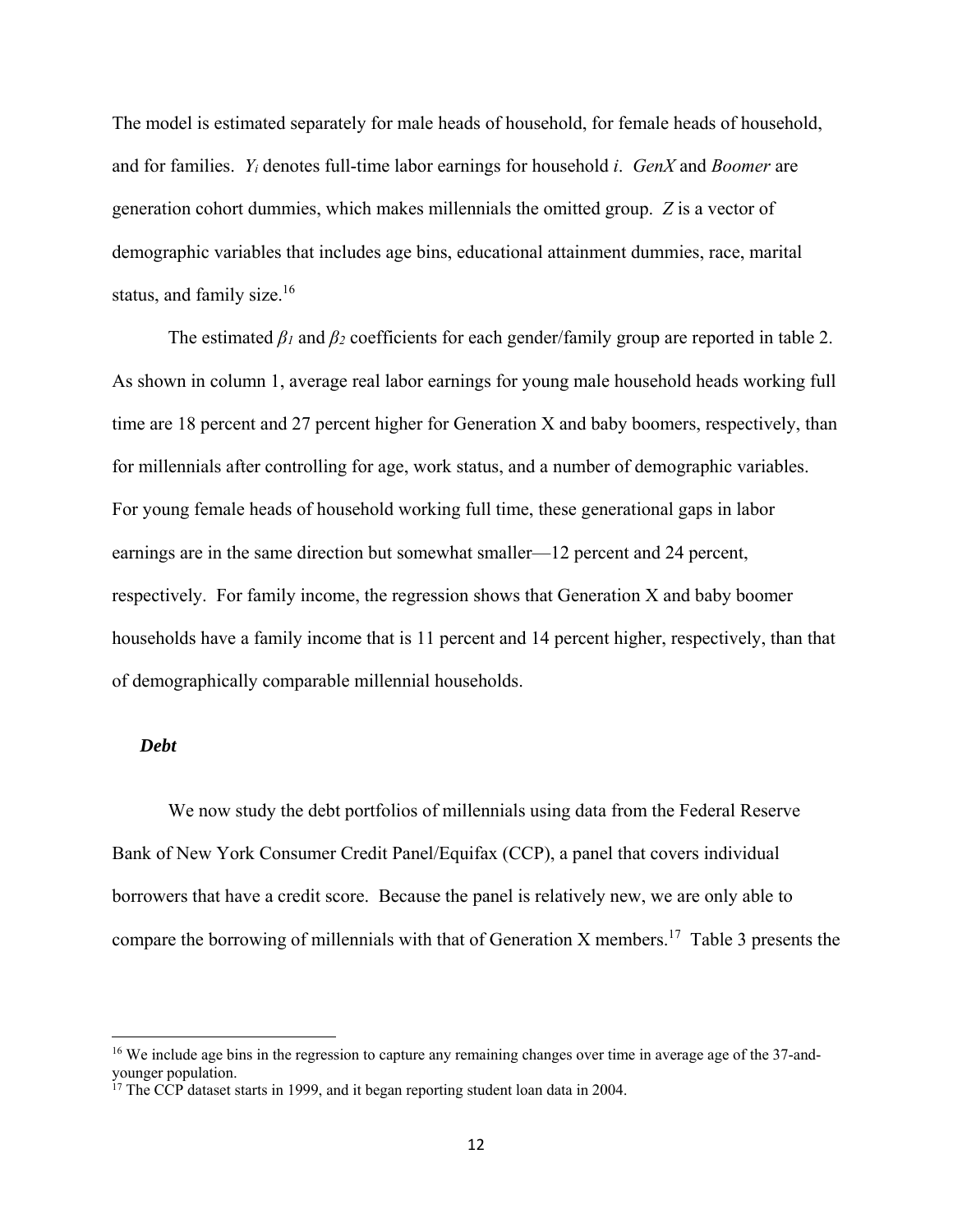summary statistics for borrower debt in the third quarters of 2004 and 2017; both years are from periods considered credit expansions.18

For the full CCP sample, the average and median real total debt balances for individual borrowers and the shares of the population holding debt were little changed between 2004 and 2017. Specifically, the share of consumers with a positive debt balance fell by only 1 percentage point (74.5 percent in 2004 versus 73.4 percent in 2017), and the average total debt balance declined by only \$250 (\$48,123 in 2004 versus \$47,872 in 2017). In addition, the average number of open accounts per consumer edged down just slightly between those years (4.1 in 2004 versus 3.9 in 2017).

For younger borrowers, the comparison of average indebtedness shows a more substantial decline between 2004 and 2017. The real average total debt balance was around \$49,000 for Generation X members in 2004 and about \$44,000 for millennials in 2017. Median debt levels, conditional on having a nonzero balance, tell a qualitatively similar story. Later in the chapter, we use the SCF to study household balance sheets and find debt levels are not appreciably different between millennials and members of Generation X at similar ages.

The lower levels of debt outstanding for millennial borrowers in 2017 compared with Generation X borrowers in 2004 mainly reflects lower mortgage debt, although millennials also have significantly less credit card loans and miscellaneous other debt. In 2004, 28 percent of Generation X members had a mortgage, well above the 19 percent share of millennials that had one in 2017. Accordingly, average real mortgage balances were considerably lower for millennials in 2017 than for Generation X members in 2004 (\$24,000 versus more than \$33,000).

 $18$  The year 2004 was in the middle of the credit expansion prior to the 2008 financial crisis, and the credit market has largely recovered to the pre-crisis situations in 2017, with the exception of mortgage lending to subprime borrowers.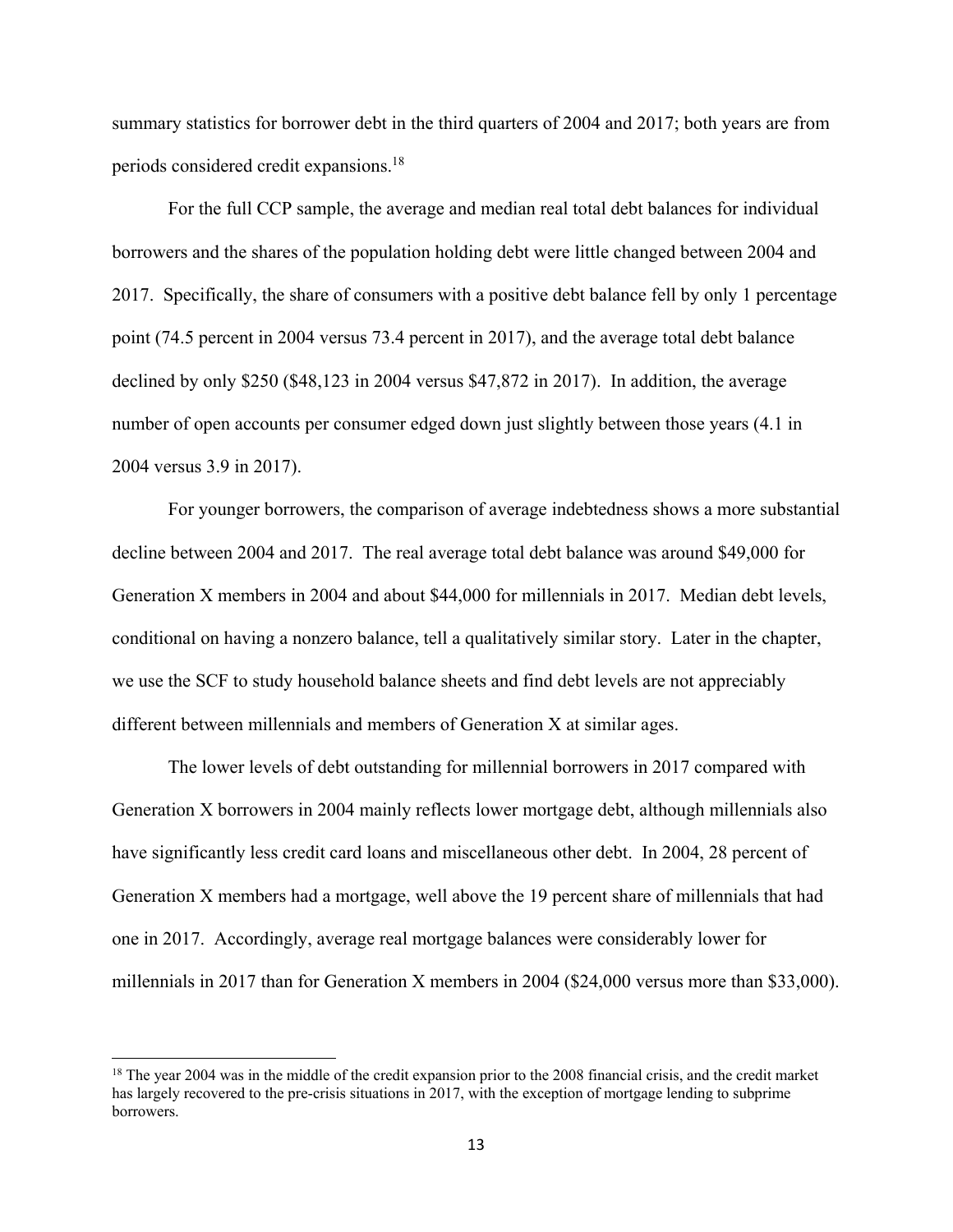That said, the median mortgage balance for millennial mortgage borrowers in 2017 was somewhat higher than for Generation X mortgage borrowers in 2004 (\$105,000 versus \$94,000), reflecting, in part, the net increase in real house prices during the same period.

For auto loans, contrary to the stories in the popular press that millennials have a more subdued demand for cars than members of earlier generations, the Equifax/CCP data show that 40 percent of millennials had an auto loan in 2017, compared with 36 percent of Generation X members in 2004. The mean outstanding balances on auto loans in the two cohorts are similar at about \$5,200.

One loan category for which millennials in 2017 had a notably higher average balance than Generation X members in 2004 was student loans. While only 20 percent of Generation X members had a student loan balance in 2004, more than 33 percent of millennials had one in 2017. Moreover, the median balance among student loan borrowers was substantially higher for millennials in 2017 than for Generation X members in 2004 (over \$18,000 versus \$13,000). Accordingly, the average student loan balance for millennials in 2017 was more than double the average loan balance for Generation X members in 2004. The rise of student loan borrowing among young consumers reflects, in part, the rising real cost of higher education, the increase in college enrollment due to the Great Recession, and the increasingly limited capacity of parental contribution.

Both credit supply and credit demand factors may have contributed to the lower amount of borrowing by millennials in 2017 compared with Generation X members in 2004. On the supply side, while financing conditions improved substantially from the aftermath of the 2008 financial crisis, lending standards remained tight for quite some time in certain market segments, such as mortgage and credit card lending to subprime borrowers. Many millennials in 2017 still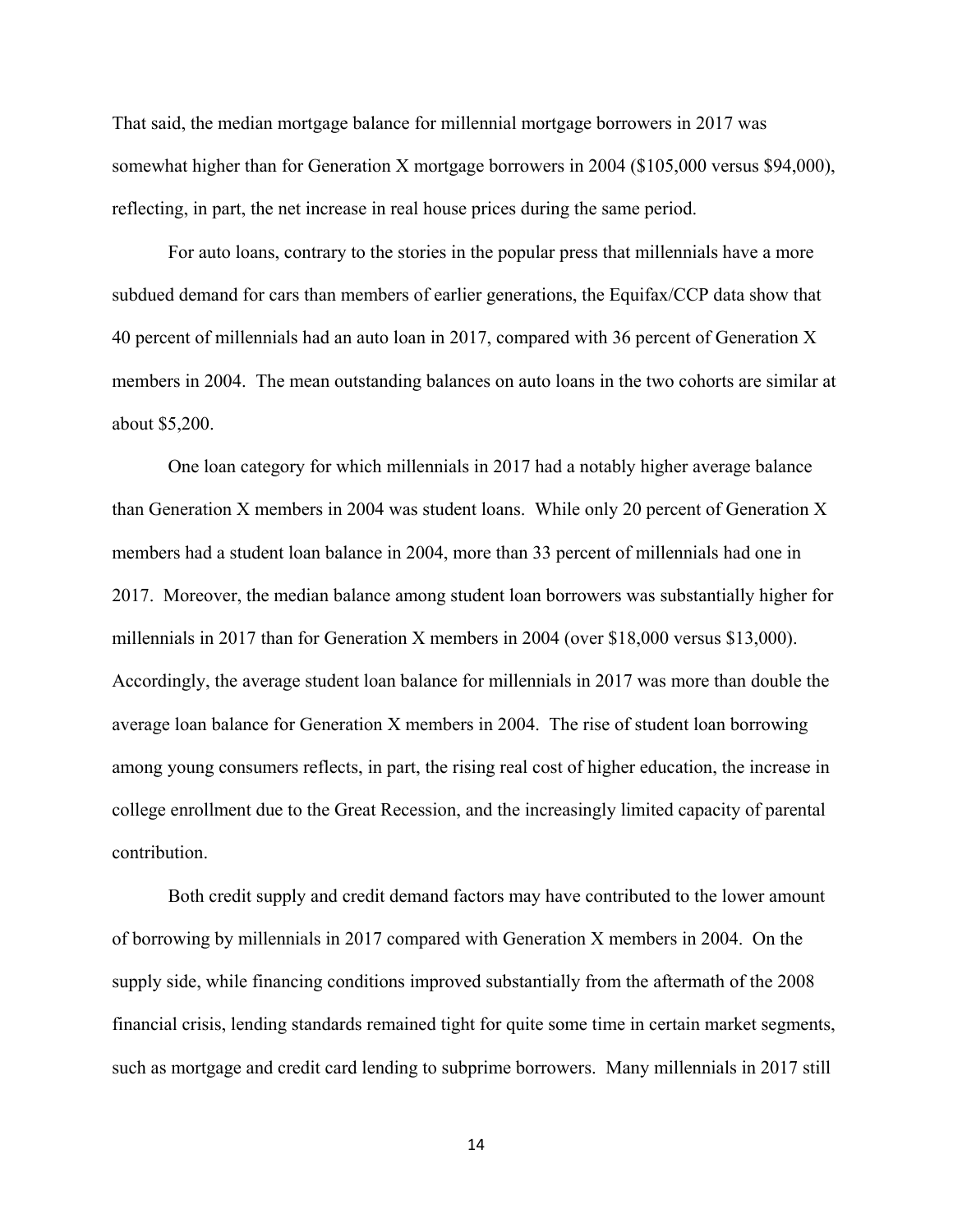lack solid credit history due to their young age and may face additional headwinds in credit markets. On the demand side, the financial crisis may have made some consumers more averse to debt, as they witnessed the destructive effects of over-borrowing on personal finance and the economy in general. Indeed, the number of inquiries on credit histories, a common measure of demand for credit, was substantially lower in 2017 than in 2004, and the decline is particularly pronounced when comparing millennials with Generation X members. 19

## *Assets and Net Worth*

We next turn to household asset holdings and net worth using data from the triennial SCF, which measures these balance sheet variables at the level of the household. Table 4 presents summary statistics on these balance sheet measures from three generations at points in time when each was at a similar young age. Specifically, we compare millennial households in 2016, Generation X households in 2001, and baby boomer households younger than 35 in 1989.<sup>20</sup> Because the youngest baby boomers were 25 years old in 1989, we apply the same age restriction to Generation X members in 2001 and millennials in 2016. As shown in the table, there was a substantial increase in mean total assets held by the entire SCF sample from about \$400,000 in 1989 to around \$785,000 in 2016. However, a comparison of the changes in the mean and median suggests the higher mean asset holding was due to an increase for the wealthiest households, as the median asset holding increase was much more moderate, from near \$152,000 in 1989 to about \$190,000 in 2017.

 $19$  The Equifax/CCP data do not include any information regarding consumers' race, educational attainments, marital status, and family sizes. As a result, we cannot run the conditional regression analysis as we did for income comparisons.

 $20$  Also, see Dettling and Hsu (2014 and 2017) for a comparison using the 2013 SCF data.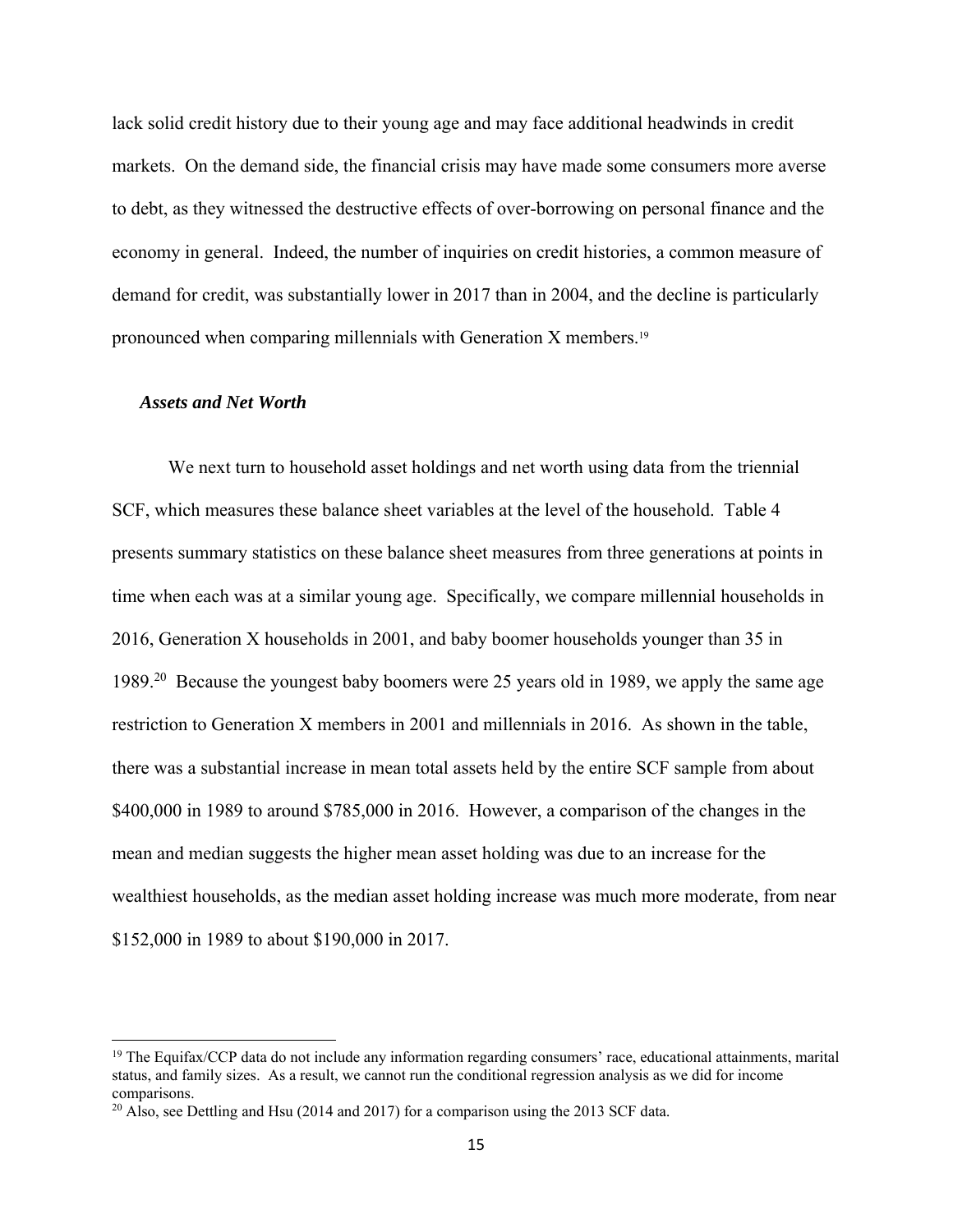For younger households, the mean value of assets held by millennials in 2016 was about \$176,000, almost the same as baby boomers (\$173,000) of comparable ages in 1989 and much lower than Generation X members in 2001 (\$227,000). Using median asset holdings yields very similar comparisons: The median total assets held by millennials in 2016 is significantly lower than baby boomers in 1989 and only half as big as Generation X members in 2001.

The decrease in asset holdings of younger households was widespread across asset categories. Homeownership among this age group, for example, was near 50 percent for Generation X members in 2001 and only 34 percent for millennials in 2016. Accordingly, the mean real housing assets for Generation X members in 2001 was \$95,000, while it was about \$10,000 lower at \$84,000 for millennials in 2016.

Holdings of financial assets such as stocks have also declined notably for younger households in recent decades. The young Generation X households in 2001 held, on average, more than \$52,000 financial assets, nearly \$22,000 more than millennial households in 2016. However, millennials in 2016 held more in retirement savings than other cohorts at comparable ages; this change likely reflects, in part, the replacement over time of defined-benefit retirement pensions with defined-contribution retirement accounts.

For debt, millennial households in 2016 held, on average, about \$85,000, slightly more than the \$79,000 than was held by young Generation X households in 2001, a finding that was originally noted by Chien and Morris  $(2018)^{21}$  That said, the median levels of indebtedness among households with nonzero balances are about the same for millennial households in 2016 and Generation X households in 2001. These young millennial and Generation X households have both taken on more debt than did the baby boomers when they were at a similar age.

<sup>&</sup>lt;sup>21</sup> Chien and Morris (2018) define the generations with birth years that differ slightly from those used here.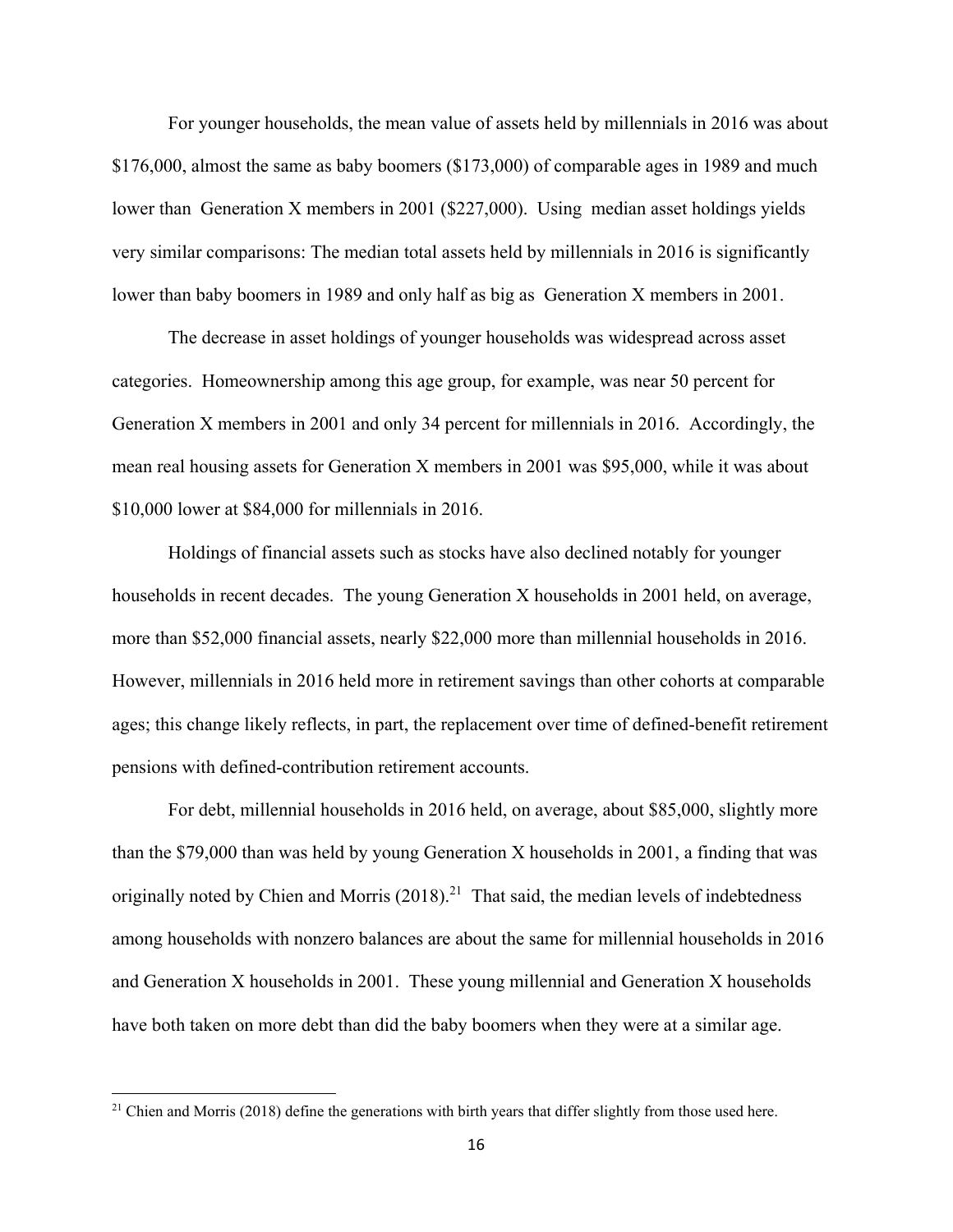Turning to net worth, which puts together the asset and debt comparisons described above, we find that millennials in 2016 have substantially lower real net worth than earlier cohorts when they were young. In 2016, the average real net worth of millennial households was about \$92,000, around 20 percent less than baby boomer households in 1989 and nearly 40 percent less than Generation X households in 2001. Finally, we note that while the inequality of assets holdings and net worth has risen appreciably for the entire population during the past few decades, these inequality measures were largely flat among the younger households.

#### **V. Comparison of Consumption Behavior by Generation**

Having compared the demographic, economic, and household balance sheet factors of millennials with those of members of earlier generations, we now contrast the consumption patterns of these generations. We first present views of household consumption from the CE survey. Next, we test for differences between generations in total household consumption. Lastly, we test for differences between generations in consumption of selected categories of household spending, such as automobiles, housing, and food.

#### *Household Spending in the CE Survey by Age and Generation*

A natural way to organize consumption microdata is to construct life-cycle consumption profiles by birth cohort. Figure 5 shows real annual total consumption for all households in our sample of 1986–2016 CE surveys. The generation of the household is denoted by the shading of the dots and their location along the age axis: Black dots at younger ages represent spending by millennial households, grey dots at intermediate ages represent spending by Generation X and baby boomer households, and black dots at older ages represent spending by the Silent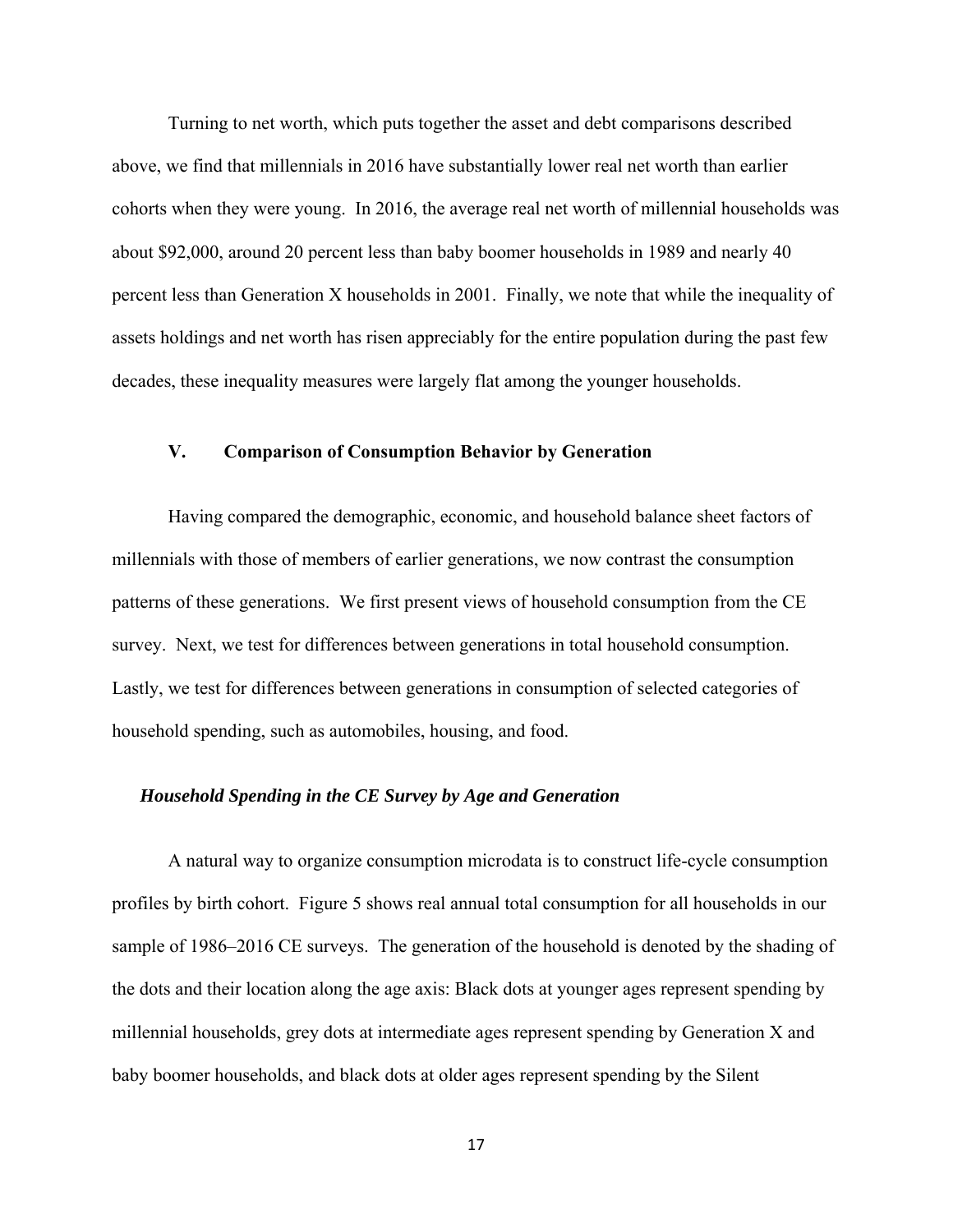Generation and Greatest Generation households.<sup>22</sup> What is notable about this figure is that data points from each generation occupy a limited range of ages in the life cycle. This pattern reflects the limited time frame over which some generations are observed in this consumer survey, and it also underscores the importance of using data with a long history to make intergenerational comparisons. For example, with the oldest millennials having only just turned 37 years old in 2018, researchers are going to have to wait about 35 more years until the data allow a direct comparison of older millennials to today's oldest baby boomers.

The central tendencies of these dots organized into annual averages by age and generation are shown as lines in figure 6. The real consumer spending profiles for each generation in figure 6 differ somewhat from one another but generally show the hump shape that peaks at around \$60,000 at age 50, consistent with other well-known depictions of life-cycle consumption patterns. Beyond that point, household consumption tends to decline with age.

Importantly, it looks quite plausible that a single hump-shaped curve could adequately describe the collection of total household spending profiles, although the spending profiles seem to fan out a bit more for older age bins, which are primarily covered in our data by baby boomers and members of the Silent Generation and the Greatest Generation. Baby boomers also appear to have maintained a higher (and flatter) consumption profile as they have moved into retirement compared with members of the Silent Generation and the Greatest Generation. But a casual assessment of the curves in figure 6 suggests that the spending profiles of the three generations for which our data provide a fair amount of overlap—millennials, Generation X members, and baby boomers—appear to be quite similar.

 $^{22}$  Some households reported high levels of spending that exceeded the top of the x-axis on the graph. One drawback of this visualization is that many of the Generation X spending points overlap with those of the baby boomers, etc.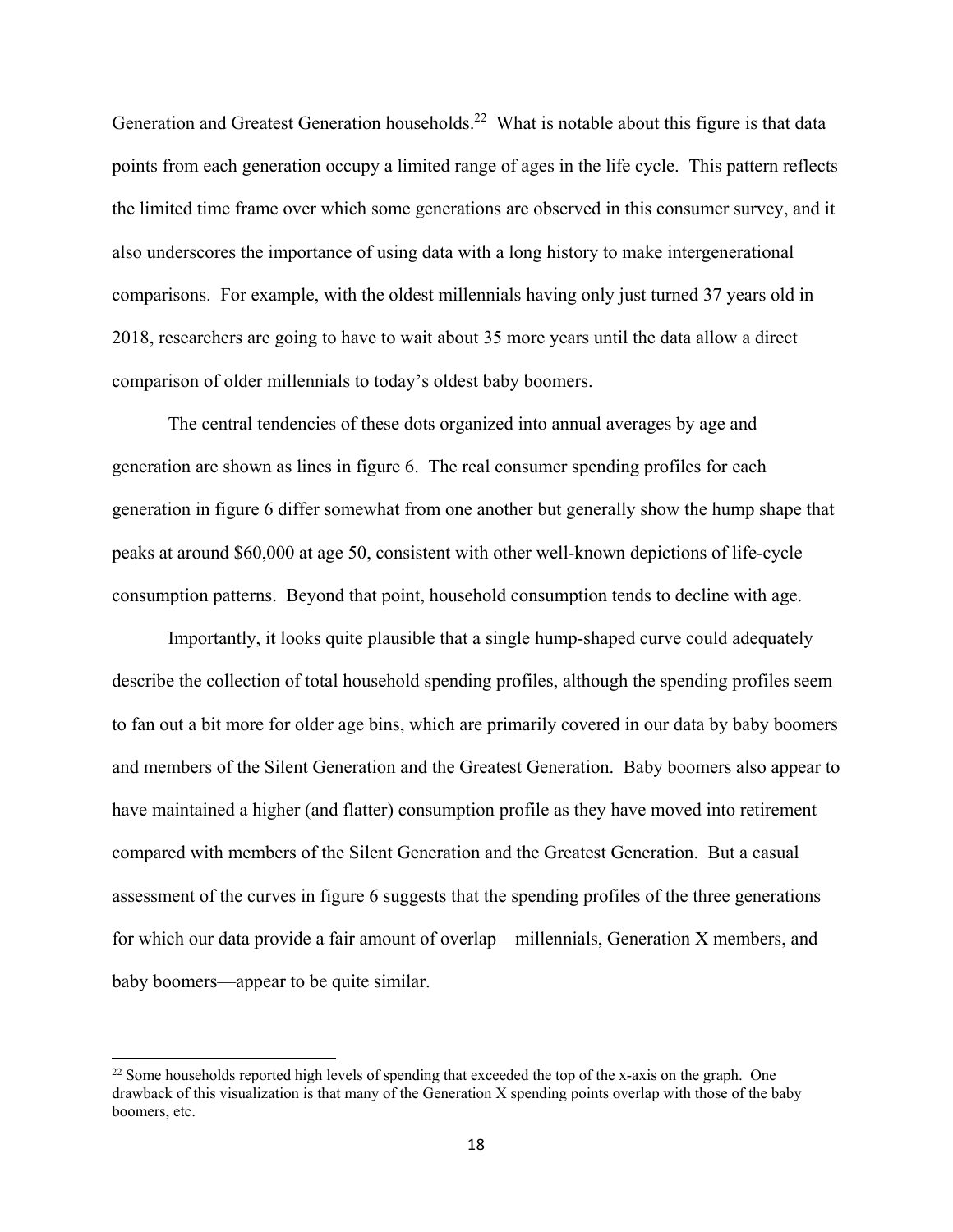#### *An Empirical Assessment of Generational Consumption Patterns*

 Before we analyze these household consumption profiles more formally, we should point out some caveats about the construction of spending profiles and the CE data. First, the CE survey asks about consumer spending at the household (or, more precisely, consumer unit) level, and it aggregates the spending of all household members, who may vary in age. Because we use the age and generation of the head of household to represent the spending of the whole household and cannot separately track the spending of young adults who live with their parents, the panel we constructed is not well-suited to study the effects on consumption of the changes over time in household formation patterns, which could potentially be an important difference between millennials and the households of earlier generations when they were young.<sup>23</sup>

Second, the construction of household consumption profiles by age group and generation requires a fair amount of parsing, which can be challenging even in a reasonably large dataset such as the CE survey. Table 5 shows the number of consumer units of each generation that are in each of the age bins shown in figure 6. The number of households in the full sample from 1986 to 2016 is 129,200, which includes 52,000 baby boomer households, 30,000 Silent Generation households, 24,000 Generation X households, and less than 6,000 millennial households. The main reason why the sample of households headed by millennials is small is that this generation is still fairly young and is represented in the CE survey only near the end of our sample. Looking over the age bins, millennials are reasonably well represented in the 20 to 24 and 25 to 29 age bins. The starting point of our dataset in 1986 similarly limits our ability to observe earlier generations at younger ages. For example, we do not observe many baby boomers younger than 30 years old or Silent Generation members younger than 45 years old. A

 $23$  See Paciorek (2016) for a discussion of the recent patterns in household formation.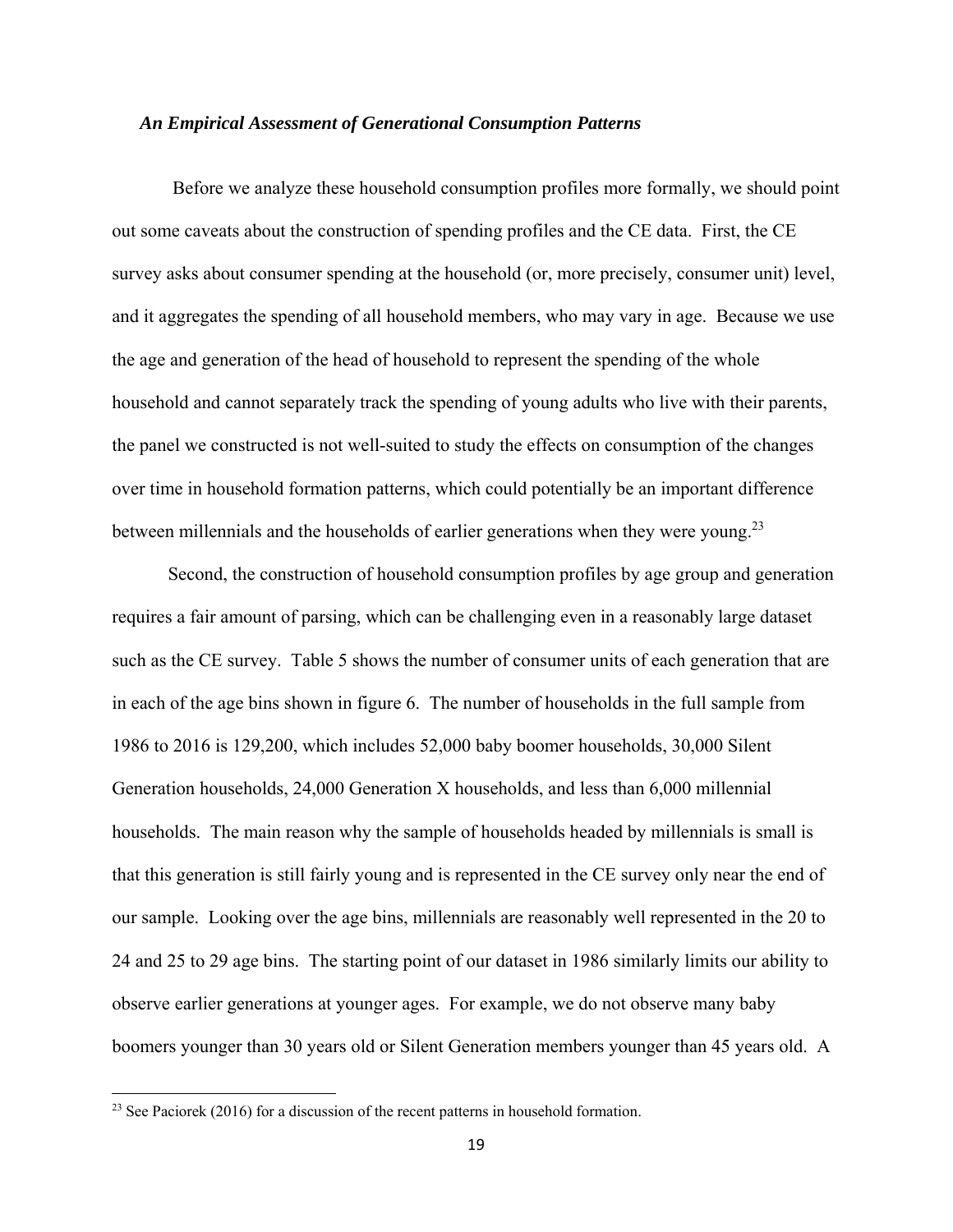consequence of these considerations is that the sample averages are noisier for millennials than for members of earlier generations and for younger households than for older households.

Third, the CE collects data on household expenditures instead of consumption. Household expenditures and consumption, though intimately related, are not identical, and the differences therein are more important for housing, vehicles, and other durable goods. For example, the purchase of a car is not the same as consuming the stream of services from acquiring the asset. Bearing this distinction in mind, we will use the two terms interchangeably throughout this section.

Taking those caveats into consideration, the average household spending shown by each profile in figure 6 reflects the effects of factors such as age, cohort preferences, the state of the business cycle that prevailed for each generation at each age, and measurement error and sample variability. The differences in the profiles of adjacent cohorts at comparable ages reflect the effects of cohort preferences, the business cycle, and errors. To separately identify the contributions to these differences of cohort-specific factors from those of the business cycle requires a consumption model.

Similar to our previous specifications, we model household consumption expenditure in a simple linear regression framework of the form:

$$
Consumption_{it} = \alpha + \sum_{\tau=1}^{4} \beta Gener_{\tau} + \gamma Z_{it} + \Theta Y_{it} + \epsilon_{it},
$$
\n(2)

where *Consumptionit* is a particular category of consumption expenditure at time *t* for household *i*. Our baseline analysis will use total household consumption expenditure, but the following work will also provide similar analysis for motor vehicle expenditures, food purchases, and housing consumption. The generation (*Generτ*) indicator is a group of binary indicator variables that designate the generation of the head of household, where *Gener*τ є {Generation X, baby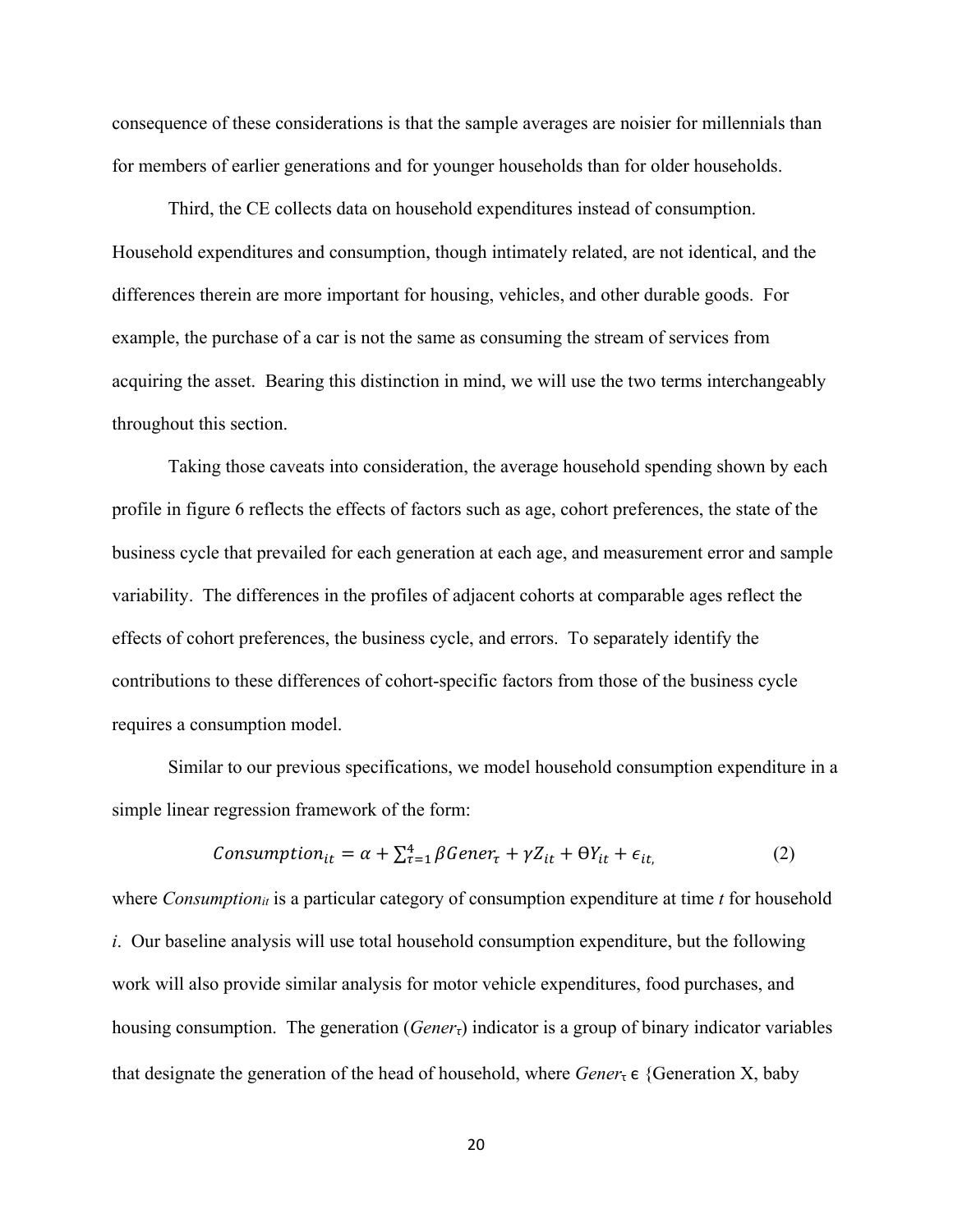boomers, the Silent Generation, and the Greatest Generation} and millennials are the omitted category.24 This approach simplifies comparisons between millennials and members of other generations, as the statistical significance of any particular generation's indicator would indicate significance vis-à-vis the millennial cohort. *Z* is a vector of household controls, including marriage status, family size, age, age squared, education, retirement, student status, number of children, and race. *Y* is a vector of economic controls, including work status, income, and an economy-wide measure of the unemployment rate.<sup>25</sup>

The results of the consumption regression are presented in table 6. In column 1, we estimate the model of household consumption with only the generation cohort indicators. Columns 2 through 5 successively add groups of controls, starting with age, then economic variables, and finally demographic controls, with column 5 presenting the full specification.

The coefficients in column 1 estimate, in effect, average total consumption for each generation at all ages for which it is observed in our dataset. Specifically, the constant shows average spending of millennial households (as the omitted generation group), and the coefficients on the Generation X, baby boomer, Silent Generation, and Greatest Generation indicators show the differences between average spending of each of these generations with that of millennials. For example, Generation X households, which are observed in our sample from young adulthood through about age 50, consume about \$10,250 more per year than do millennial households, which are all younger than age 37 in our sample. Other generations that have consumed more, on average, than millennials are the baby boomers, for which we have data from

 $24$  The following analysis was also performed with only two categorical generations, Generation X and baby boomers, and by leaving out the Silent Generation and the Greatest Generation. The results are qualitatively the same and quantitatively similar.

<sup>&</sup>lt;sup>25</sup> The unemployment rate allows us to control for period effects while also estimating age and cohort; see Pew Research Center (2015b).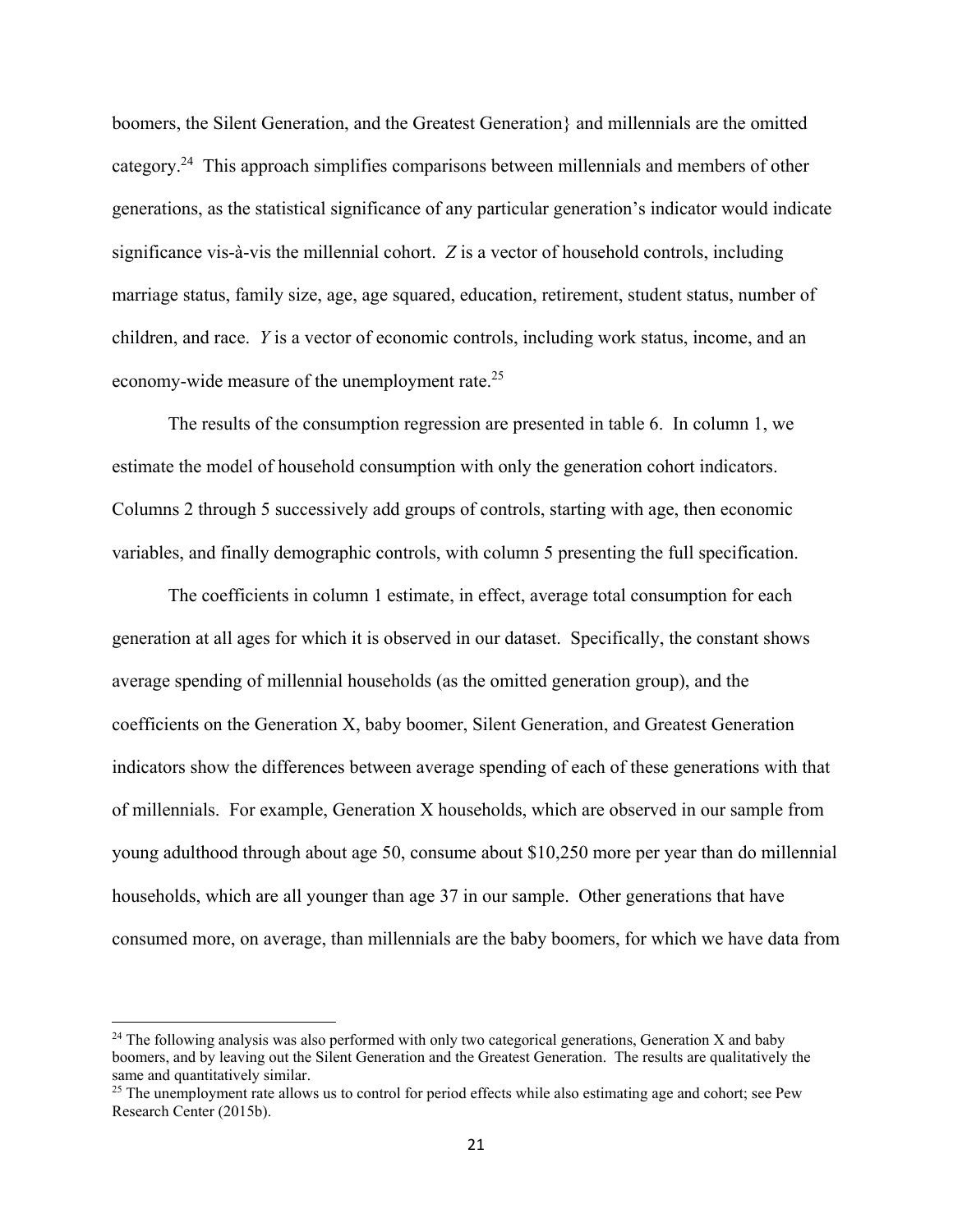prime working years through early retirement, and the Silent Generation, which are mostly older households in our data. Spending by households in the Greatest Generation, which we only observe in retirement, averaged roughly \$12,300 less than the spending of millennials.

Numbers such as these are often presented in industry reports, news stories, and marketing publications when individuals talk about generational differences. The real dollar values shown in column 1 are economically as well as statistically significant, given that the average real consumption in the dataset is around \$46,500. All of that said, it is important to note that they do not take into account age or any other factor that might explain how consumption varies as individuals, or households, move through the life cycle.

We now jump to the full specification in column 5, which includes all of the age, economic, and demographic controls. The generation fixed effects in this column can accordingly be interpreted as the generation-specific taste and preference shifts in this consumption equation. It is important to note that in this column the signs on the fixed effects are negative for Generation X members and baby boomers, and that the coefficient on the indicator for Silent Generation members is insignificant. That is, controlling for age, income, and an array of other characteristics that affect consumption, we see that Generation X members and baby boomers actually have a slightly lower taste for consumption than millennials, and the taste for consumption of Silent Generation members appears to not be statistically different from millennials. Greatest Generation members continue to show a somewhat lower taste for consumption.

Our results suggest that when age, income, and the other factors that determine consumption are controlled for, we find little variation in consumption expenditures between generations. The results are broadly consistent with the notion that there has not been a dramatic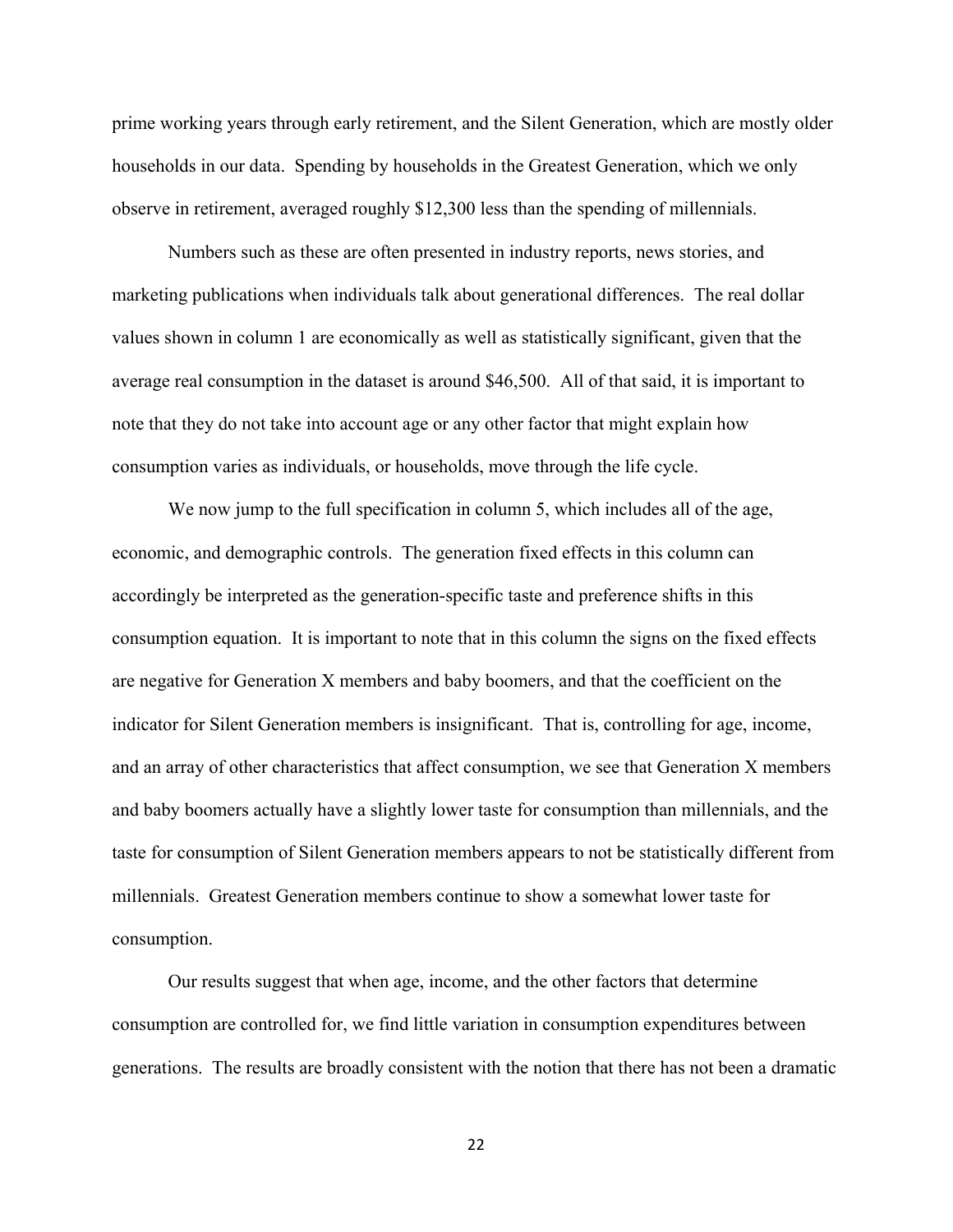taste shift from one cohort to the next with respect to a particular form of consumption. A caveat regarding our conclusion is that holding income fixed between generations removes a key determinant that to a large extent defines a particular cohort.

Which variables in the consumption equation explain why the differences in the unconditional averages of consumption by generation are large (column 1) while the differences between their tastes for consumption are either relatively small or different in sign (column 5)? To answer this question, we add variables such as age, economic, and some demographic effects sequentially to the regression in columns 2 through 4 and observe the effect of these additions on the gaps between the generation fixed effects, which can now be interpreted as the generationspecific intercepts of the hump-shaped life-cycle spending profiles. In column 2, we see that adding the age and age-squared terms to the regression substantially lowers the positive coefficient on the fixed effect for Generation X members and flips the sign on the indicators for both baby boomers and Silent Generation members. These comparisons suggest that age—not surprisingly—is a key determinant of consumption that should be taken into account when comparing the average consumption of groups.26

In column 3 we add economic factors to the regression, consisting of the work status of the head of household and the household's income. Adding these variables generally lowers the total spending differentials between the generation fixed effects for Generation X members and millennials. Adding these variables raises slightly the differentials in the fixed effects between millennials and baby boomers and Silent Generation members, but they remain small.

<sup>&</sup>lt;sup>26</sup> The estimated coefficients on the age variables imply peak life-cycle spending at around age 53.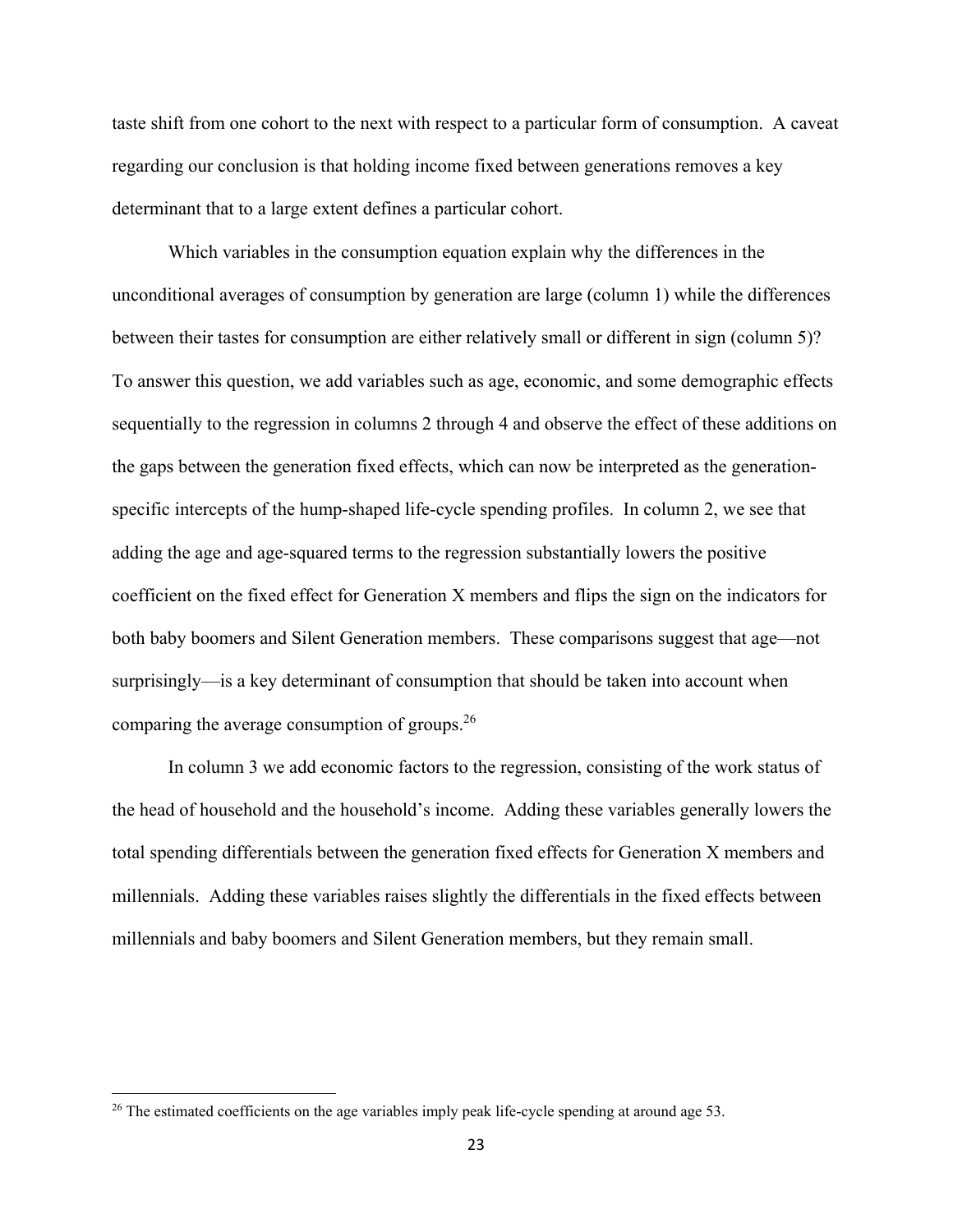In column 4 we add demographic factors to the regression. With this addition we see that the differentials in the generation fixed for millennials and the other generations are either negligible or negative, and the incremental changes relative to column 3 are also quite small.

The comparisons in table 6 suggest that it primarily is the differences in average age and then differences in average income that explain a large and important portion of the consumption wedge between millennials and other cohorts. Differences in average demographics also play some role, but a smaller one than the other factors. Importantly, once the full set of demographic and economic controls are taken into account, we see no evidence that the generation-specific tastes and preferences of millennials favor lower levels of consumption than the tastes and preferences of members of other generations.

#### *Do Millennials Have a Unique Consumption Basket?*

Table 7 presents the main categories of goods and services consumption in the CE data as average shares of total household expenditures. As in our earlier analysis of the household balance sheet data, we present these shares for each of three generations—millennials, Generation X, and baby boomers—in a selected year when the members of each generation were within the age range of 21 to 35 (1986 for baby boomers, 2001 for Generation X members, and 2016 for millennials). We also present the average expenditure shares of the entire population in each of those years to show the economy-wide trends in consumption.

Several broad trends are salient in table 7. First, the rising share of housing expenditures reflects, in part, the faster rate of increase for house prices than for other goods and services, whereas the declining share of food expenditures primarily reflects the lowering Engel coefficient as real income rose. Second, the health-care expenditure share rose from 5.5 percent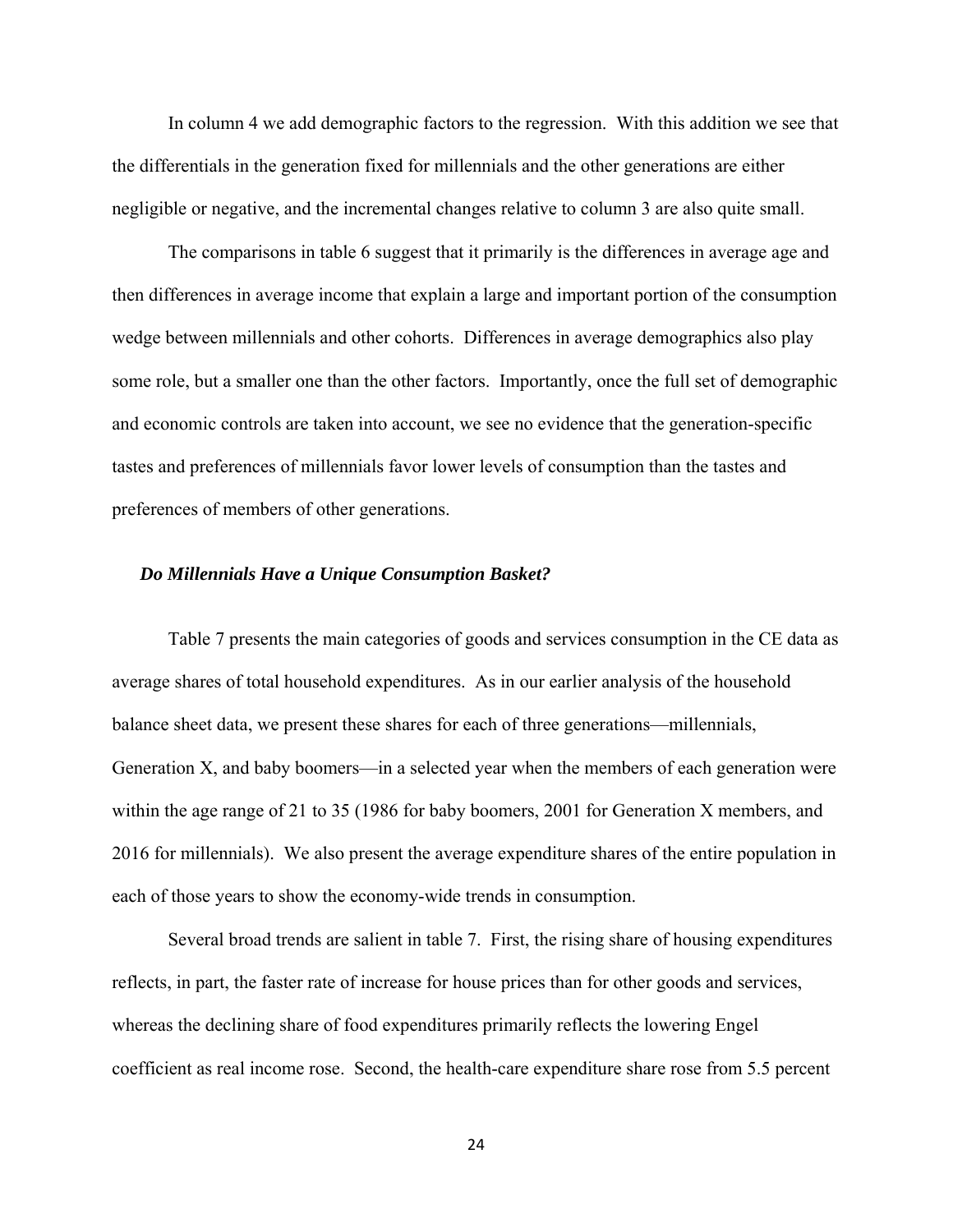to above 9 percent for the whole population, likely reflecting the faster rate of increase for health-care costs than for other goods and services. Similarly, the education expenditure share rose notably from about 1.5 percent to 2.5 percent as the rise in college tuition also outpaced general inflation. Third, the garment and apparel share has declined appreciably, likely reflecting the smaller increases in the prices of clothing prices than for other goods and services due to increased imports.

The comparisons of the expenditure baskets in each year for the group of adults younger than 35 mostly mirror the trends describe above. To highlight the broad-based nature of the changes in expenditure shares, we present the differences in the expenditure shares between the years 1986, 2001, and 2016 for households that were young at each of these points in time and for the entire sample. We find that the changes in expenditure shares over time for young consumers are very similar to the changes for the entire population. Indeed, the correlations between columns 7 and 8 and between columns 9 and 10 are both higher than 90 percent. However, there were some important differences. The increase in the housing expenditure share was less between baby boomers in 1986 and millennials in 2016 than it was for the entire population between those years, a comparison that is consistent with the lower rates of homeownership and holdings of mortgages for millennials than for earlier generations at comparable ages. In addition, the food expenditure share was higher for millennials in 2016 than for Generation X members in 2001, a comparison that is consistent with the lower real earnings of millennials. Moreover, the increase over time in the education spending share is more pronounced for the selected groups of young households than for the overall population.

#### *Case Study I: Vehicle Purchases*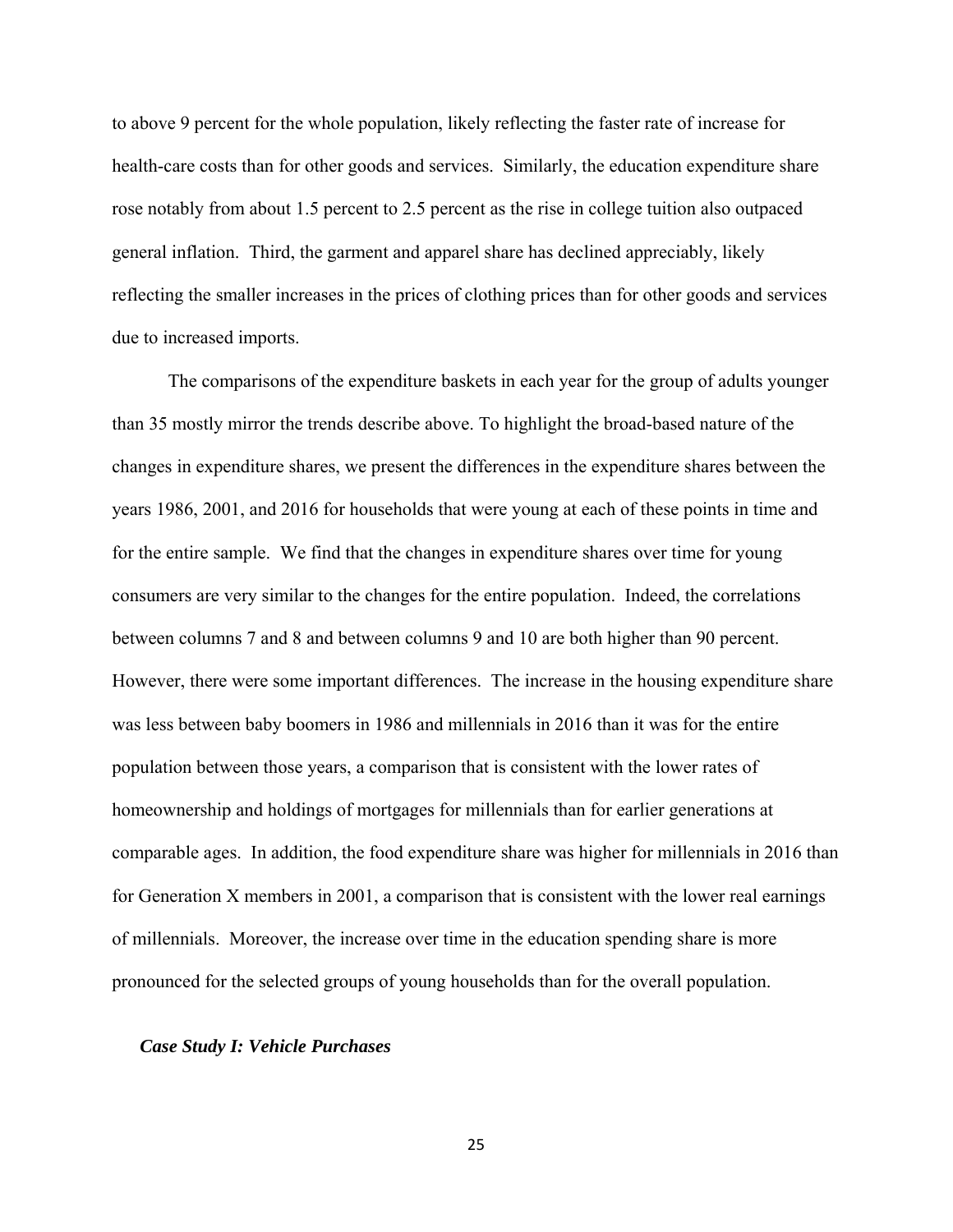One consumption good for which potential generational preferences has attracted much attention is motor vehicles. As new-car sales recovered from the big decline following the 2007– 09 recession, some analysts noticed a shift in the age composition of new light vehicle buyers, and a number of recent studies and press articles have argued that there has been a dramatic decline in young adults' willingness to own vehicles or even obtain driver's licenses.<sup>27</sup> For example, *Fortune* cited the decline in the fraction of new vehicles purchased by young adults defined as 18 to 34 year olds—as evidence that financial constraints for that age group had increased and their interest in driving had decreased.<sup>28</sup> As quoted in the article, young adults "just don't think driving is cool—or even necessary—anymore." Similar stories abound and often attribute these changes to the rising popularity of social media, which reduces the need to travel, and alternative means of transportation, such as ride-sharing, public transportation, and biking, which reduces the need of owning a vehicle.<sup>29</sup>

Much of this analysis was published during the immediate aftermath of the financial crisis and the ensuing recession, when many millennials were entering adulthood and likely quite vulnerable to the effects of the financial crisis. As the recovery gained steam it became less obvious that these patterns reflected generational preferences. Some press articles as early as 2012 started to note that younger buyers had begun looking increasingly like their older cohorts as their employment and income prospects improved.30

 $27$  This section expands the work first presented in Kurz, Li, and Vine (2016).

<sup>28 &</sup>quot;Why Car Companies Can't Win Young Adults," *Fortune*. August 16, 2013.

<sup>29</sup> For example, see "The Many Reasons Millennials are Shunning Cars" (*Washington Post*, October 14, 2014); "Why Millennials Are Ditching Cars and Redefining Ownership" (*National Public Radio*, August 21, 2013), "The Cheapest Generation" (*The Atlantic*, September 2012), "Young Adults After the Recession: Fewer Homes, Fewer Cars, Less Debt" (Pew Research Center, 2013), and "Social Media Trumps Driving Among Today's Teens" (*Forbes*, February 2012).

<sup>30</sup> See, for example, "Millennials: Not So Cheap, After All" (*The Atlantic*, April 21, 2015), "The death of driving?" (*Automotive News,* May 17, 2013), "Millennials Take the Wheel" (Edmunds.com, May 2013), and "Evolution of Changes in Teenage Driver Exposure—an Update" (Highway Loss Data Institute, December 2015).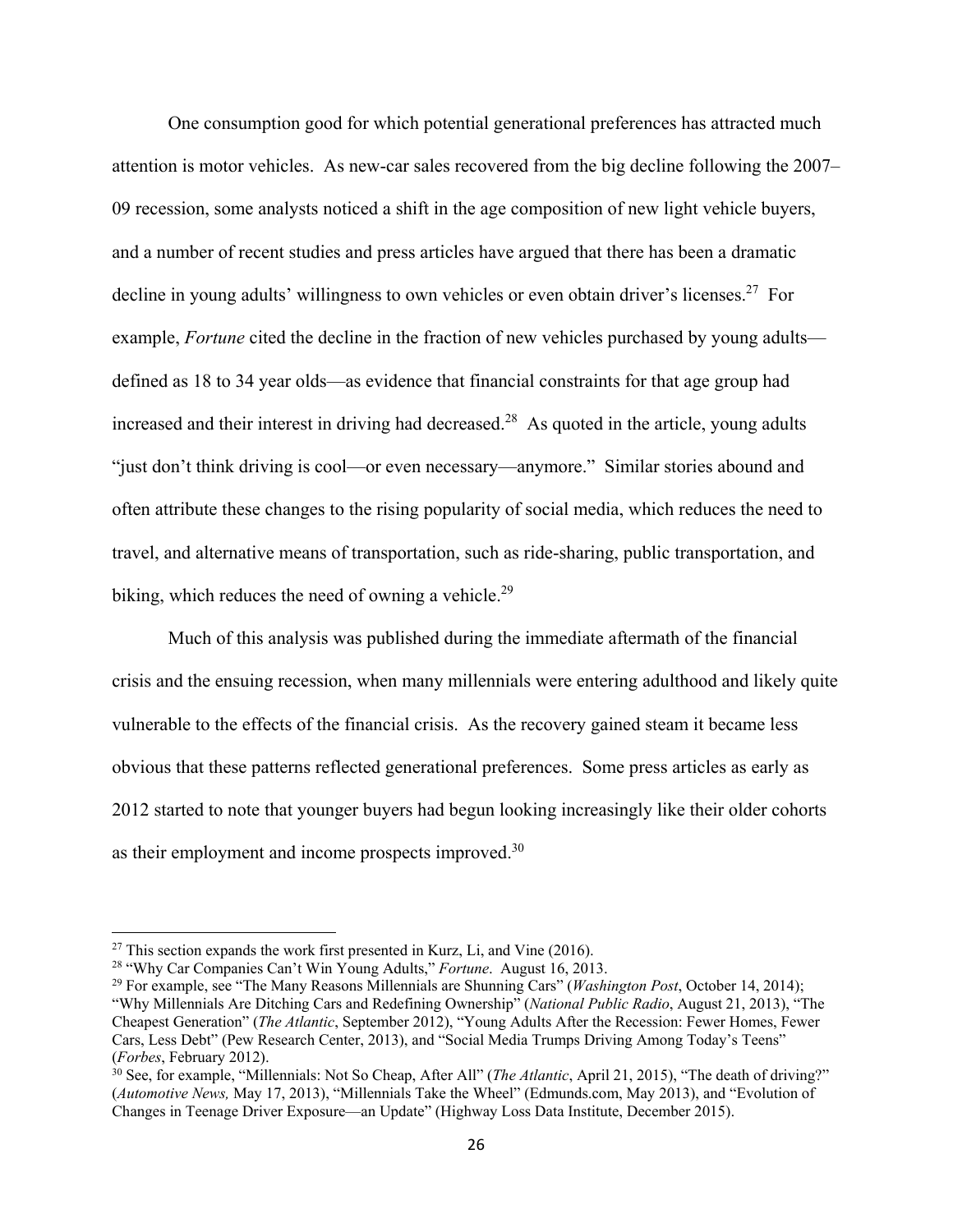In this section, we again use data from the CE survey as well as from J.D. Power  $\&$ Associates to examine how new-vehicle-buying demographics have changed over time. Interestingly, most of the recent shifts in car-buying demographics appear to have come from older generations and not millennials. We then estimate a model for vehicle purchases more broadly and find no evidence that the generation-specific tastes and preferences of millennials favor lower vehicle expenditures.

As shown by the lines in figure 7, the average age of vehicle buyers has been increasing over the past 30 years. According to J.D. Power and Associates, the average age of new-vehicle buyers rose from 43½ in 2000 to around 49 in 2009, with much of the increase occurring during the  $2007-09$  recession, and it has moved sideways since that time.<sup>31</sup> Similarly, the average age of the heads of households that reported buying a new vehicle in the CE survey rose more than 10 years between 1994 and 2016, also with a more notable increase during the 2008–09 period than at other times.<sup>32</sup>

Some—but not all—of the increase in the average age of new-vehicle buyers reflects the aging of the overall population. The average age of heads of households in the CE survey increased by about 3 years between 1994 and 2016. The rise in the average age of new-vehicle buyers during this 20-year period was roughly twice as large as the increase in the age of the overall population, so changes in the rates at which people in each age group purchase new vehicles have also contributed to the increase in average age.

<sup>&</sup>lt;sup>31</sup> The information supplied by Power Information Network, a business division of J.D. Power and Associates ("PIN"), is based on data believed to be reliable but are neither all-inclusive nor guaranteed by PIN. Without limiting the generality of the foregoing, specific data points may vary considerably from other information sources. Any opinions expressed herein reflect the judgment of the Federal Reserve Board at this date and are subject to change.

<sup>&</sup>lt;sup>32</sup> Average age of the head of new-vehicle-buying households in the CE exceeds the average age of new-vehiclebuying individuals in the J.D. Power data by about 5 years, on average. This gap likely reflects the fact that the heads of households are more likely to be older than the other members of the household.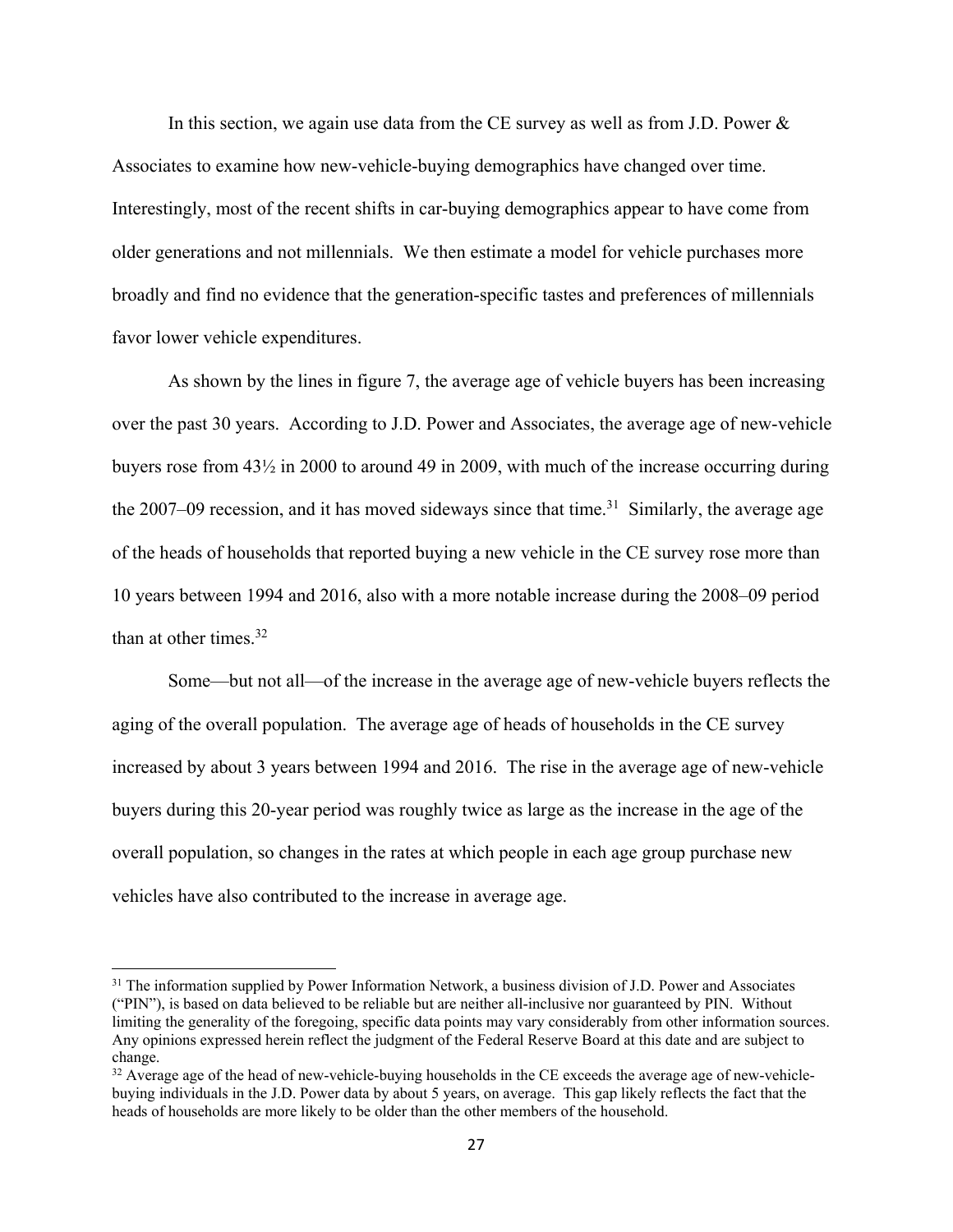In figure 8 we explore this idea further with the CE survey and plot the share of new vehicles purchased by the age group of the head of household for each year from 1995 to 2016. For comparison, we also plot each age group's share of the total population. Young households—those headed by people aged 34 and under—tend to be slightly underrepresented in the new-vehicle market, as their share of new-vehicle purchases runs a few percentage points below their population share. The share of new-vehicle purchases for young households dipped during the 2007–09 recession, but the shortfall was not particularly large, and the rate returned to its normal range after a few years.

In contrast, the new-vehicle purchasing shares of households in the next oldest group people in the prime working age range of 35 to 49 years—fell between 1999 and 2016 at a rate that outpaced the decline in its share of the overall population. Although this group tends to be overrepresented in the new-vehicle market, the share gap has continued to narrow over time and has turned negative a few times.

Households in the oldest group—those headed by people age 50 or older—have shown a very different pattern. The population and new-vehicle purchasing shares for these households have both increased over time, and this group changed from being slightly underrepresented in the new-vehicle market in the years prior to the 2007–09 recession to being overrepresented since 2014.

Taking a somewhat broader view of vehicle purchases, the average age of households in the CE survey that report purchases of at least \$500 (in 2009 dollars) on any vehicle, including a used vehicle.<sup>33</sup> The average age of households reporting these purchases has risen by less than the age of households reporting new-vehicle purchases, but it has still risen slightly faster than

<sup>&</sup>lt;sup>33</sup> This category also includes motorcycles and a very small number of aircraft, although it is dominated by purchases of new and used cars and light trucks.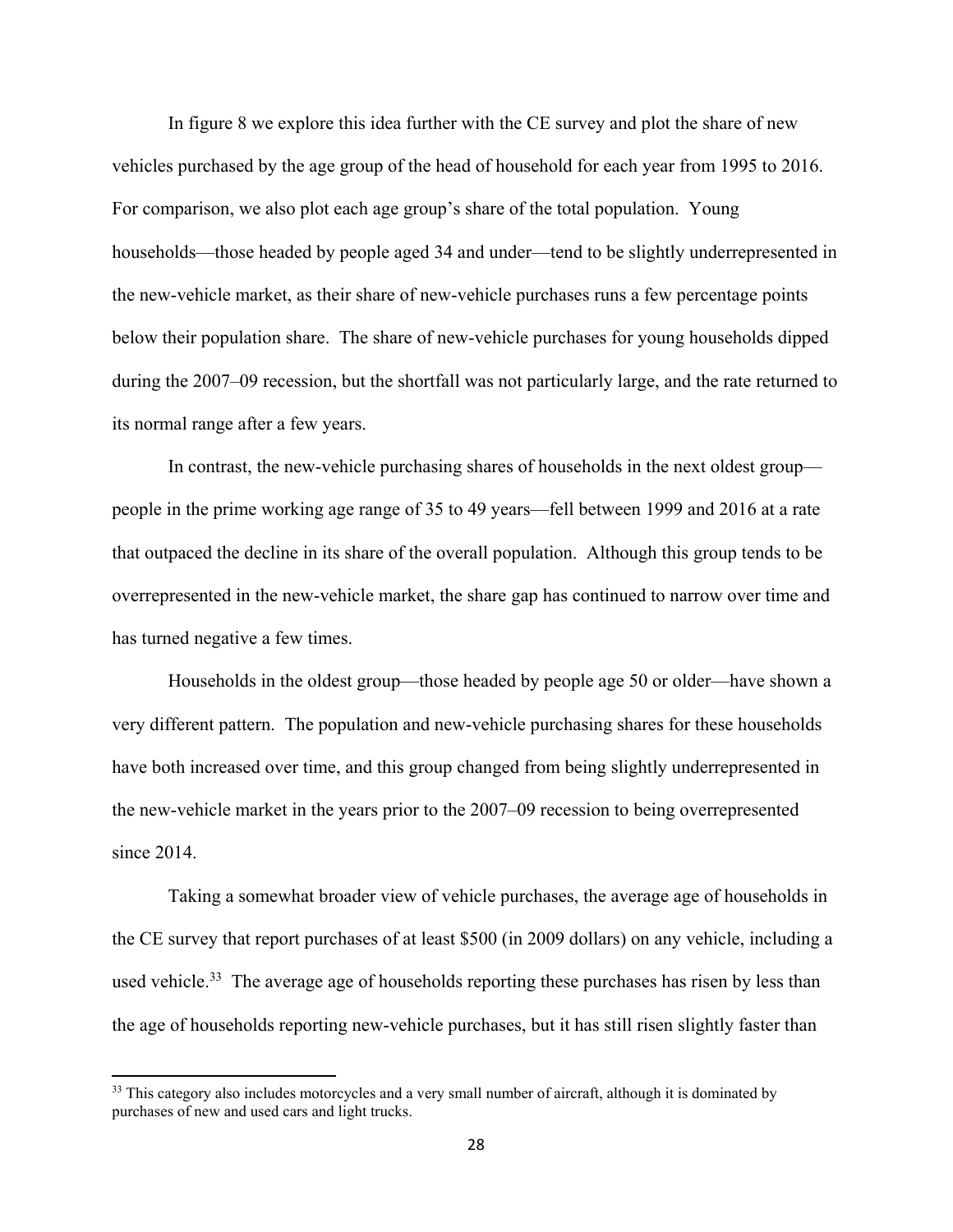the average age of households; the average age of households purchasing any vehicle, 45, was roughly unchanged from 1986 to 1994, and it increased to around 50 in 2016.

Returning to the familiar cohort graphs, figure 9 shows the real average vehicle spending per household in the CE survey by age and generation of the household head.<sup>34</sup> Similar to the general spending profiles shown in figure 6, households spending on vehicles is hump-shaped over the life cycle, although the data are considerably more variable for this single durable good category. Average spending on vehicles by millennial households appears consistent with the general hump shape; although vehicle spending by millennial households was slightly below that of comparably aged Generation X households at the very beginning of the life cycle, those vehicle spending profiles appear to have converged by the time those households reached age 25 to 30.

To evaluate the differences in these vehicle spending profiles more formally, we estimate a consumption model for vehicle purchases that includes economic and demographic factors. In particular, we return to our regression specification from equation 2 and focus on automobile consumption.35

The results can be found in the first two columns of table 8. In column 1 we see that Generation X members and baby boomers in the sample have spent roughly \$600 to \$700 more on motor vehicles, on average, than millennials. This observation is consistent with the popular narrative from many of the aforementioned press articles. Members of the Silent Generation and the Greatest Generation have spent roughly the same or less, on average, than millennials.

<sup>&</sup>lt;sup>34</sup> Note that these averages are well below the average price of a car because they include many households that spent \$0 on new and used vehicles during the 4 quarters they were surveyed.

 $35$  In this specification, we focus on total motor vehicle spending, both new and used, in dollars. The focus on total spending in dollars, as opposed to a dichotomous framework for new vehicles, as in Kurz, Li, and Vine (2016), does not change the results of the analysis.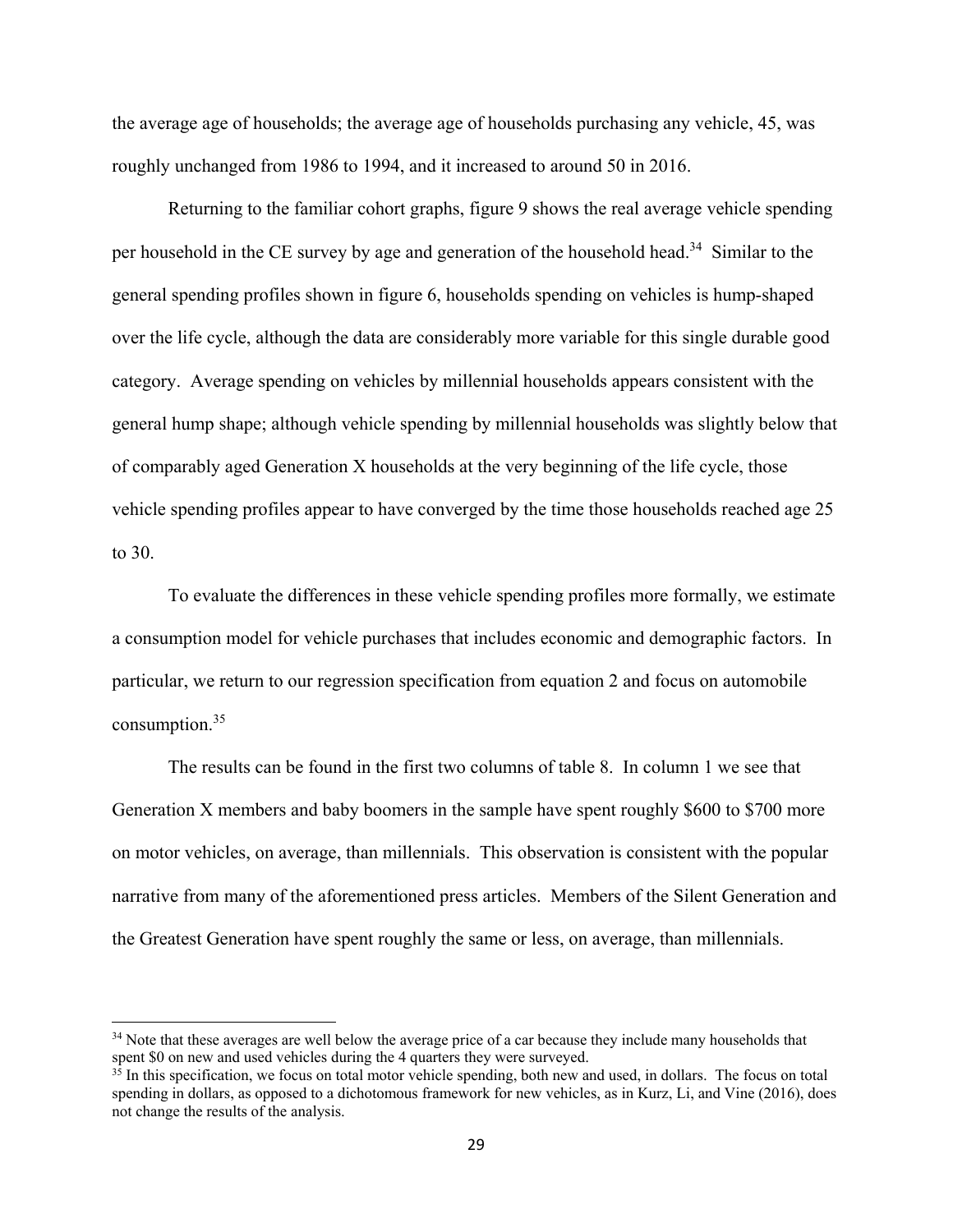However, once age and other demographic and economic factors are taken into account (column 2), none of the coefficients on the generation cohort fixed effects are significantly different from zero. Importantly, we find no evidence that millennials have preferences for vehicle purchases that are lower than those of earlier generations.

#### *Case Study II: Spending on Food and Housing*

 Finally, we turn to two other categories of consumption that have received some attention: food and housing.<sup>36</sup> We noted earlier that the spending shares for these categories had changed differently over time for younger households than for the general population. To test whether these patterns may reflect generation-specific tastes and preferences, we estimate consumption equations for these categories of spending that include generation fixed effects and the same array of demographic and economic variables that were used above.

 The regression coefficients for spending on food and housing are in columns 3 through 6 of table 8. The results tell stories similar to those from the regressions for total consumption: Once accounting for age, demographic, and economic factors, the generation-specific fixed effects become economically and statistically insignificant or negative. In terms of food spending, baby boomers have preferences similar to millennials, and Generation X members have slightly lower preferences.<sup>37</sup> For housing, there is very little difference between Generation X members and millennials in the specification with full controls. Relative to baby boomers, we find that with similar income, economic factors, ages, and demographic factors,

<sup>&</sup>lt;sup>36</sup> Housing includes spending on rent or the owner's equivalent as well as utilities, maintenance, insurance, home supplies, communication services, and furniture and other household durables.

<sup>&</sup>lt;sup>37</sup> We similarly studied spending on "food away from home" and found the results to be similar to "total food" spending.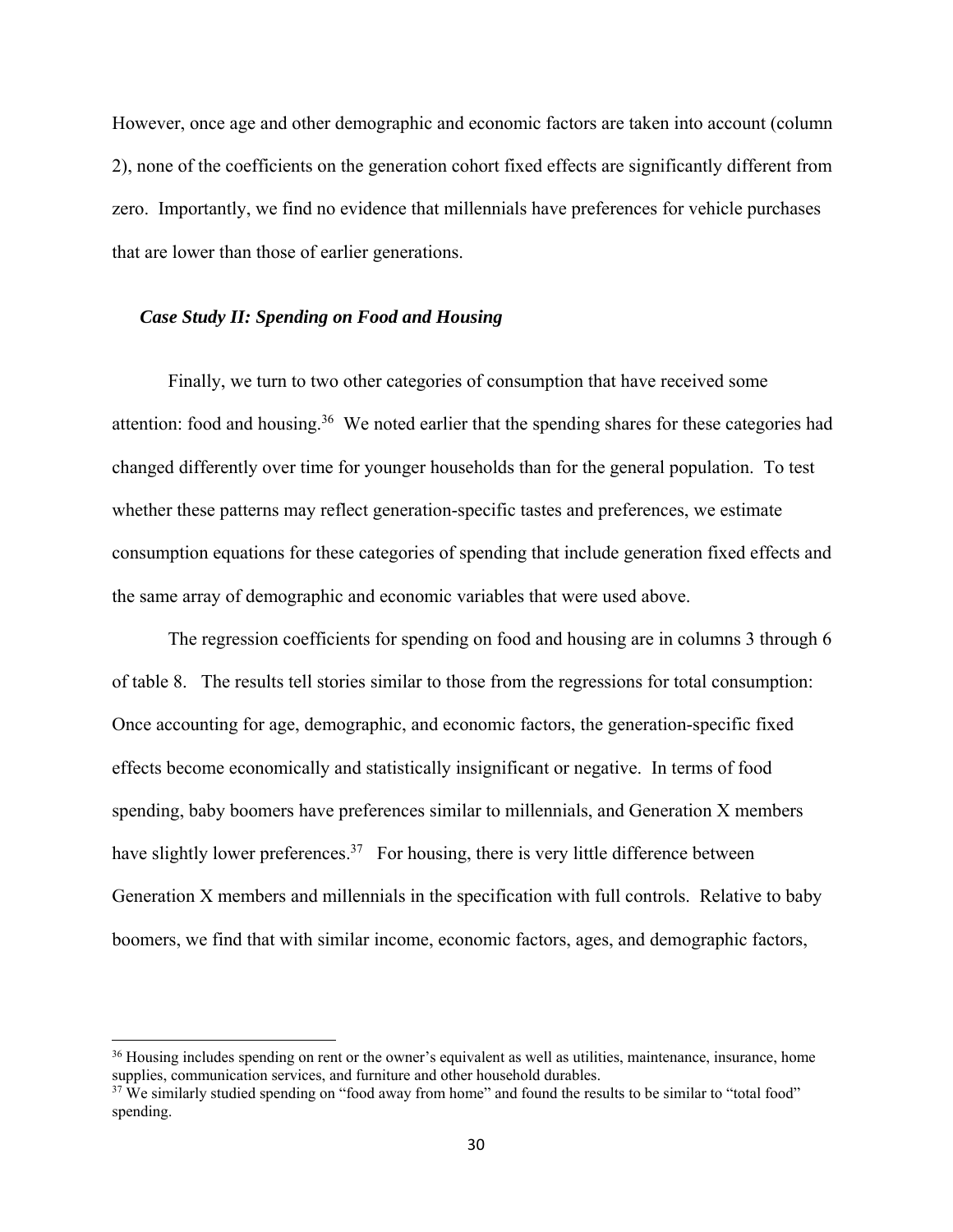millennials prefer to spend more on housing. These results suggest that millennials do not have less of a taste for consumption than members of earlier generations.

#### **VI. Conclusion**

In this chapter we used a variety of survey and administrative datasets to examine the income, saving, and consumption decisions of millennials, and we compared these behaviors to those of earlier generations. Our analysis explored some important changes over time in the demographic composition of the U.S. population and the economic environment.

We found that many of the demographic attributes associated with millennials—such as higher rates of racial diversity, higher educational attainment, and lower rates of marriage—are consistent with secular trends in the population and are therefore not the aberrations of a single generation. We showed that millennials do have lower real incomes than members of earlier generations when they were at similar ages, and millennials also appear to have accumulated fewer assets. The comparisons for debt are somewhat mixed, but it seems fair to conclude that millennials have levels of real debt that are about the same as those of members of Generation X when they were young and more than those of the baby boomers. These balance sheet comparisons likely reflect, in part, the unfavorable labor and credit markets conditions that prevailed during the 2007–09 recession, some of which had prolonged effects.

Because millennials are still quite young as of this writing, it remains to be seen whether having reached adulthood during those unfavorable years will have permanent effects on their tastes and preferences. Using data on household spending from the CE survey, we find little evidence that millennial households have tastes and preference for consumption that are lower than those of earlier generations, once the effects of age, income, and a wide range of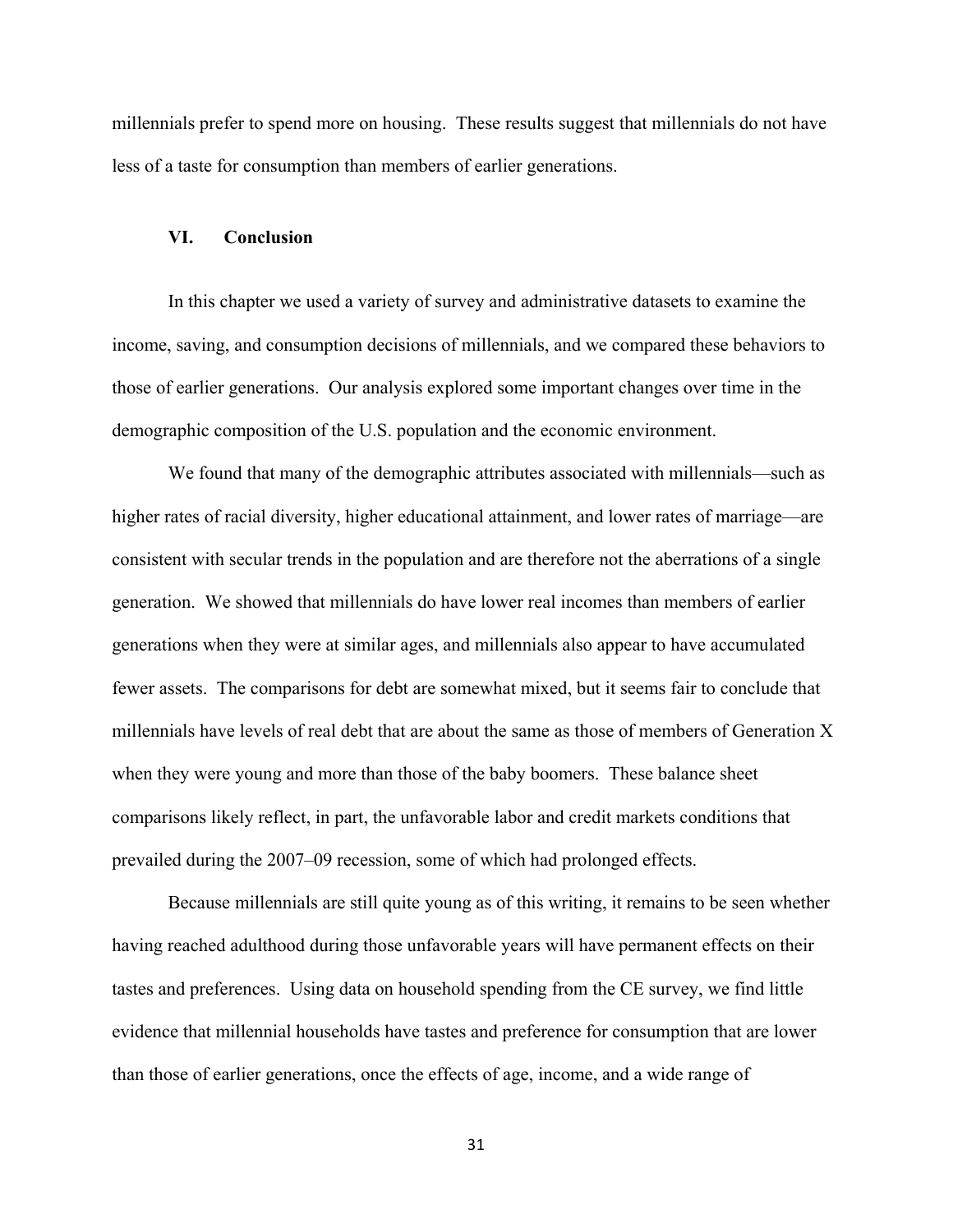demographic characteristics are taken into account. This conclusion also holds for spending on automobiles, food, and housing.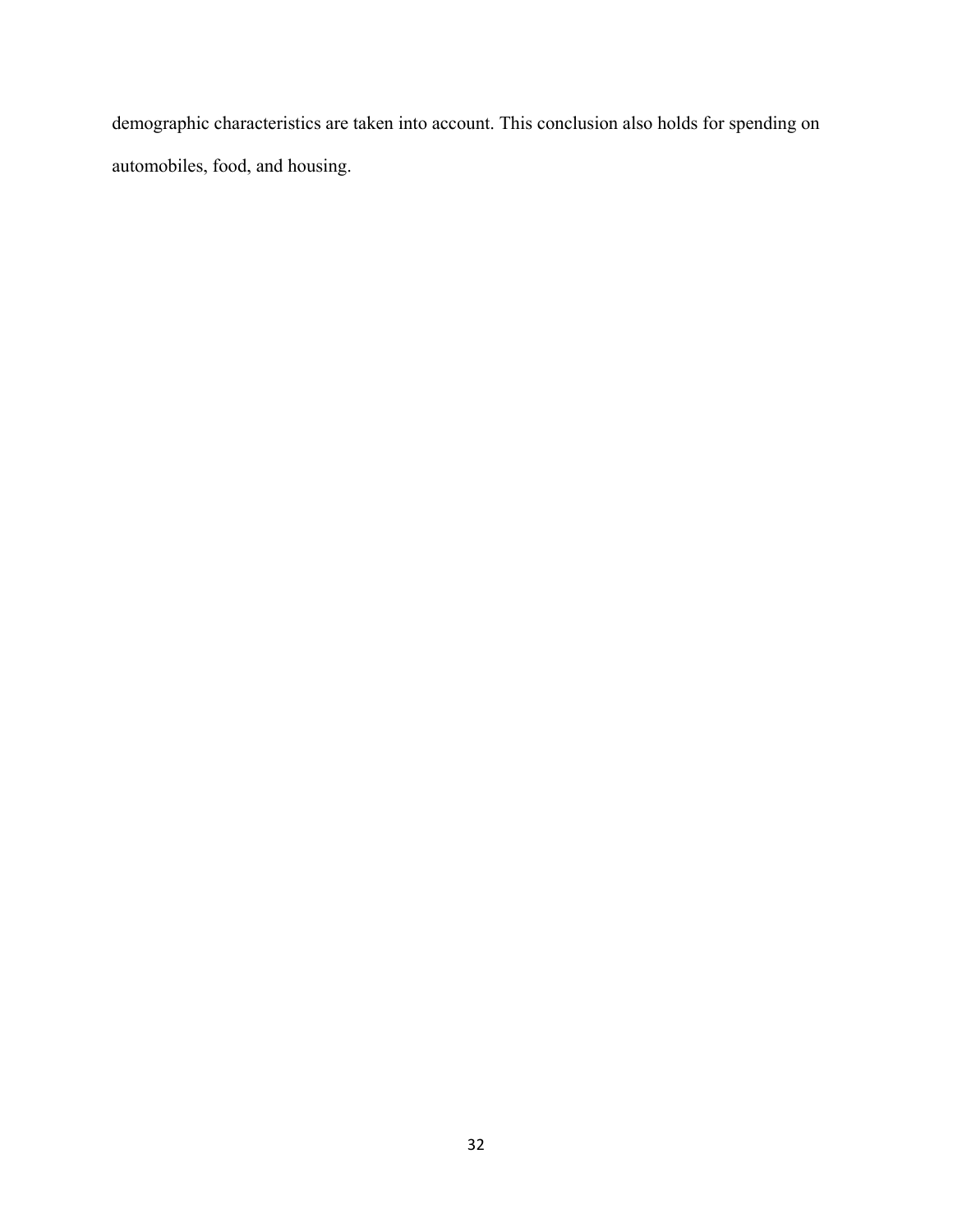#### **Data Appendix**

The *Panel Study of Income Dynamics* (PSID) is a longitudinal survey conducted by the Institute of Social Research at the University of Michigan that follows a core sample of households and their offspring over nearly 50 years, beginning in the late 1960s. The PSID was an annual survey until 1997 and became a biennial survey afterwards. As of its latest wave of 2015, the survey had over 9,000 households in its sample. The PSID collects rich income-related and demographic information. The long, uninterrupted history of the survey offers a unique advantage of observing multiple cohorts. We use data from 1975 to 2015 for a comparison of income levels and growth among baby boomers, Generation X members, and millennials at comparable ages.

The *Survey of Consumer Finances* (SCF) is a cross-sectional survey conducted by the Federal Reserve Board every three years and is widely regarded as one of the most comprehensive sources of data concerning U.S. household assets that include extensive details of asset holdings. Because of the high level of concentration of wealth holding, the SCF oversamples high-wealth households. The SCF survey was conducted in a largely consistent way from 1989, and our analysis uses all SCF data collected from 1989 to 2016. In the most recent wave of 2016, the survey included more than 6,200 households. We use the SCF data to compare asset accumulation and net worth for the households headed by millennials, Generation X members, and baby boomers.

The *Consumer Expenditure Survey.* The Consumer Expenditure Survey (CE) is conducted quarterly by the Bureau of Labor Statistics and collects detailed information on U.S. household expenditures. The original purpose of the CE was to provide consumption basket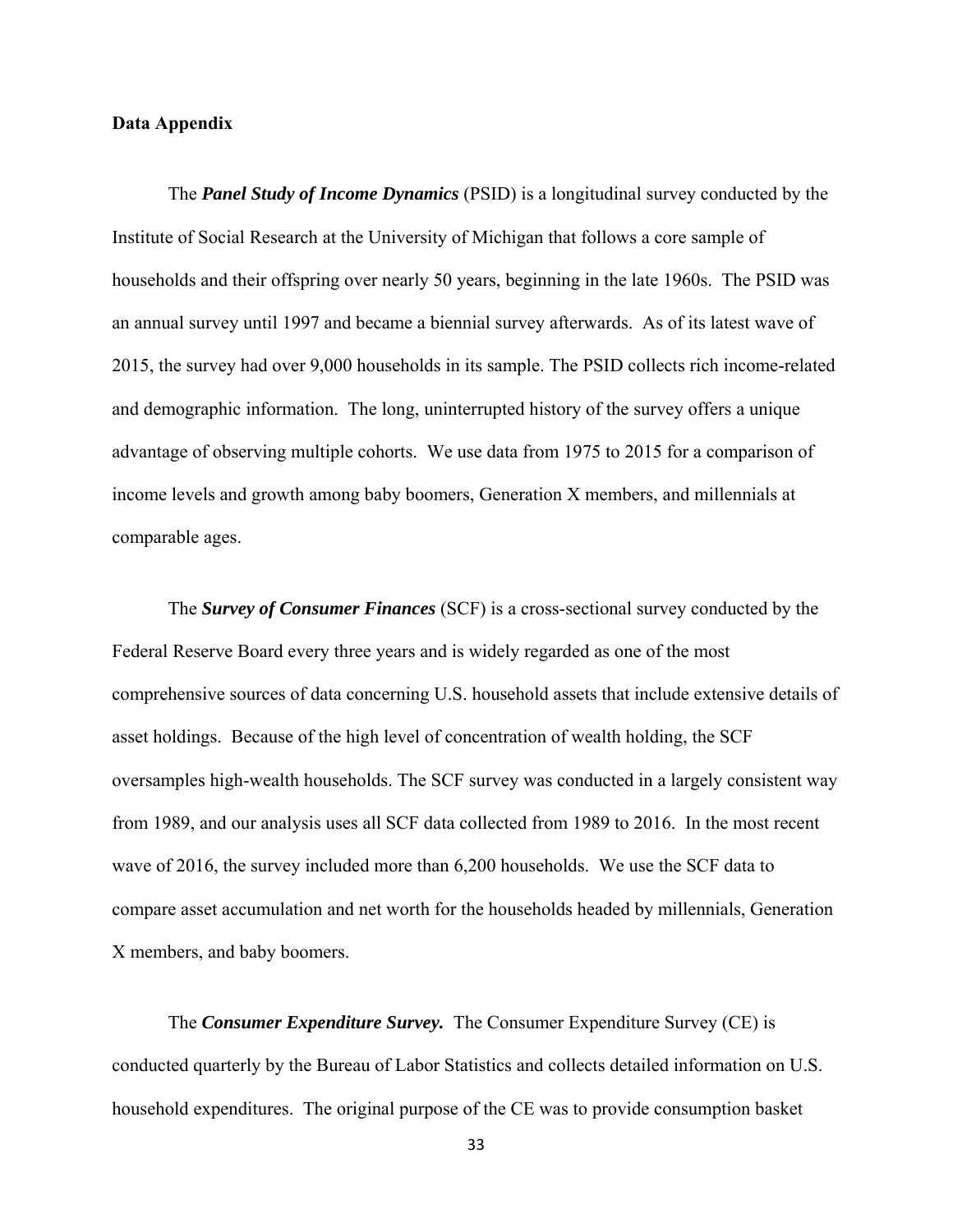weights needed to construct the Consumer Price Index, but the survey has been used more broadly in economic and policy research in recent decades. We use the CE data to draw consumption profiles by age and generation and to compare the expenditure baskets of selected generations. The economic and demographic controls we employ are also sourced from the CE survey. We use the data from surveys conducted between 1986 and 2016. The sample sizes are relatively large; the latest CE data, collected in 2016, included 6,200 consumer units.

Unlike the PSID, CE is a revolving short panel. Each quarter, about one-fourth of the sample is replaced with new consumer units, and each consumer unit is interviewed four times before leaving the sample. For our sample, we select consumer units that responded to all four interviews and appear to have the same head of household throughout. Because millennials have only begun to appear toward the end of our sample, we retain consumer units headed by millennials that responded to at least two interviews.<sup>38</sup>

*Equifax/Consumer Credit Panel.* Unlike the three survey data introduced above, the Federal Reserve Bank of New York Consumer Credit Panel/Equifax (the Equifax/CCP data) is proprietary and administrative in nature. The data represent a quarterly panel of credit history data for a 5 percent random sample of U.S. consumers with valid credit history. The data were administratively collected by Equifax, one of the three major U. S. credit reporting agencies. Unlike the survey data we use, the Equifax data have a relatively shorter sample period, from 2001 to 2016, which allows us to compare the debt portfolios between Generation X members and millennials.

<sup>38</sup> To determine the age and generation of consumer units who report having one male and one female as the reference person and spouse, we use the age of the male. For all other households we use the age of the reference person.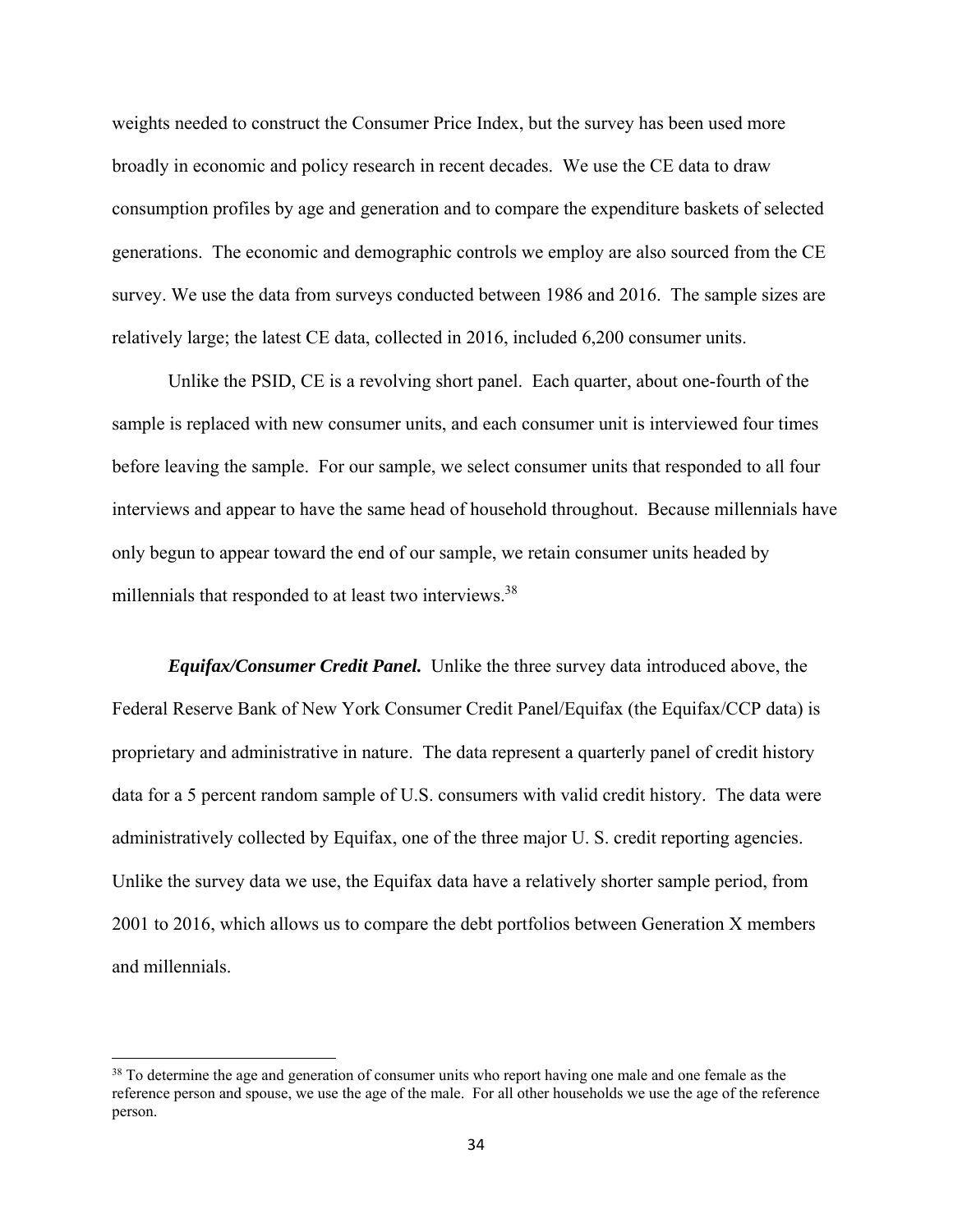## **References**

Attanasio, O. (1999). Consumption. In J.B. Taylor & M. Woodford (Eds.), *Handbook of Macroeconomics, Vol. 1, Part B* (pp. 741-812). Elsevier.

Badger, E. (2014). The Many Reasons Millennials are Shunning Cars. *The Washington Post*. Retrieved June 14, 2016, from https://www.washingtonpost.com/news/wonk/wp/2014/10/14/the-many-reasonsmillennials-are-shunning-cars/.

Banks, J., & Blundell, R. (1998). Is there a Retirement-Savings Puzzle? *American Economic Review*, 88, 769-788.

Bernheim, D.B., Skinner, J., & Weinberg, S. (2001). What Accounts for the Variation in Retirement Wealth among U.S. Households? *American Economic Review*, 91, 832- 857.

Zachary, B., Brown, M., Lee, D., & Van der Klaauw, W. (2014, revised July 2017). Tuition, Jobs, or Housing: What's Keeping Millennials at Home? Staff Reports 700, Federal Reserve Bank of New York.

Brown, J.E. (2018). Millennials and Retirement: Already Falling Short. Report from the National Institute on Retirement Security, February 2018.

Census Bureau. Millennials Outnumber Baby Boomers and Are Far More Diverse, Census Bureau Reports. June 25, 2015, Release Number CB15-113.

Chien, Y.L., & Morris, P. (2018). Accounting for Age: The Financial Health of Millennials. *Regional Economist,* Second Quarter 2018. https://www.stlouisfed.org/publications/regional-economist/secondquarter-2018/accounting-age-financial-health-millennials.

DeSilver, D. (2014). The politics of American Generations: How Age Affects Attitudes and Voting Behavior. Report from the Pew Research Center. Retrieved June 5, 2018. http://pewrsr.ch/2GRbL5N.

Dettling, L., & Hsu, J.W. (2014). The State of Young Adults' Balance Sheets: Evidence from the Survey of Consumer Finances." *Federal Reserve Bank of St. Louis Economic Review*, Fourth Quarter 2014, 96(4), 305-330.

Dettling, L., & Hsu, J.W. (2017). Playing Catch Up. *IMF Finance and Development,* 54(2), June 2017.

Dimock, M. (2018). Defining generations: Where Millennials End and Post-Millennials Begin. Report from the Pew Research Center. Retrieved May 30, 2018. http://pewrsr.ch/2GRbL5N.

Friedman, M. (1957). *A Theory of the Consumption Function*. Princeton: Princeton University Press.

Fry, R. (2013). Young Adults after the Recession: Fewer Homes, Fewer Cars, Less Debt. Report from the Pew Research Center, February 2013. Retrieved June 14, 2016, from http://www.pewsocialtrends.org/2013/02/21/young-adults-after-the-recession-fewer-homes-fewer-carsless-debt/.

Fry, R. (2015). Millennials Surpass Gen Xers as the Largest Generation in U.S. Labor Force. Rerpot by the Pew Research Center, May 2015. Retrieved December 20, 2017 from http://www.pewresearch.org/fact-tank/2015/05/11/millennials-surpass-gen-xers-as-the-largest-generationin-u-s-labor-force/.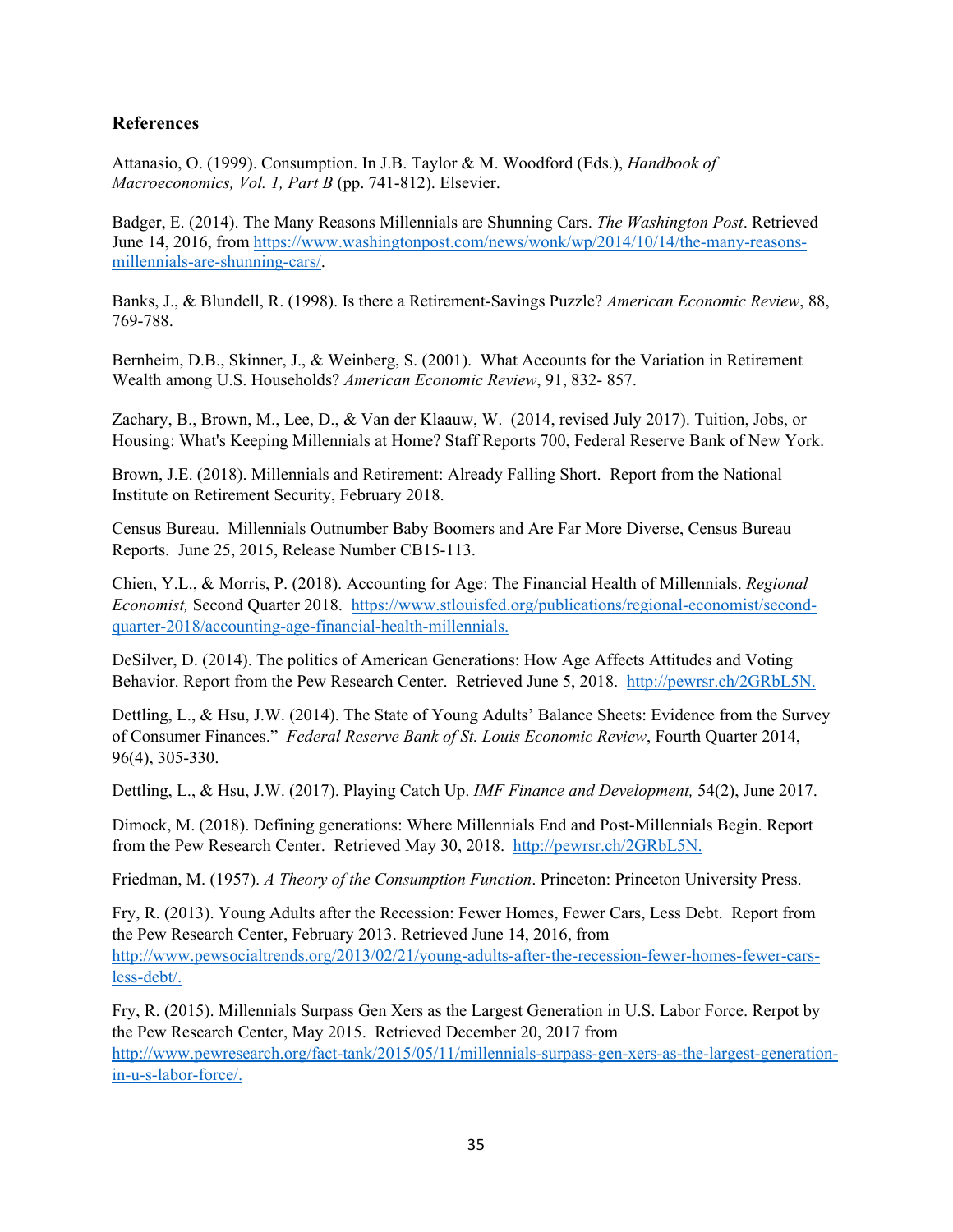Frey, W. (2012). Census Projects New "Majority Minority" Tipping Points. Opinion editorial in the *State of Metropolitan America* series, The Brookings Institution, December 2012. https://www.brookings.edu/opinions/census-projects-new-majority-minority-tipping-points/.

Frey, W. (2014a). Multiracial Marriage on the Rise. Opinion editorial in the Diversity Explosion series, The Brookings Institution, December 2014. https://www.brookings.edu/blog/theavenue/2014/12/18/multiracial-marriage-on-the-rise/.

Frey, W. (2014b). *Diversity Explosion: How New Racial Demographics are Remaking America.*  Washington, D.C.: Brookings Institution Press.

Fry, R. (2013). Young Adults after the Recession: Fewer Homes, Fewer Cars, Less Debt. Report from the Pew Research Center, February 2013. http://www.pewsocialtrends.org/2013/02/21/young-adultsafter-the-recession-fewer-homes-fewer-cars-less-debt/.

Ghitza, Yair and Andrew Gelman (2014). The Great Society, Reagan's Revolution, and Generations of Presidential Voting. Working paper, July 2014.

Ghez, G., & Becker, G.S. (1975). *The Allocation of Time and Goods over the Life Cycle*. New York: National Bureau of Economic Research/Columbia University Press.

Goldin, C. (2006). The Quiet Revolution That Transformed Women's Employment, Education, And Family. *American Economic Review*, 96, 1-21.

Gorzelany, J. (2012). "Social Media Trumps Driving Among Today's Teens." *Forbes*, January 23, 2012.

Highway Loss Data Institute. (2015). Evaluation of Changes in Teenage Driver Exposure—an Update. *Highway Loss Data Institute Bulletin,* 32(30).

Kurz, C., Li, G., & Vine, D.J. (2016). The Young and the Carless? The Demographics of New Vehicle Purchases. FEDS Note. Washington: Board of Governors of the Federal Reserve System, June 24, 2016, http://dx.doi.org/10.17016/2380-7172.1798.

Malmendier, U., & Nagel S. (2011). Depression Babies: Do Macroeconomic Experiences Affect Risk Taking? *Quarterly Journal of Economics*, 126 (February), 373–416.

Malmendier, U., & Nagel, S. (2016). Learning from Inflation Experiences. *Quarterly Journal of Economics*, 131 (February), 53–87.

Modigliani, F., & Brumberg, R. (1954). Utility Analysis and the Consumption Function: An Interpretation of Cross-Section Data. In K.K. Kurihara (Ed.), *Post-Keynesian Economics* (pp. 128-197). New Brunswick: Rutgers University Press.

Nelson, N. (2013). Why Millennials are Ditching Cars and Redefining Ownership. *National Public Radio*, August 2013. Retrieved June 14, 2016, from http://www.npr.org/2013/08/21/209579037/whymillennials-are-ditching-cars-and-redefining-ownership.

Paciorek, A.D. (2016). The Long and Short of Household Formation. *Real Estate Economics*, 44(1), 210- 240.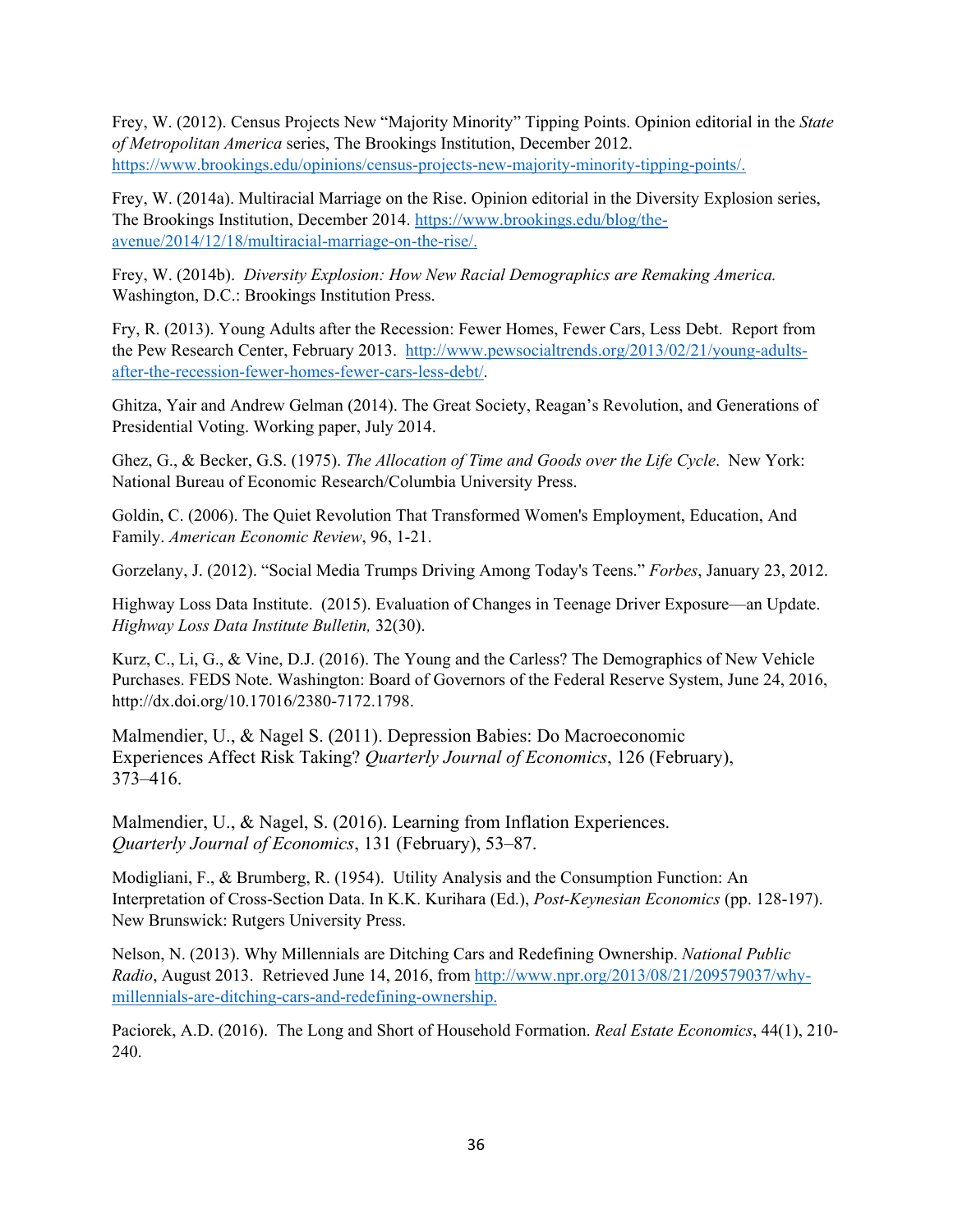Paulin, G.D. (2018). Fun facts about Millennials: Comparing Expenditure Patterns from the Latest through the Greatest Generation. *Monthly Labor Review*, March 2018. https://doi.org/10.21916/mlr.2018.9.

Pew Research Center. (2015a). Modern Immigration Wave Brings 59 Million to U.S., Driving Population Growth and Change Through 2065: Views of Immigration's Impact on U.S. Society Mixed. Report from the Pew Research Center, September 2015. http://www.pewhispanic.org/2015/09/28/modernimmigration-wave-brings-59-million-to-u-s-driving-population-growth-and-change-through-2065/.

Pew Research Center. (2015b). The Whys and Hows of Generations Research. Report by the Pew Research Center, September 2015.

Plache, L. (2013). Millennials Take the Wheel: Why the Youngest Generation of Drivers is Buying More New Cars. Article on Edmunds.com, May 2013. Retrieved June 14, 2016, from http://www.edmunds.com/industry-center/analysis/millennials-take-the-wheel.html.

Rechtin, M. (2013). The death of driving? Don't Make any Funeral Plans. *Automotive News*, May 2013. Retrieved June 14, 2016, from http://www.autonews.com/article/20130517/RETAIL/130519902/thedeath-of-driving?-dont-make-any-funeral-plans.

Sabelhaus, J., & Manchester, J. (1995). Baby Boomers and Their Parents: How Does Their Economic Well-Being Compare in Middle Age? *Journal of Human Resources*, 30(4), 791-806.

Thompson, D. (2015). Millennials: Not So Cheap, After All. *The Atlantic*, April 2015. Retrieved June 14, 2016, from http://www.theatlantic.com/business/archive/2015/04/millennials-not-so-cheap-afterall/391026/.

Thompson, D., & Weissmann, J. (2012). The Cheapest Generation. *The Atlantic*, September 2012. Retrieved June 14, 2016, from http://www.theatlantic.com/magazine/archive/2012/09/the-cheapestgeneration/309060/.

Tseng, N. (2013). Why car companies can't win young adults. *FORTUNE*, August 2013. Retrieved June 14, 2016, from http://fortune.com/2013/08/16/why-car-companies-cant-win-young-adults/.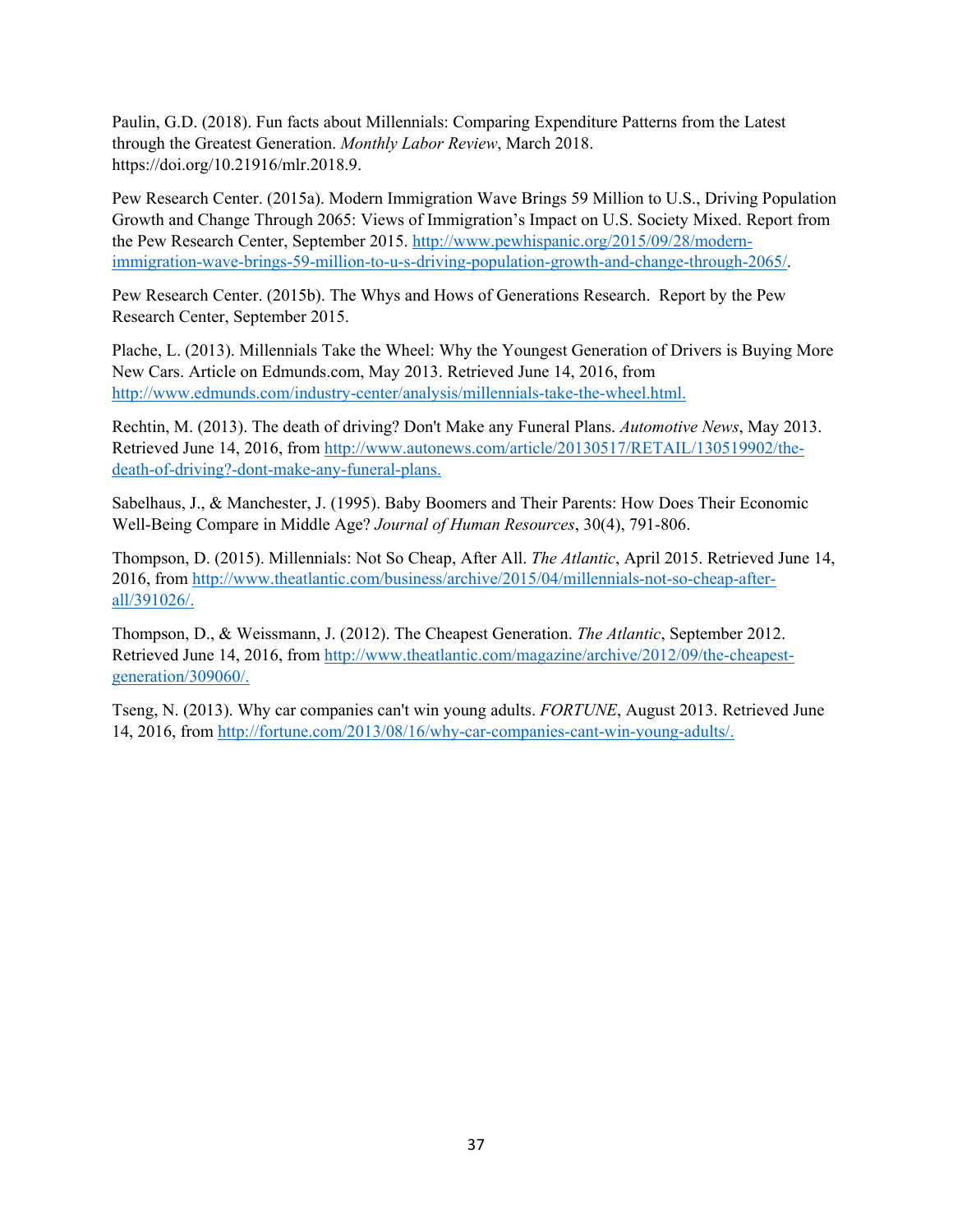## **Figures and Tables**



**Figure 1**. Population Shares of Selected Generations

Source. U.S. Census Bureau, Population Division. 2014 National Population Projections.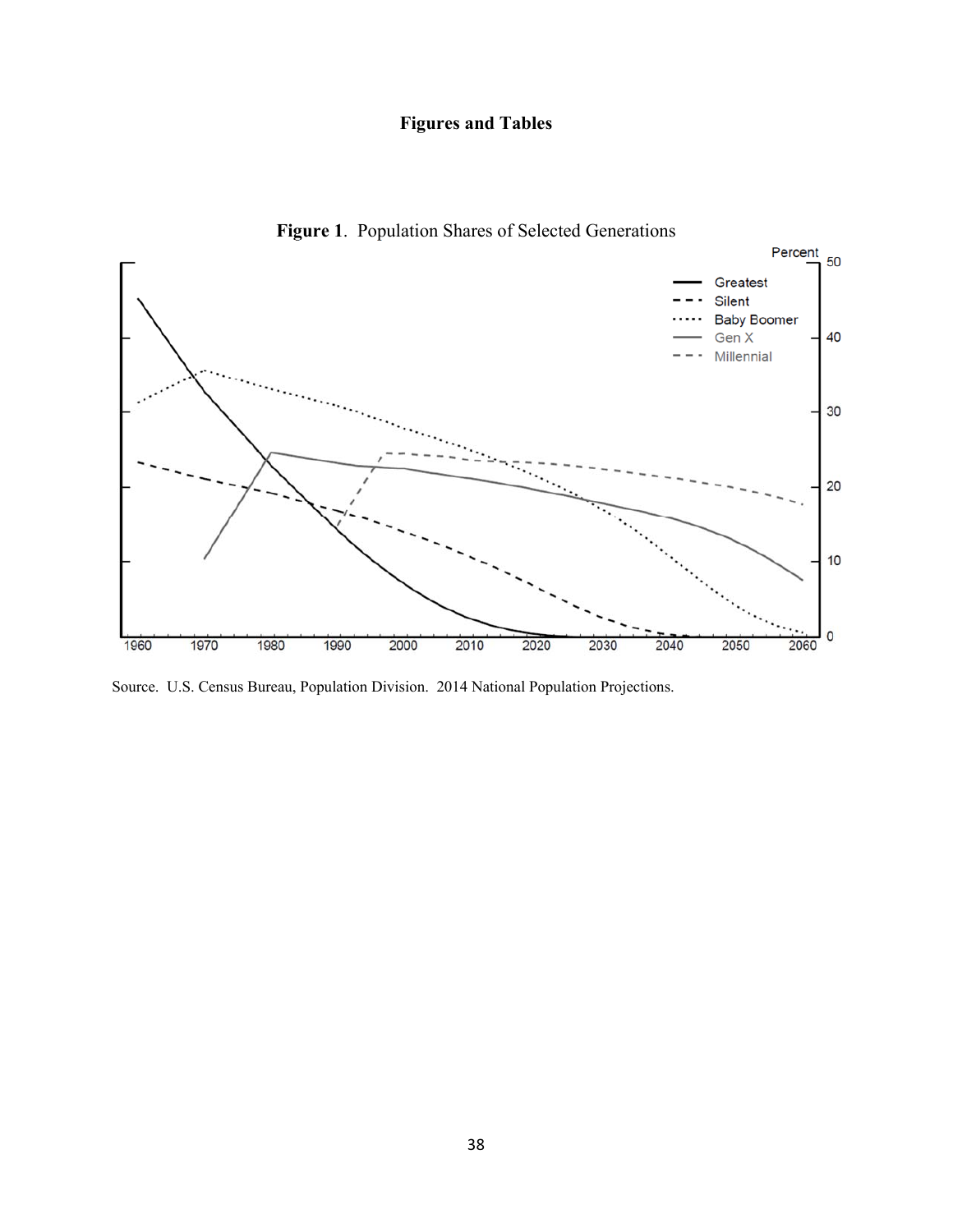

**Figure 2**. Racial Composition of the Population by Generation

Source. U.S. Census Bureau, Population Division. June 2017 Monthly Population Estimates.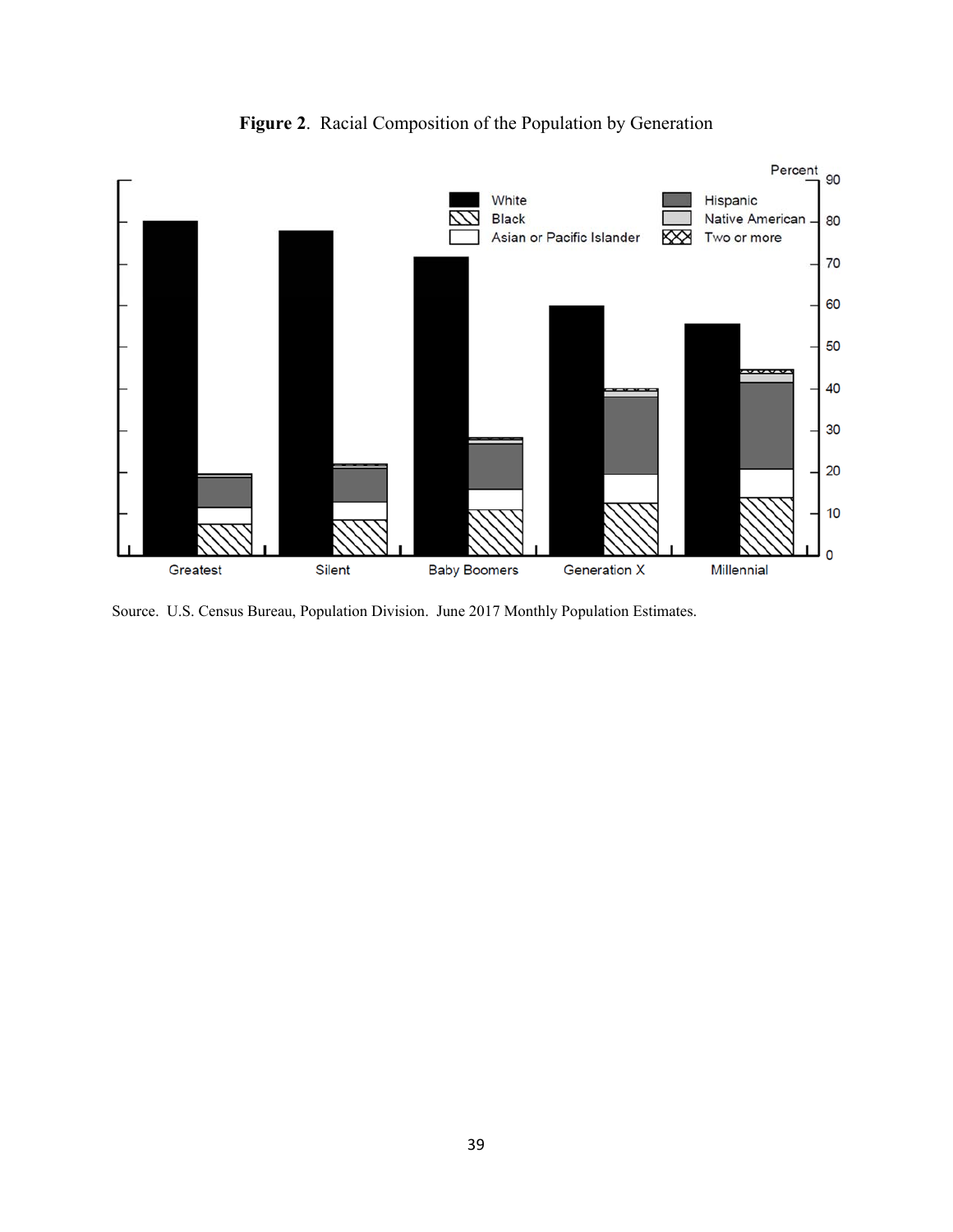

**Figure 3**. Educational Attainment for Individuals Older than 30 by Generation

Source. Sarah Flood, Miriam King, Renae Rodgers, Steven Ruggles, and J. Robert Warren. Integrated Public Use Microdata Series, Current Population Survey: Version 6.0 [2017]. Minneapolis, MN: IPUMS, 2018. https://doi.org/10.18128/D030.V6.0.

Note. Postgraduate degrees include professional and advanced degrees.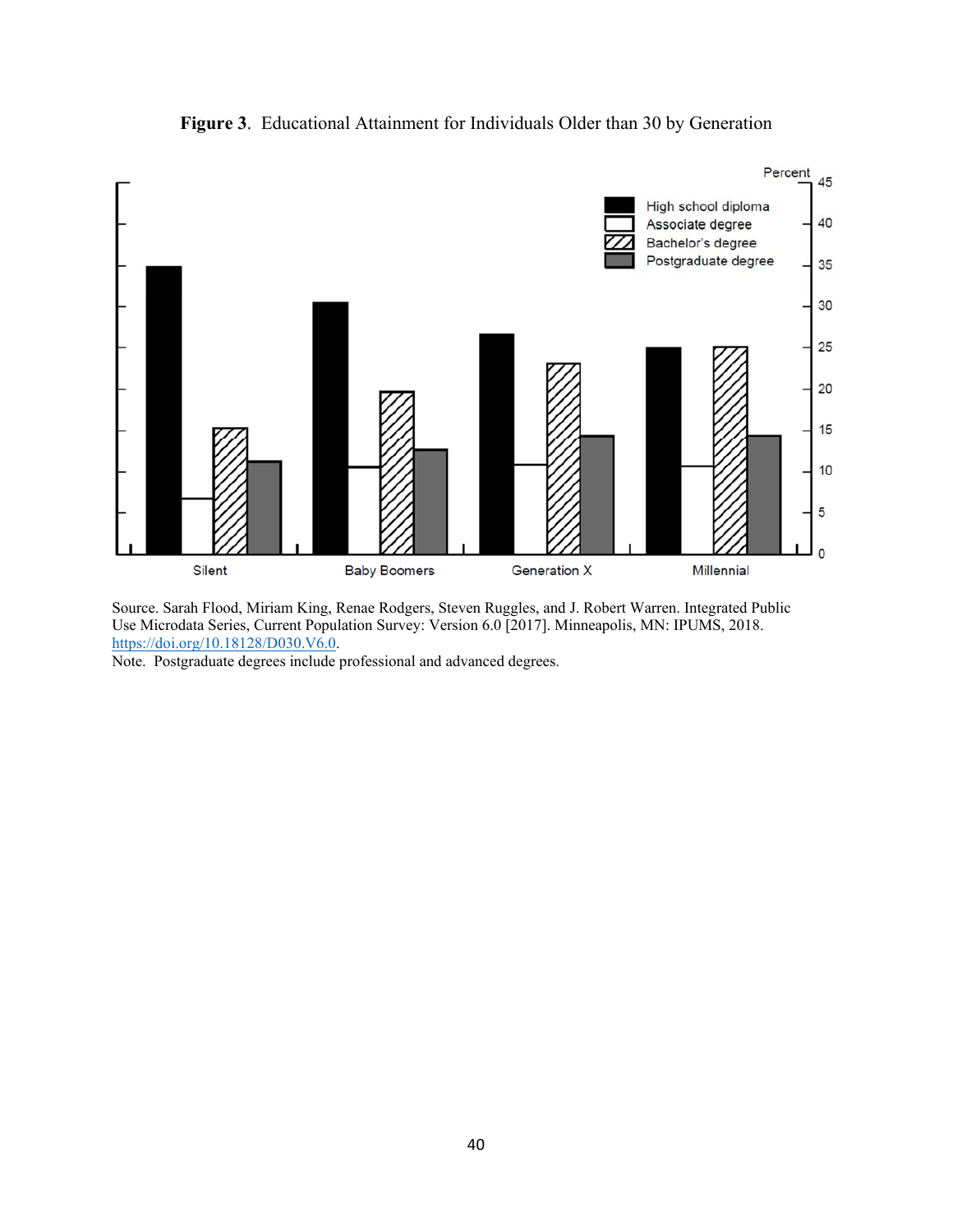

**Figure 4.** Mariage Rate by Age and Generation

Source. Sarah Flood, Miriam King, Renae Rodgers, Steven Ruggles, and J. Robert Warren. Integrated Public Use Microdata Series, Current Population Survey: Version 6.0 [2017]. Minneapolis, MN: IPUMS, 2018. https://doi.org/10.18128/D030.V6.0.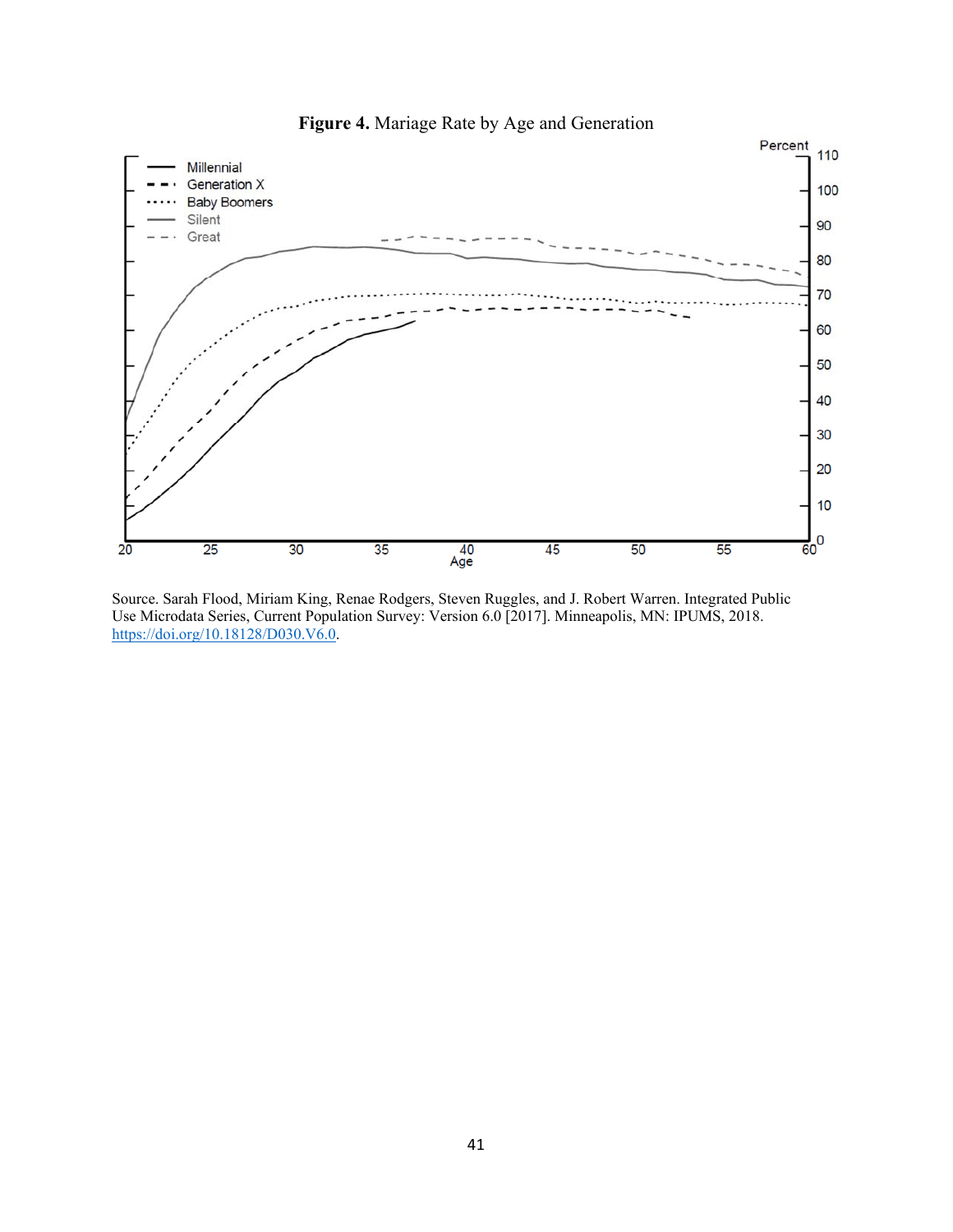

**Figure 5**. Real Annual Expenditures per Household by Age and Generation



Source. Consumer Expenditure Surveys (1986 – 2016) from the Bureau of Labor Statistics and the PCE price index from the Bureau of Economic Analysis.

Note. Annual sum of total reported household expenditures. Nominal purchases in each quarter are deflated with the chain price index for personal consumption expenditures (PCE). Generation is determined by the birth year of the male spouse, if present, or the head of household. Observations that exceed \$200,000 are not shown in the figure.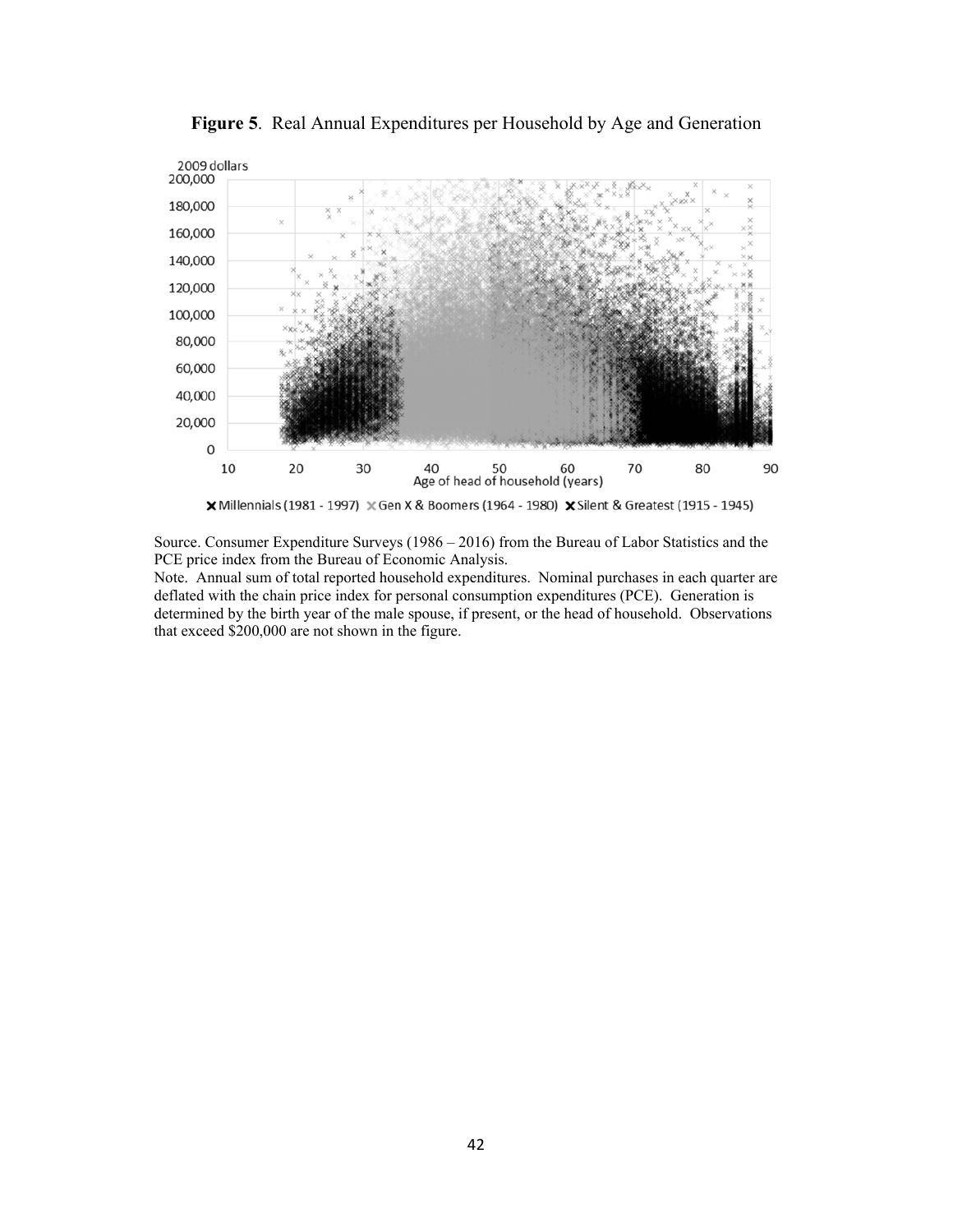

**Figure 6**. Real Average Annual Expenditures per Household by Age and Generation

Source. Consumer Expenditure Surveys (1986 – 2016) from the Bureau of Labor Statistics and the PCE price index from the Bureau of Economic Analysis. Note. Averages are based on the survey weights for the consumer unit (averaged over the 4 surveys) and the birth year of the head of household. Nominal purchases in each quarter are deflated with the chain price index for personal consumption expenditures (PCE).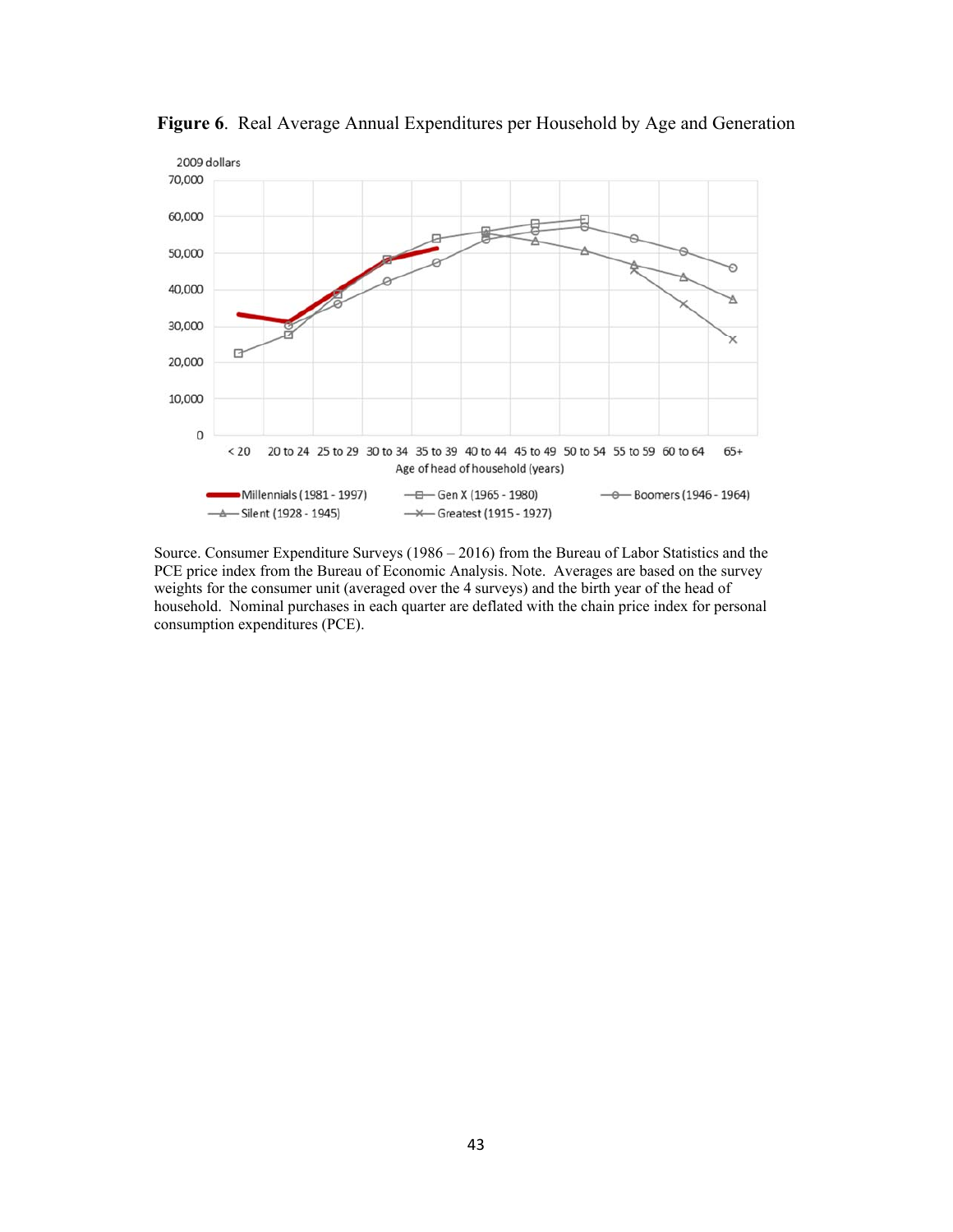

**Figure 7.** Average Age of Vehicle Buyers and Heads of Households

Source. Consumer Expenditure Surveys (1986 – 2016) from the Bureau of Labor Statistics; Power Information Network – PIN, a business division of J.D. Power and Associates; and United States Census Bureau.

Note. Shaded areas indicate NBER recessions.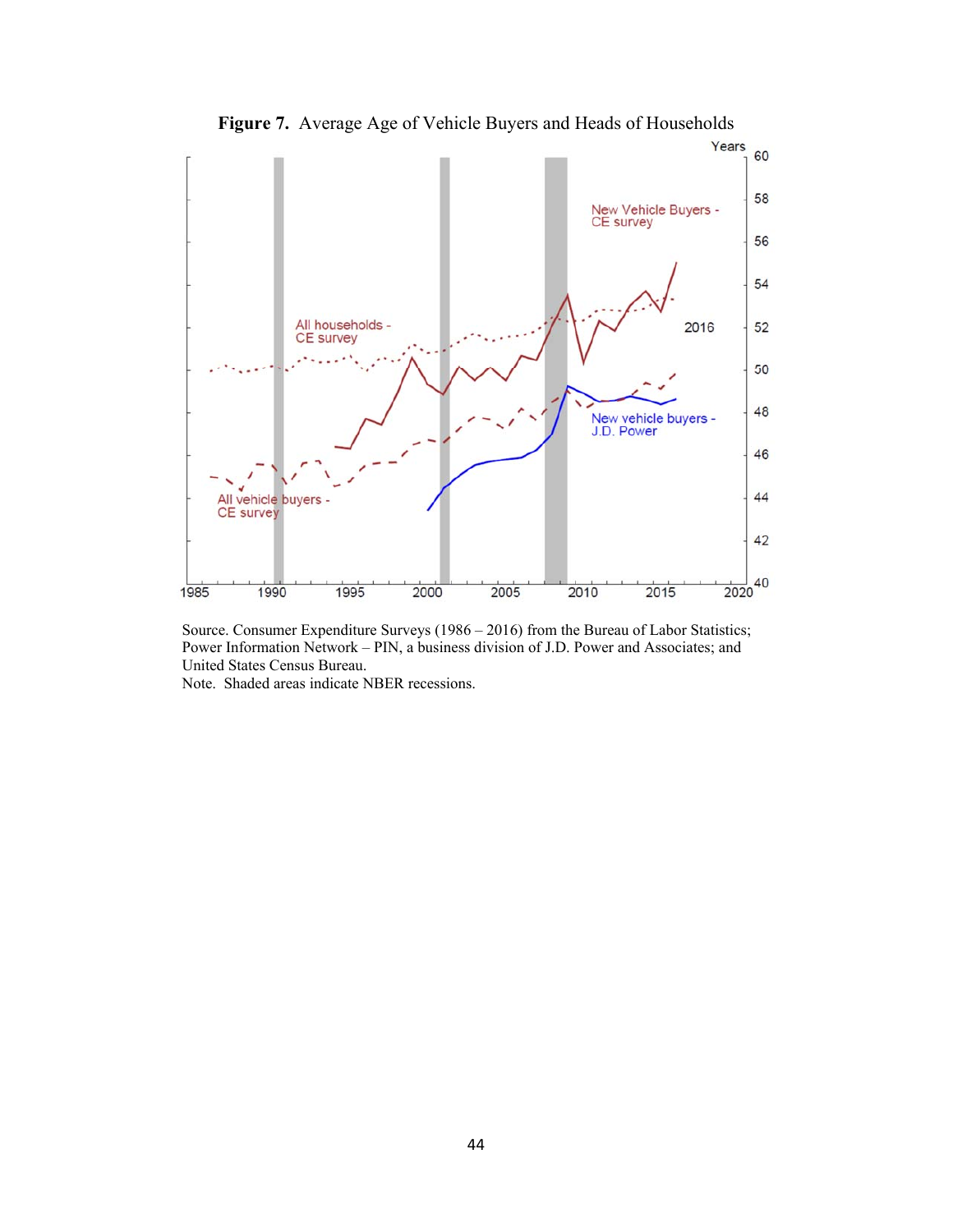

**Figure 8.** Household Population and New-Vehicle Buying Shares by Age Group

Source. Consumer Expenditure Survey, Bureau of Labor Statistics. Note. Shaded area indicates NBER recession. Solid lines represent the share of consumer units with heads of household in each age group. Dashed lines represent the share of new vehicle purchases by consumer units with heads of household in each age group.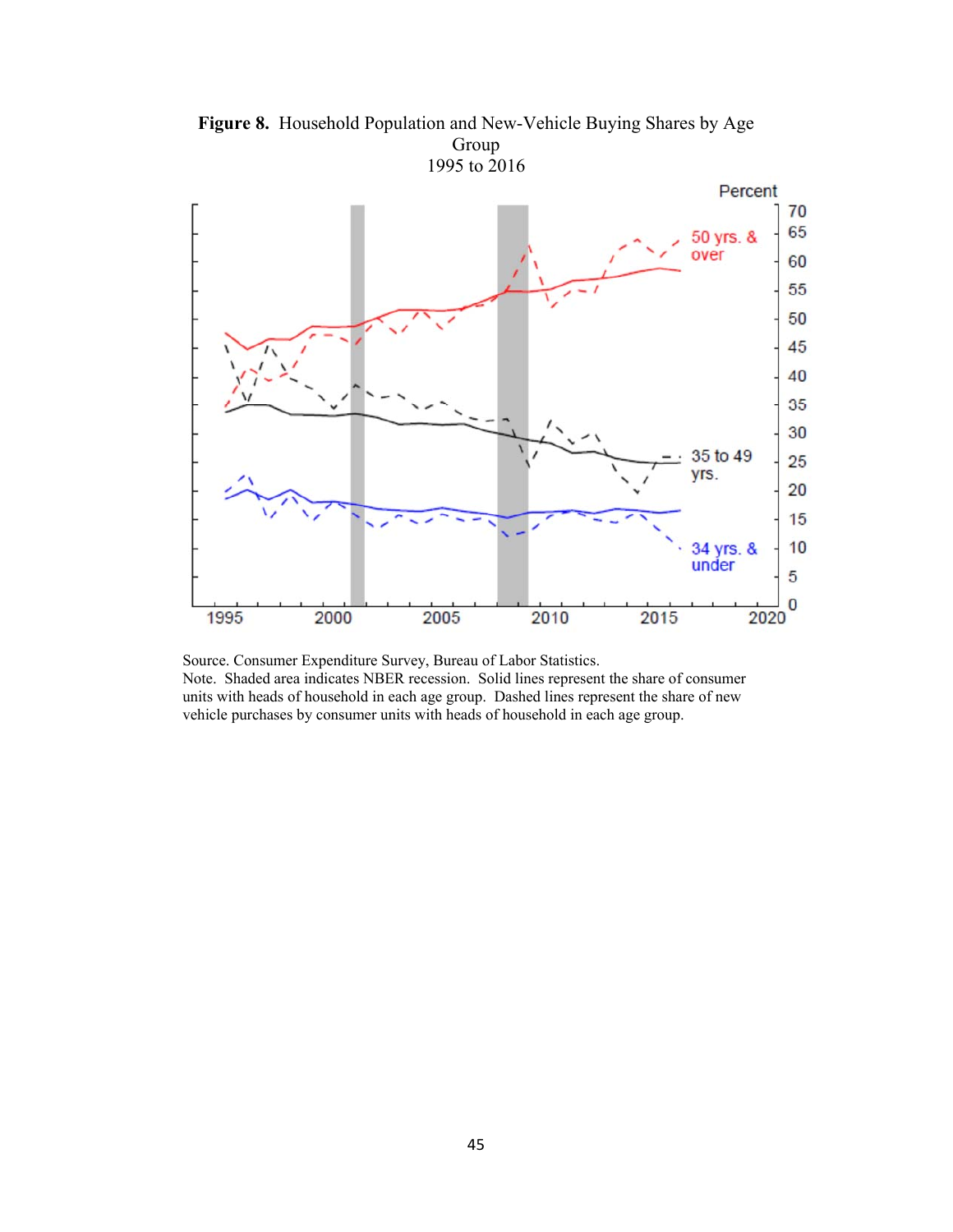

**Figure 9.** Real Average Annual Household Expenditures on Vehicles by Age and Generation

Source. Consumer Expenditure Surveys (1986 – 2016) from the Bureau of Labor Statistics and the PCE price index from the Bureau of Economic Analysis.

Note. Aveages are based on the survey weights for the consumer unit (averaged over the 4 surveys) and the birth year of the head of household. Nominal purchases in each quarter are deflated with the chain price index for personal consumption expenditures (PCE) of new and used vehicles.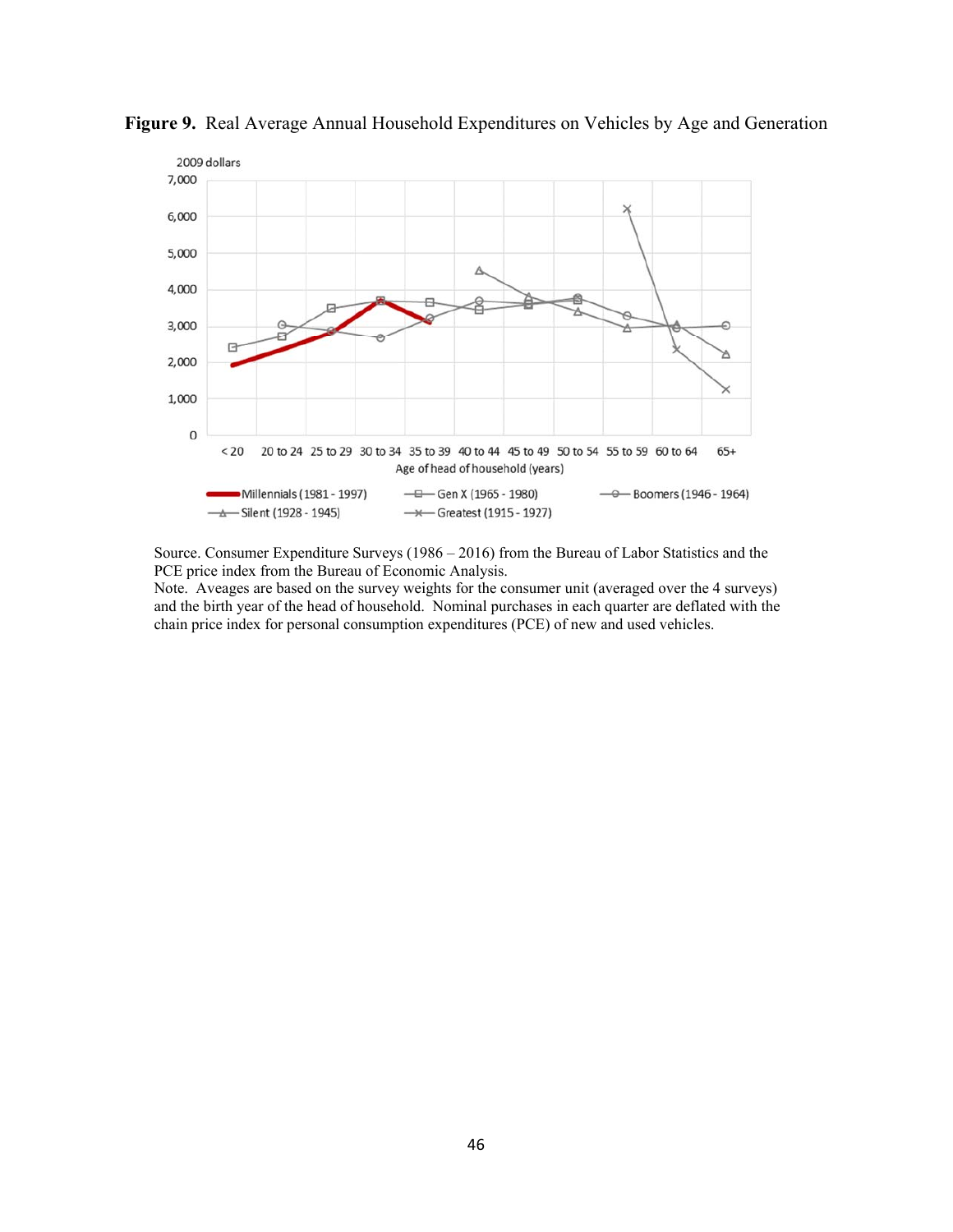|                                    | 2014                                 |                   |                                | 1998              | 1978                             |                   |  |
|------------------------------------|--------------------------------------|-------------------|--------------------------------|-------------------|----------------------------------|-------------------|--|
|                                    | Young<br>households<br>(Millennials) | All<br>households | Young<br>households<br>(Gen X) | All<br>households | Young<br>households<br>(Boomers) | All<br>households |  |
| Male head labor income             | 49.5                                 | 74.1              | 49.5                           | 64.0              | 56.1                             | 67.2              |  |
|                                    | [40.6]                               | [54.7]            | [44.2]                         | [51.5]            | [53.4]                           | [60.7]            |  |
| Female head labor income           | 39.1                                 | 46.6              | 36.5                           | 44.4              | 35.4                             | 37.1              |  |
|                                    | [31.2]                               | [39.9]            | [32.4]                         | [38.3]            | [33.1]                           | [33.2]            |  |
| Family income married couples      | 78.2                                 | 112.0             | 73.6                           | 103.8             | 77.5                             | 88.0              |  |
|                                    | [67.2]                               | [87.0]            | [62.8]                         | [81.0]            | [73.6]                           | $[79.5]$          |  |
| <i>Memo:</i> Income inequality     |                                      |                   |                                |                   |                                  |                   |  |
| Gini male head income              | .35                                  | .42               | .31                            | .37               | .26                              | .29               |  |
| Gini family income married couples | .35                                  | .41               | .34                            | .40               | .26                              | .31               |  |

## **Table 1.** Real Income by Year and Generation Thousands of 2016 dollars

Source. Panel Study of Income Dynamics, public use dataset. Produced and distributed by the Institute for Social Research, University of Michigan, Ann Arbor, MI (2018).

Note. The table reports average labor earnings and family income (levels and inequality) of the youngest working cohort and the population in 1978, 1998, and 2014. In 1978, the youngest cohort was the baby boomers; in 1998, it was Generation  $\hat{X}$ ; and in 2014, it was the millennials. Male head labor income refers to single males or the male spouses of married couples. Female lead labor income refers to single females. Family income refers to married couples. Items in brackets are medians.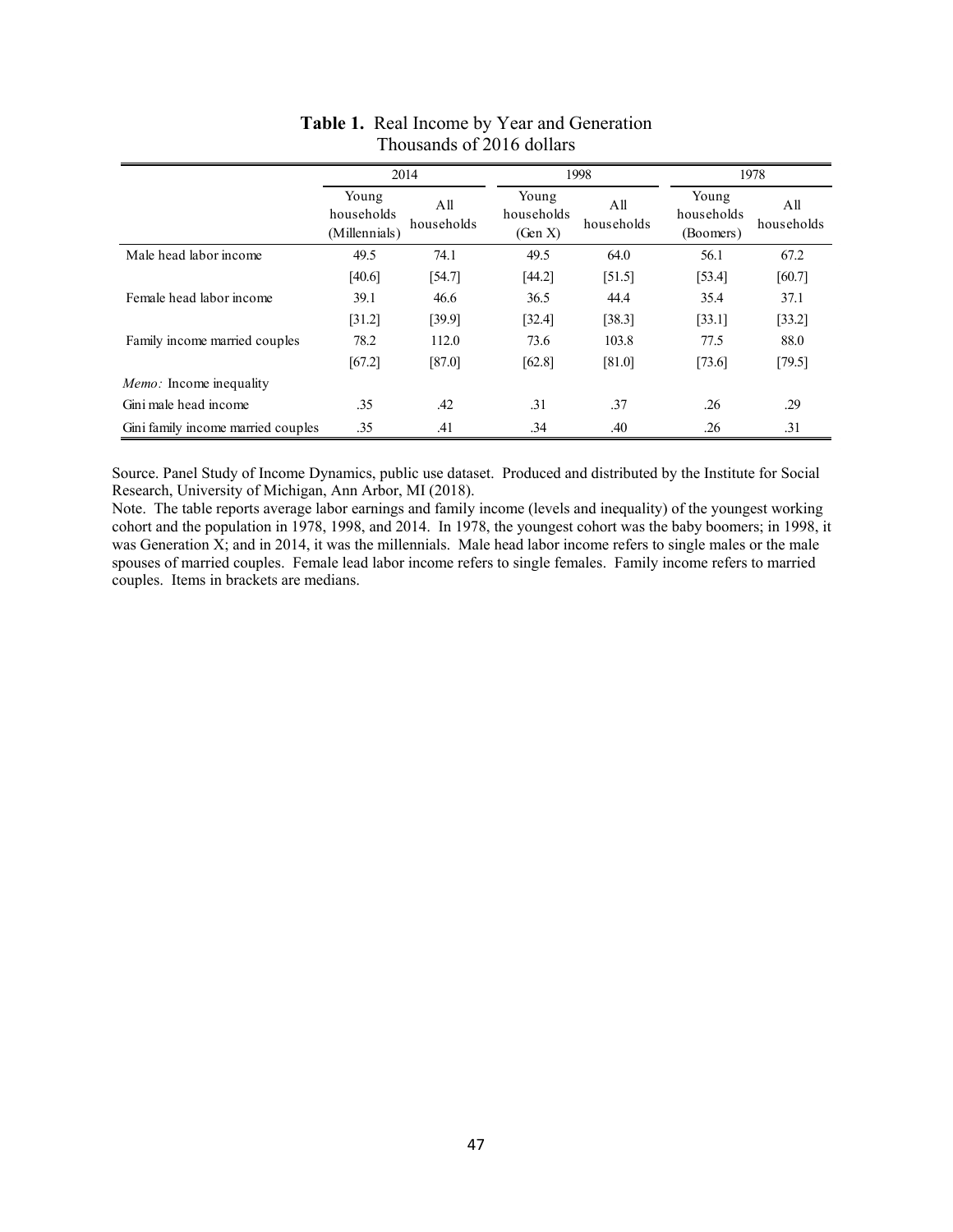|                |                   | Gender or family status |               |
|----------------|-------------------|-------------------------|---------------|
|                | Male labor income | Female labor income     | Family income |
| Variable       | (1)               | (2)                     | (3)           |
| Gen X          | $0.181***$        | $0.120***$              | $0.114***$    |
|                | (0.010)           | (0.015)                 | (0.014)       |
| <b>Boomers</b> | $0.274***$        | $0.243***$              | $0.139***$    |
|                | (0.009)           | (0.014)                 | (0.013)       |
| Control for:   |                   |                         |               |
| Age bins       | Yes               | Yes                     | Yes           |
| Race           | Yes               | Yes                     | Yes           |
| Education      | Yes               | Yes                     | Yes           |
| Work status    | Yes               | Yes                     | Yes           |
| Marital status | Yes               | Yes                     | Yes           |
| Family size    | Yes               | Yes                     | Yes           |
| Memo:          |                   |                         |               |
| R-squared      | .19               | .22                     | .17           |
| N              | 51,228            | 16,494                  | 39,387        |

**Table 2.** Regression Analysis of Income by Gender/Family Status and Generation

Source. Panel Study of Income Dynamics, public use dataset. Produced and distributed by the Institute for Social Research, University of Michigan, Ann Arbor, MI (2018). Note. The table presents coefficient estimates from regressions of various income measures on cohort dummies and household socioeconomic and demographic characteristics. The sample includes three generations—baby boomers, Generation X, and the millennials. In each regression, the millennials are the omitted group. \*\*\* denotes statistical significance at the 99 percent level.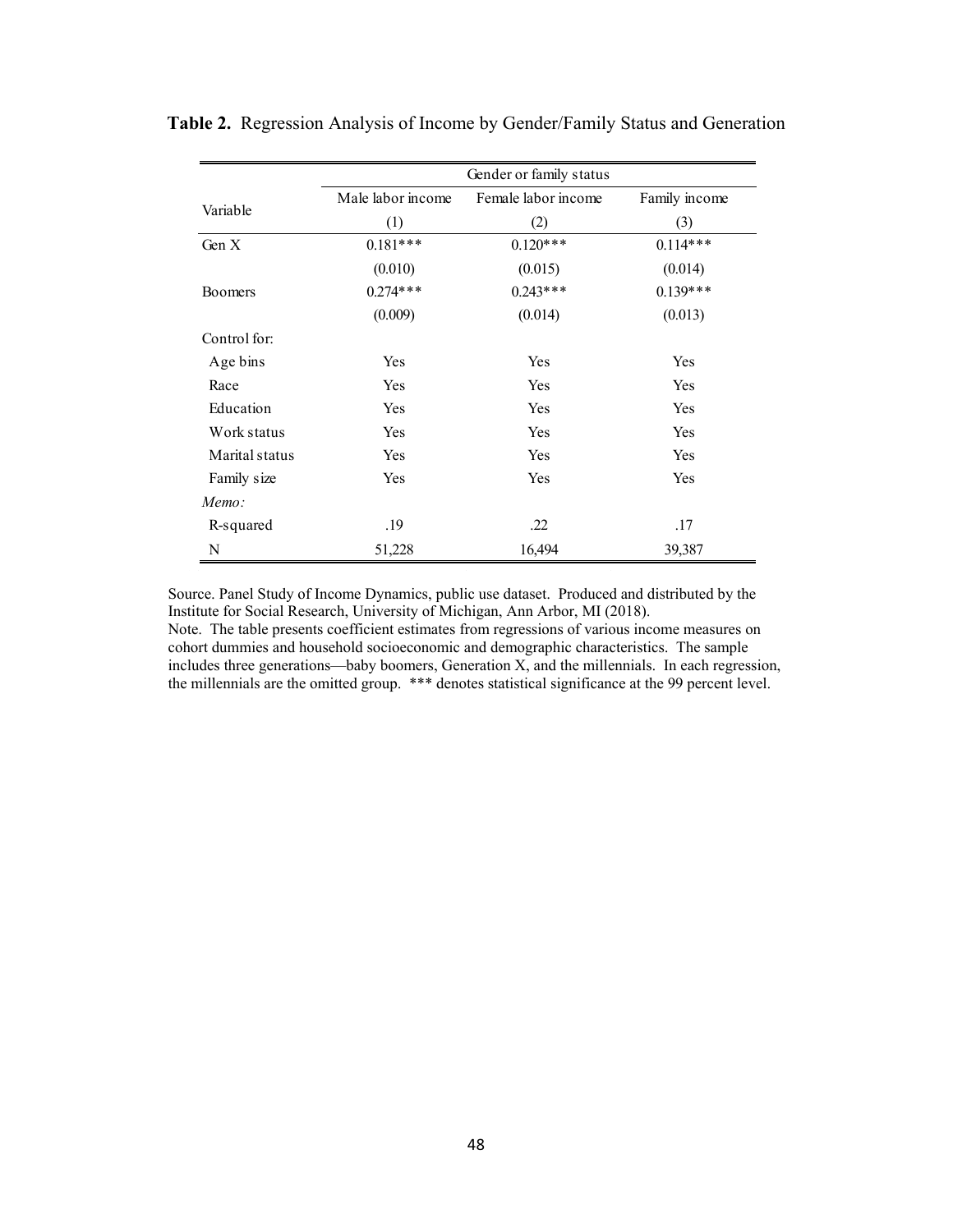|                    | 2017                                  |                    |                                 | 2004               |
|--------------------|---------------------------------------|--------------------|---------------------------------|--------------------|
| Liability type     | Young<br>individuals<br>(Millennials) | A11<br>individuals | Young<br>individuals<br>(Gen X) | A11<br>individuals |
| Total debt: mean   | 43.7                                  | 47.9               | 49.0                            | 48.1               |
| : median           | 19.6                                  | 21.3               | 23.1                            | 22.4               |
| : share (pct.)     | 81.8%                                 | 73.4%              | 80.2%                           | 74.5%              |
| Mortgage: mean     | 24.3                                  | 34.0               | 33.7                            | 36.1               |
| : median           | 105.4                                 | 89.4               | 94.0                            | 81.8               |
| : share (pct.)     | 18.6%                                 | 27.0%              | 27.7%                           | 31.4%              |
| Auto: mean         | 5.3                                   | 4.5                | 5.2                             | 4.1                |
| : median           | 10.2                                  | 10.6               | 11.6                            | 11.4               |
| : share (pct.)     | 40.4%                                 | 32.1%              | 35.5%                           | 27.7%              |
| Credit card: mean  | 2.3                                   | 3.0                | 3.4                             | 3.9                |
| : median           | 1.8                                   | 2.1                | 2.5                             | 2.4                |
| : share (pct.)     | 58.3%                                 | 55.0%              | 58.4%                           | 57.4%              |
| Student: mean      | 10.6                                  | 5.0                | 4.5                             | 1.8                |
| : median           | 17.9                                  | 16.4               | 12.8                            | 10.5               |
| : share (pct.)     | 33.5%                                 | 16.3%              | 19.8%                           | 9.1%               |
| Other debt: mean   | 1.2                                   | 1.4                | 2.2                             | 2.2                |
| : median           | 1.4                                   | 1.3                | 1.6                             | 1.3                |
| : share (pct.)     | 32.0%                                 | 32.2%              | 41.5%                           | 38.2%              |
| Memo:              |                                       |                    |                                 |                    |
| No. of open accts. | 3.8                                   | 3.9                | 4.0                             | 4.1                |
| No. of inquiries   | 2.8                                   | 2.1                | 4.5                             | 3.2                |

**Table 3.** Real Liabilities by Year and Generation Thousands of 2016 dollars

Source. Federal Reserve Bank of New York Consumer Credit Panel/Equifax.

Note. The table reports various components of household liabilities for the youngest working cohort and the population in 2004 and 2017. In 2004, the youngest cohort was Generatiom  $\bar{X}$ , and in 2017 it was the millennials. Median values are conditional on having a positive balance.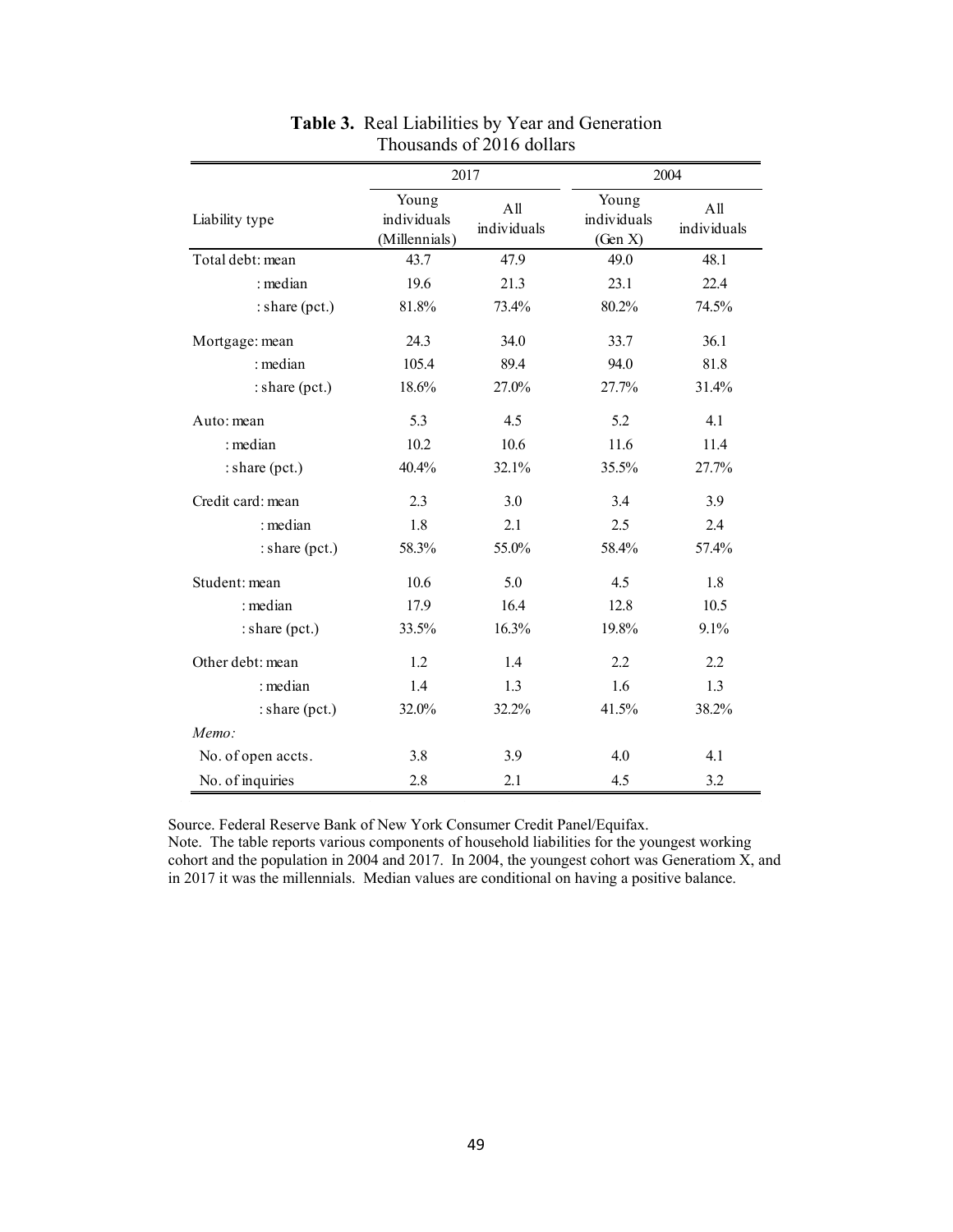|                             | 2016                  |       |         | 2001                  |           | 1989                  |  |
|-----------------------------|-----------------------|-------|---------|-----------------------|-----------|-----------------------|--|
|                             | Young                 | All   | Young   | All                   | Young     | All                   |  |
| Asset type                  | households households |       |         | households households |           | households households |  |
|                             | (Millennials)         |       | (Gen X) |                       | (Boomers) |                       |  |
| Total assets: mean          | 176.3                 | 785.0 | 227.4   | 612.5                 | 173.2     | 402.1                 |  |
| cond. median                | 55.0                  | 189.5 | 104.7   | 200.8                 | 63.3      | 152.1                 |  |
| Homeownership rate (pct.)   | 33.9%                 | 63.7% | 50.2%   | 67.7%                 | 47.5%     | 63.9%                 |  |
| House value: mean           | 84.1                  | 191.9 | 95.1    | 166.2                 | 79.0      | 126.6                 |  |
| : cond. median              | 165.0                 | 185.0 | 135.5   | 166.6                 | 119.4     | 130.6                 |  |
| Financial assets: mean      | 30.9                  | 215.1 | 52.1    | 185.8                 | 31.9      | 98.8                  |  |
| : cond. median              | 4.4                   | 8.0   | 6.8     | 16.6                  | 5.6       | 13.9                  |  |
| Stock ownership (pct.)      | 14.7%                 | 19.7% | 27.5%   | 30.0%                 | 13.8%     | 20.0%                 |  |
| : mean                      | 10.6                  | 103.7 | 18.0    | 78.6                  | 3.5       | 22.0                  |  |
| : cond. median              | 8.0                   | 52.0  | 9.3     | 36.6                  | 5.6       | 14.9                  |  |
| Retirement balance: mean    | 18.8                  | 119.1 | 16.8    | 75.0                  | 6.6       | 26.4                  |  |
| : cond. median              | 15.0                  | 60.0  | 11.5    | 39.8                  | 7.5       | 20.5                  |  |
| Vehicle ownership (pct.)    | 82.6%                 | 85.2% | 82.5%   | 84.8%                 | 84.3%     | 83.8%                 |  |
| Vehicle value: mean         | 17.4                  | 21.6  | 17.5    | 21.1                  | 12.5      | 15.3                  |  |
| : cond. median              | 16.0                  | 17.0  | 17.1    | 18.3                  | 11.4      | 13.1                  |  |
| Other real estate: mean     | 10.1                  | 79.3  | 10.3    | 57.8                  | 10.4      | 53.7                  |  |
| : cond. median              | 71.0                  | 130.0 | 94.8    | 94.8                  | 41.0      | 80.2                  |  |
| Bus, and other assets: mean | 15.1                  | 158.0 | 35.6    | 106.6                 | 32.9      | 81.2                  |  |
| : cond. median              | 20.0                  | 50.0  | 36.6    | 67.7                  | 20.5      | 37.3                  |  |
| Memo:                       |                       |       |         |                       |           |                       |  |
| Total debt: mean            | 84.6                  | 95.5  | 79.4    | 73.9                  | 59.3      | 48.7                  |  |
| : cond. median              | 54.0                  | 60.0  | 54.2    | 52.4                  | 31.5      | 28.0                  |  |
| Net worth: mean             | 91.7                  | 689.5 | 148.0   | 538.6                 | 113.9     | 353.3                 |  |
| : cond. median              | 42.2                  | 133.1 | 48.0    | 146.8                 | 38.8      | 117.3                 |  |
| Gini of total assets        | .70                   | .81   | .69     | .75                   | .69       | .73                   |  |
| Gini of net worth           | .75                   | .83   | .75     | .78                   | .74       | .76                   |  |

**Table 4.** Real Assets by Year and Age Group/Generational Cohort Thousands of 2016 dollars

Source. Survey of Consumer Finances.

Note. The table reports various household balance sheet elements (prevalence, levels, and inequality) for the youngest working cohort and the population in 1989, 2001, and 2016. In 1989, the youngest cohort was the baby boomers; in 2001, it was Generation X; and in 2016, it was the millennials. Conditional medians are conditional on a having a positive balance.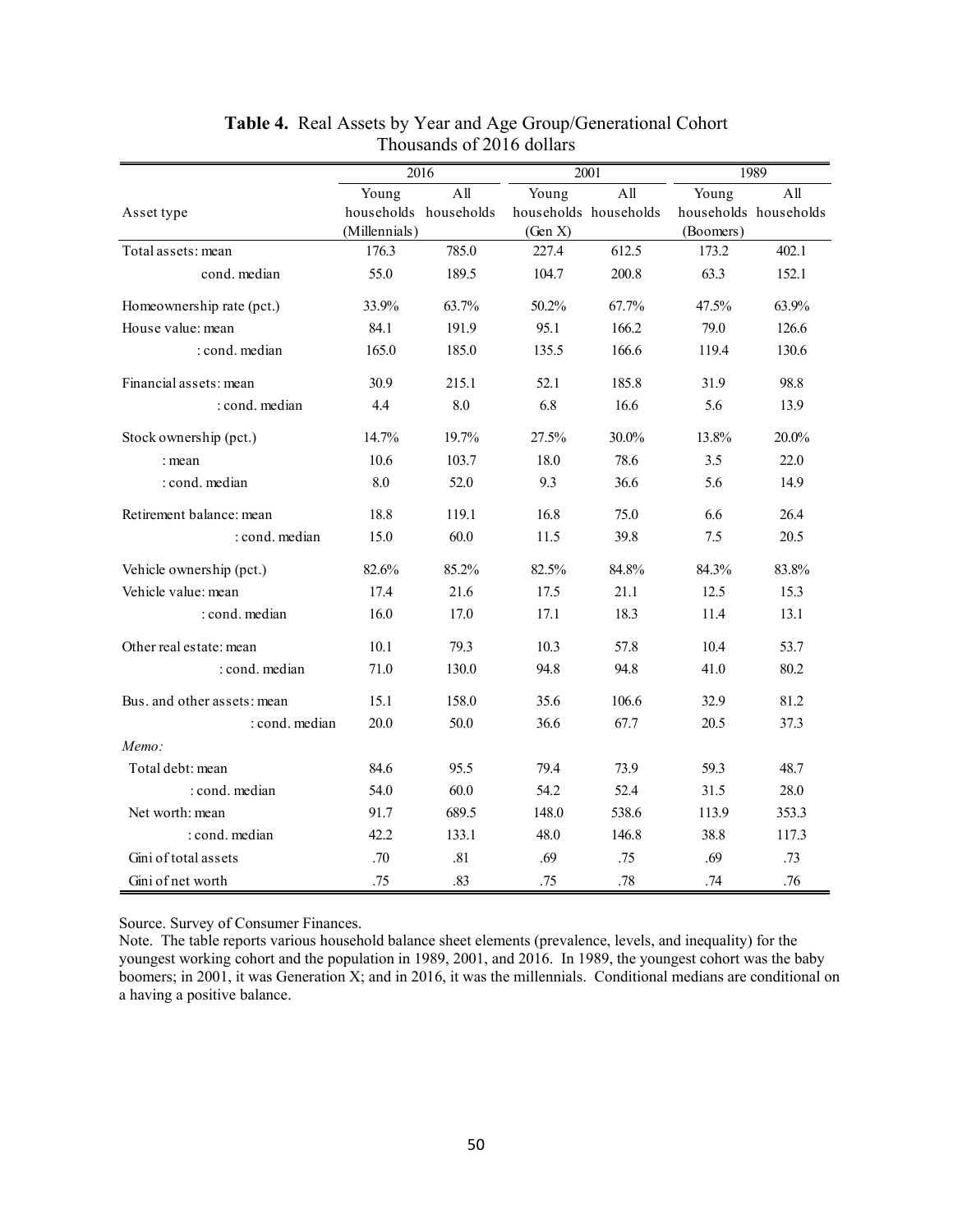|          |                 |                 | Generation      |                 |                 |
|----------|-----------------|-----------------|-----------------|-----------------|-----------------|
| Age      | Millennials     | Gen X           | <b>Boomers</b>  | Silent          | Greatest        |
|          | $(1981 - 1997)$ | $(1965 - 1980)$ | $(1946 - 1964)$ | $(1928 - 1945)$ | $(1915 - 1927)$ |
| < 20     | 182             | 62              |                 |                 |                 |
| 20 to 24 | 1,616           | 1,487           | 131             |                 |                 |
| 25 to 29 | 2,272           | 3,848           | 1,655           |                 |                 |
| 30 to 34 | 1,303           | 5,684           | 4,010           |                 |                 |
| 35 to 39 | 120             | 5,986           | 6,574           |                 |                 |
| 40 to 44 |                 | 4,213           | 8,657           | 505             |                 |
| 45 to 49 |                 | 2,144           | 9,148           | 2,039           |                 |
| 50 to 54 |                 | 327             | 9,103           | 3,264           |                 |
| 55 to 59 |                 |                 | 6,994           | 4,526           | 18              |
| 60 to 64 |                 |                 | 4,080           | 5,202           | 963             |
| $65+$    |                 |                 | 2,025           | 14,875          | 16,187          |
| All      | 5,493           | 23,751          | 52,377          | 30,411          | 17,168          |

**Table 5.** Households in the 1986 – 2016 Consumer Expenditure Surveys by Age and Generation

Source. Authors' calculations based on the 1986 – 2016 Consumer Expenditure Surveys.

Note. Figures include consumer units that responded to all four Consumer Expenditure Survey interviews, reported before-tax income, eductainal attainment, and consistently reported the age of head of household. The age and generation of each consumer unit is determined by the average age of the reported head of household over the four interviews.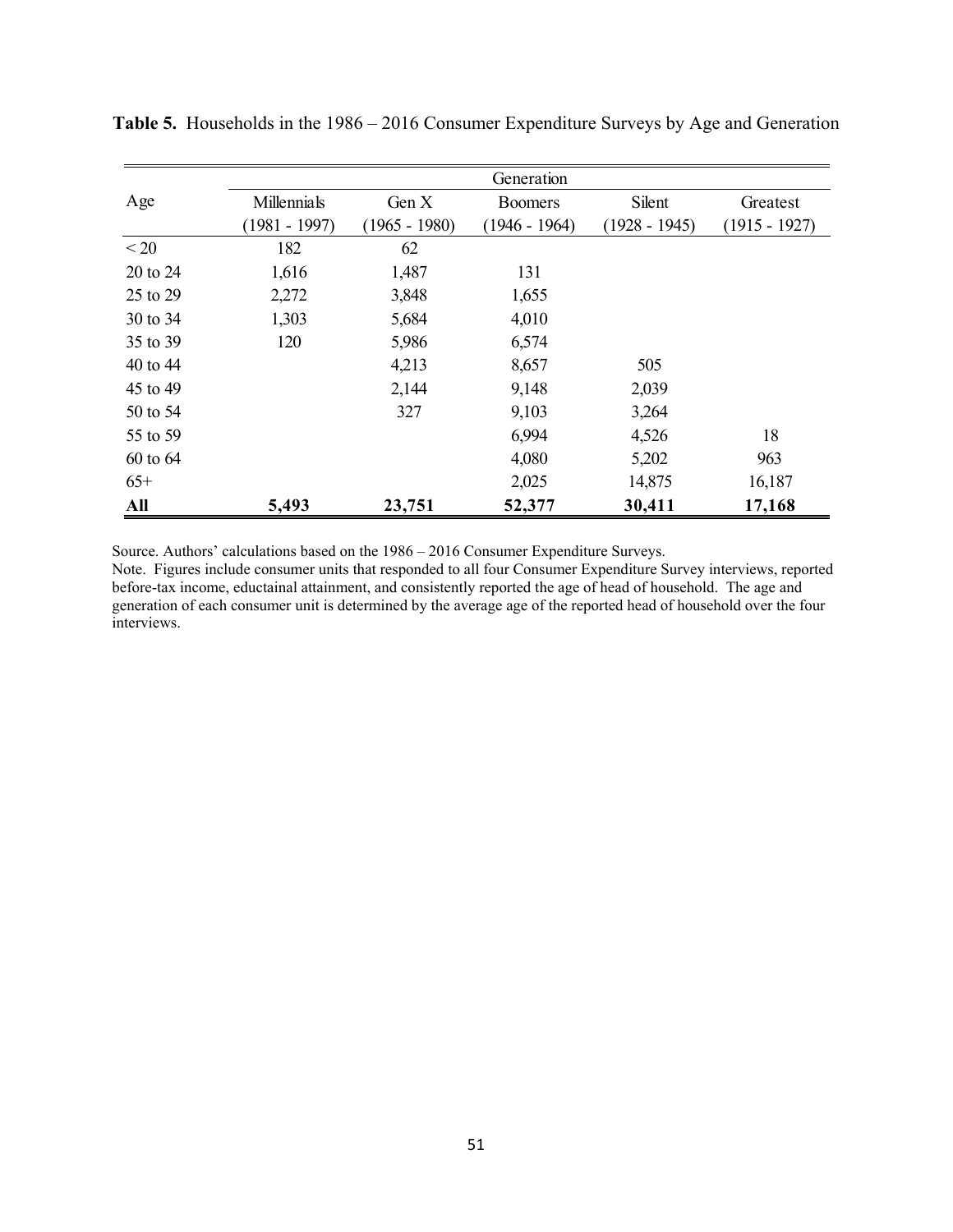|                  |               |                  | Specification |               |               |
|------------------|---------------|------------------|---------------|---------------|---------------|
| Variable         | Generation    | $+$ age          | + economic    | $+$ demog.    | Full          |
|                  | (1)           | (2)              | (3)           | (4)           | (5)           |
| Generation       |               |                  |               |               |               |
| Gen-X            | 10,256        | 1,974            | 1,560         | $-510$        | $-802$        |
|                  | (373)         | (371)            | (264)         | (262)         | (260)         |
| <b>Boomers</b>   | ***<br>13,598 | $-687$           | ***<br>2,714  | 415           | $-674$        |
|                  | (351)         | (413)            | (295)         | (292)         | (295)         |
| Silent           | ***<br>4,236  | ***<br>$-9,001$  | ***<br>3,314  | 387           | $-497$        |
|                  | (371)         | (549)            | (402)         | (397)         | (411)         |
| Greatest         | $-12,255$     | ***<br>$-16,199$ | 250           | $-3,314$      | $-3,168$      |
|                  | (352)         | (617)            | (446)         | (438)         | (444)         |
| Married          |               |                  |               | 6,521         | 5,798         |
|                  |               |                  |               | (176)         | (191)         |
| Work             |               |                  | 2,792         | ***<br>2,727  | 1,800         |
|                  |               |                  | (206)         | (200)         | (190)         |
| Income           |               |                  | ***<br>0.437  | ***<br>0.411  | 0.380         |
|                  |               |                  | (0.004)       | (0.004)       | (0.005)       |
| Family Size      |               |                  |               | 1,558         | 2,314         |
|                  |               |                  |               | (83)          | (86)          |
| Age              |               | 2464             | ***<br>404    | ***<br>302    | ***<br>434    |
|                  |               | (35)             | (29)          | (27)          | (28)          |
| Age <sup>2</sup> |               | ***<br>$-23.1$   | ***<br>$-4.2$ | ***<br>$-2.5$ | ***<br>$-3.5$ |
|                  |               | (0.3)            | (0.3)         | (0.3)         | (0.3)         |
| $R^2$            | .06           | .09              | .53           | .55           | .57           |

**Table 6.** Regression Analysis of Total Spending by Generation 2016 dollars

Note. Robust standard errors are in parentheses. Asterisks denote statistical significance: \* is p < 0.10, \*\* is  $p < 0.05$ , and \*\*\* is  $p < 0.01$ . The estimation period is 1986 to 2016. The sample size 129,200 households. Millennials are the omitted group. Dependent variables are real total expenditures. Included in the set of control variables for column (5) but not reported are: Educational attainment, retirement status, student status, spouse work status, spouse student status, presense of children, family size, race indicator, and the aggregate unemployment rate.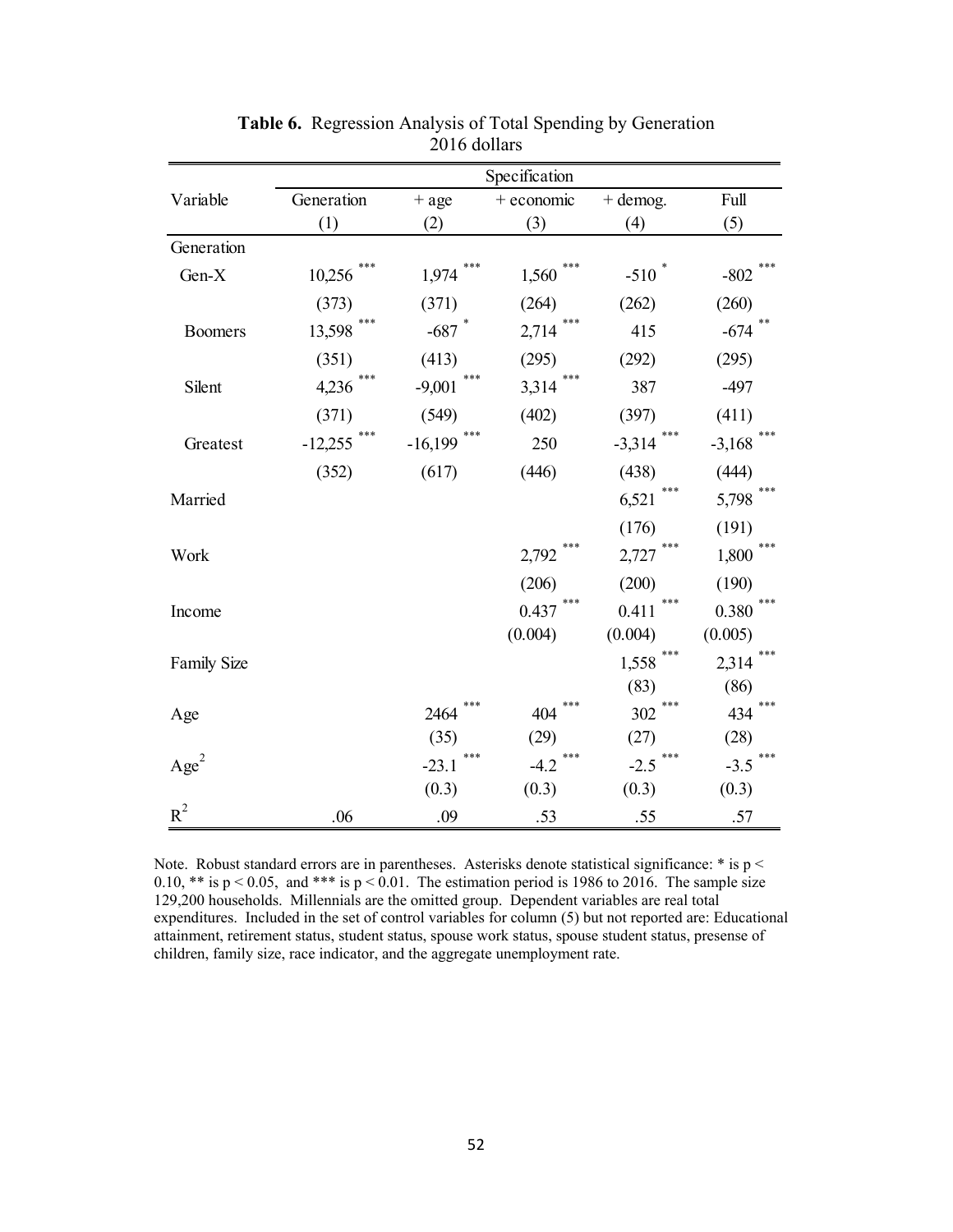|            | Year                                 |                   |                                  |                   |                                  |                   |                                   |                   | Changes                          |                   |
|------------|--------------------------------------|-------------------|----------------------------------|-------------------|----------------------------------|-------------------|-----------------------------------|-------------------|----------------------------------|-------------------|
|            | 2016<br>2001                         |                   | 1986                             |                   |                                  | 2001 to 2016      | 1986 to 2016                      |                   |                                  |                   |
| Category   | Young<br>households<br>(Millennials) | All<br>households | Young<br>households<br>$(Gen-X)$ | All<br>households | Young<br>households<br>(Boomers) | All<br>households | Young<br>households<br>$(M - GX)$ | All<br>households | Young<br>households<br>$(M - B)$ | All<br>households |
|            | (1)                                  | (2)               | (3)                              | (4)               | (5)                              | (6)               | (7)                               | (8)               | (9)                              | (10)              |
| Housing    | 41.5                                 | 39.2              | 38.8                             | 37.6              | 37.0                             | 35.1              | 2.7                               | 1.6               | 4.5                              | 4.1               |
| Transp.    | 20.8                                 | 19.3              | 25.3                             | 23.4              | 25.3                             | 23.8              | $-4.6$                            | $-4.1$            | $-4.5$                           | $-4.5$            |
| Food       | 18.7                                 | 17.6              | 15.8                             | 16.1              | 15.7                             | 17.1              | 2.9                               | 1.5               | 2.9                              | $.5\,$            |
| Health     | 6.2                                  | 9.7               | 3.6                              | 6.3               | 3.5                              | 5.4               | 2.6                               | 3.3               | 2.7                              | 4.2               |
| Entert.    | 5.1                                  | 5.6               | 5.6                              | 5.7               | 5.8                              | 5.5               | $-.5$                             | $-2$              | $-.8$                            | $\boldsymbol{0}$  |
| Apparel    | 2.5                                  | 2.2               | 4.3                              | 4.1               | 5.6                              | 5.9               | $-1.8$                            | $-1.9$            | $-3.0$                           | $-3.6$            |
| Education  | 1.8                                  | 2.5               | 2.3                              | 1.9               | 1.3                              | 1.5               | $-.5$                             | .6                | .5                               | 1.0               |
| Alc. Bev.  | 1.4                                  | 1.0               | 1.4                              | 1.0               | 1.9                              | 1.4               | 0.                                | 0.                | $-.5$                            | $-.3$             |
| Tobacco    | .7                                   | .7                | 9.                               | 9.                | 1.1                              | 1.2               | $-.3$                             | $-.2$             | $-.4$                            | $-.4$             |
| Pers. Care | .6                                   | $\boldsymbol{.8}$ | .6                               | .7                | .9                               | 1.1               | $\cdot$                           | $\cdot$           | $-2$                             | $-.3$             |
| Misc.      | .5                                   | 1.2               | 1.1                              | 1.7               | 1.2                              | 1.4               | $-.5$                             | $-.5$             | $-.7$                            | $-.2$             |
| Reading    | $\cdot$                              | .2                | .3                               | $.4\,$            | .6                               | .7                | $-.2$                             | $-2$              | $-.5$                            | $-.5$             |

**Table 7.** Spending Shares by Category, Year, and Generation Percent of total expenditures

Source. Consumer Expenditure Survey.

Note. The table presents expnditure shares for various categories of expnediture for all households and the youngest working cohorts in 1989, 2001, and 2016. In 1989, the youngest cohort was the baby boomers; in 2001, it was Generation X; in 2016, it was the millennials.